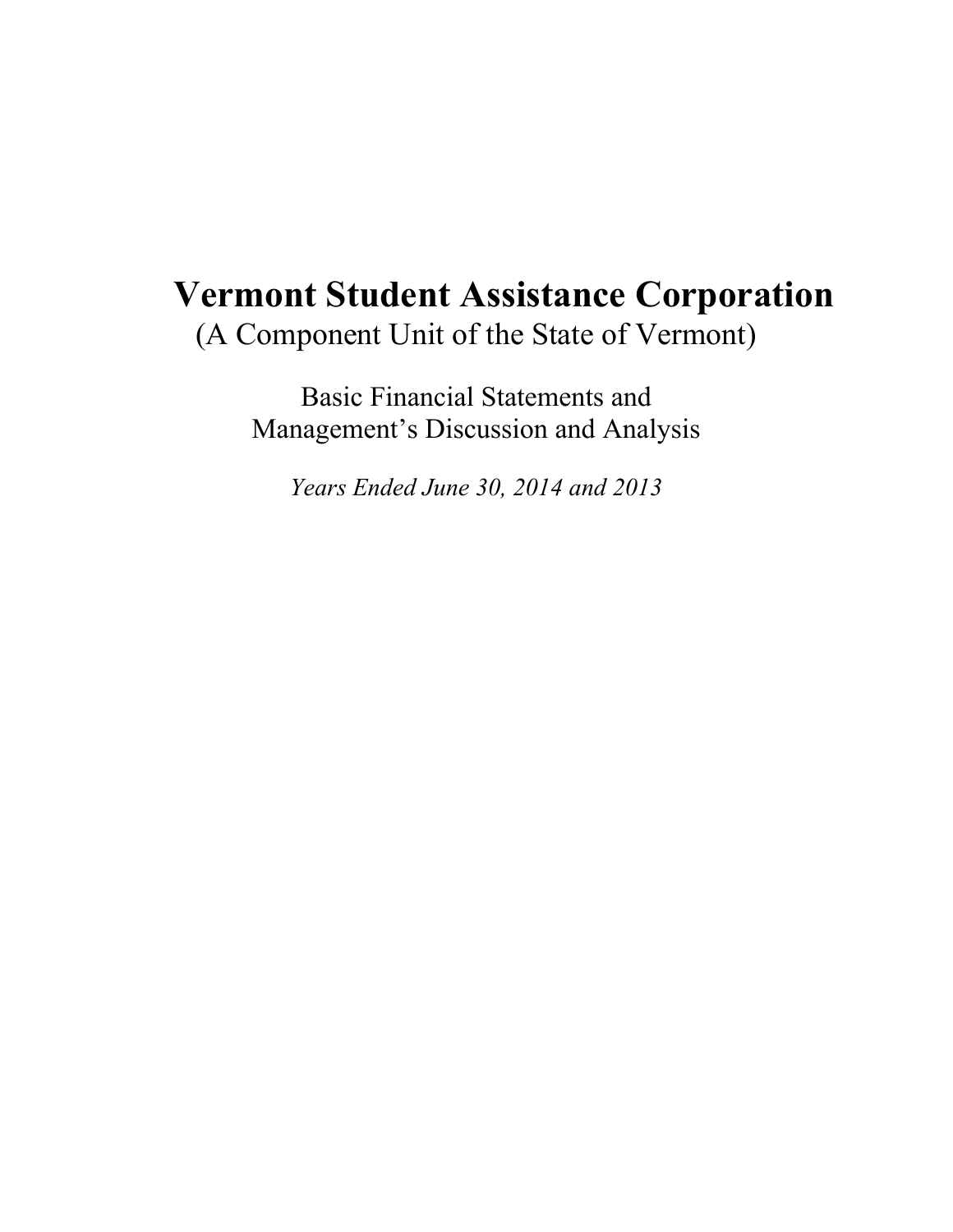(A Component Unit of the State of Vermont)

# BASIC FINANCIAL STATEMENTS AND MANAGEMENT'S DISCUSSION AND ANALYSIS

Years Ended June 30, 2014 and 2013

# TABLE OF CONTENTS

|                                                              | Page(s)   |
|--------------------------------------------------------------|-----------|
| Independent Auditor's Report                                 | $1 - 2$   |
| Management's Discussion and Analysis (Unaudited)             | $3 - 18$  |
| <b>Basic Financial Statements:</b>                           |           |
| <b>Statements of Net Position</b>                            | $19 - 20$ |
| Statements of Revenues, Expenses and Changes in Net Position | 21        |
| <b>Statements of Cash Flows</b>                              | $22 - 23$ |
| Statements of Fiduciary Net Position - Agency Funds          | 24        |
| Notes to Financial Statements                                | $25 - 52$ |
|                                                              |           |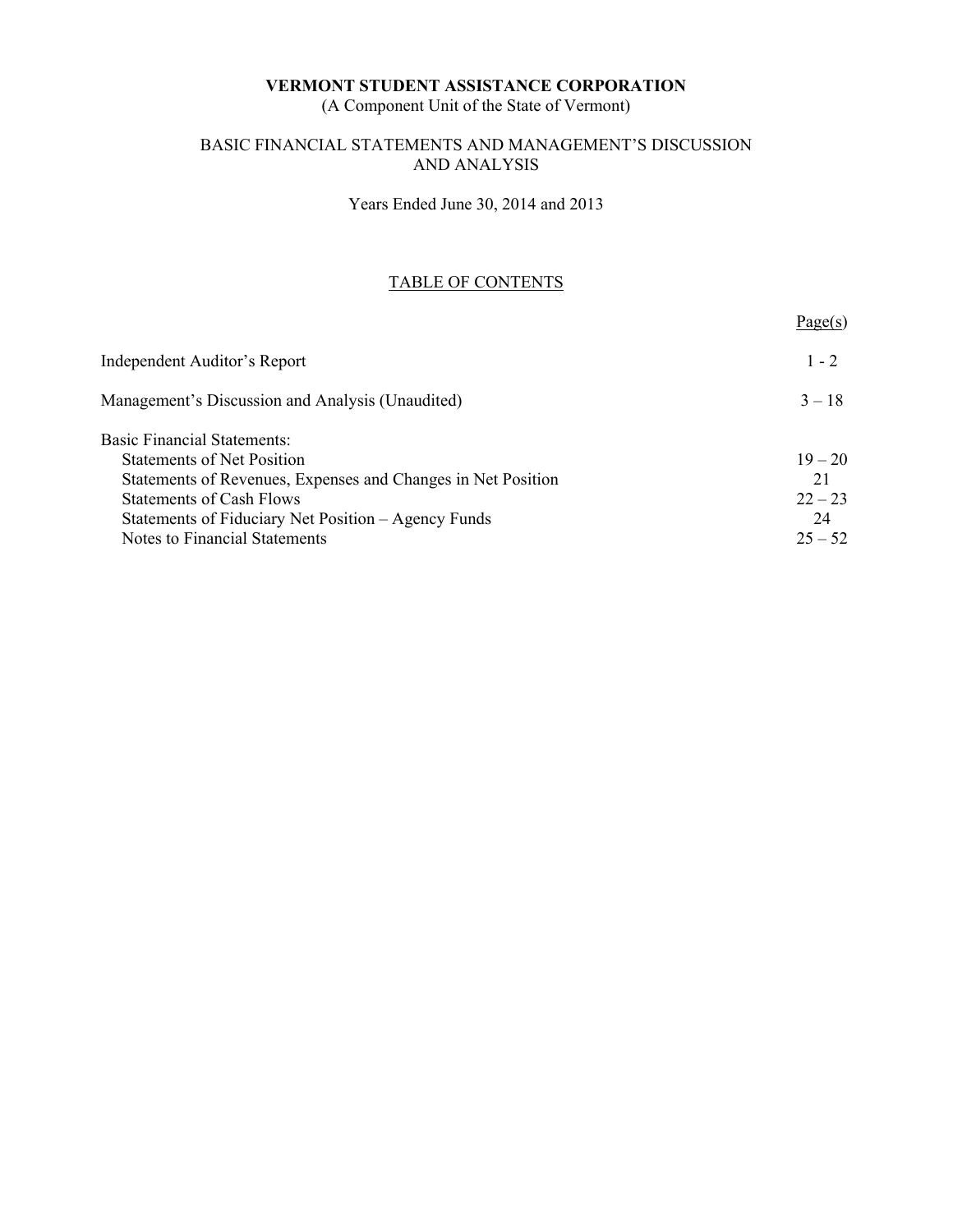

# **INDEPENDENT AUDITOR'S REPORT**

Board of Directors Vermont Student Assistance Corporation

We have audited the accompanying financial statements of Vermont Student Assistance Corporation (VSAC), a component unit of the State of Vermont, as of and for the years ended June 30, 2014 and 2013, and the related notes to the financial statements, which collectively comprise VSAC's basic financial statements as listed in the table of contents.

### *Management's Responsibility for the Financial Statements*

Management is responsible for the preparation and fair presentation of these financial statements in accordance with U.S. generally accepted accounting principles; this includes the design, implementation and maintenance of internal control relevant to the preparation and fair presentation of financial statements that are free from material misstatement, whether due to fraud or error.

### *Auditor's Responsibility*

Our responsibility is to express an opinion on these financial statements based on our audits. We conducted our audits in accordance with U.S. generally accepted auditing standards. Those standards require that we plan and perform the audit to obtain reasonable assurance about whether the financial statements are free from material misstatement.

An audit involves performing procedures to obtain audit evidence about the amounts and disclosures in the financial statements. The procedures selected depend on the auditor's judgment, including the assessment of the risks of material misstatement of the financial statements, whether due to fraud or error. In making those risk assessments, the auditor considers internal control relevant to the entity's preparation and fair presentation of the financial statements in order to design audit procedures that are appropriate in the circumstances, but not for the purpose of expressing an opinion on the effectiveness of the entity's internal control. Accordingly, we express no such opinion. An audit also includes evaluating the appropriateness of accounting policies used and the reasonableness of significant accounting estimates made by management, as well as evaluating the overall presentation of the financial statements.

We believe that the audit evidence we have obtained is sufficient and appropriate to provide a basis for our audit opinion.

#### *Opinion*

In our opinion, the financial statements referred to above present fairly, in all material respects, the financial position of VSAC as of June 30, 2014 and 2013, and the changes in its net position and its cash flows for the years then ended in accordance with U.S. generally accepted accounting principles.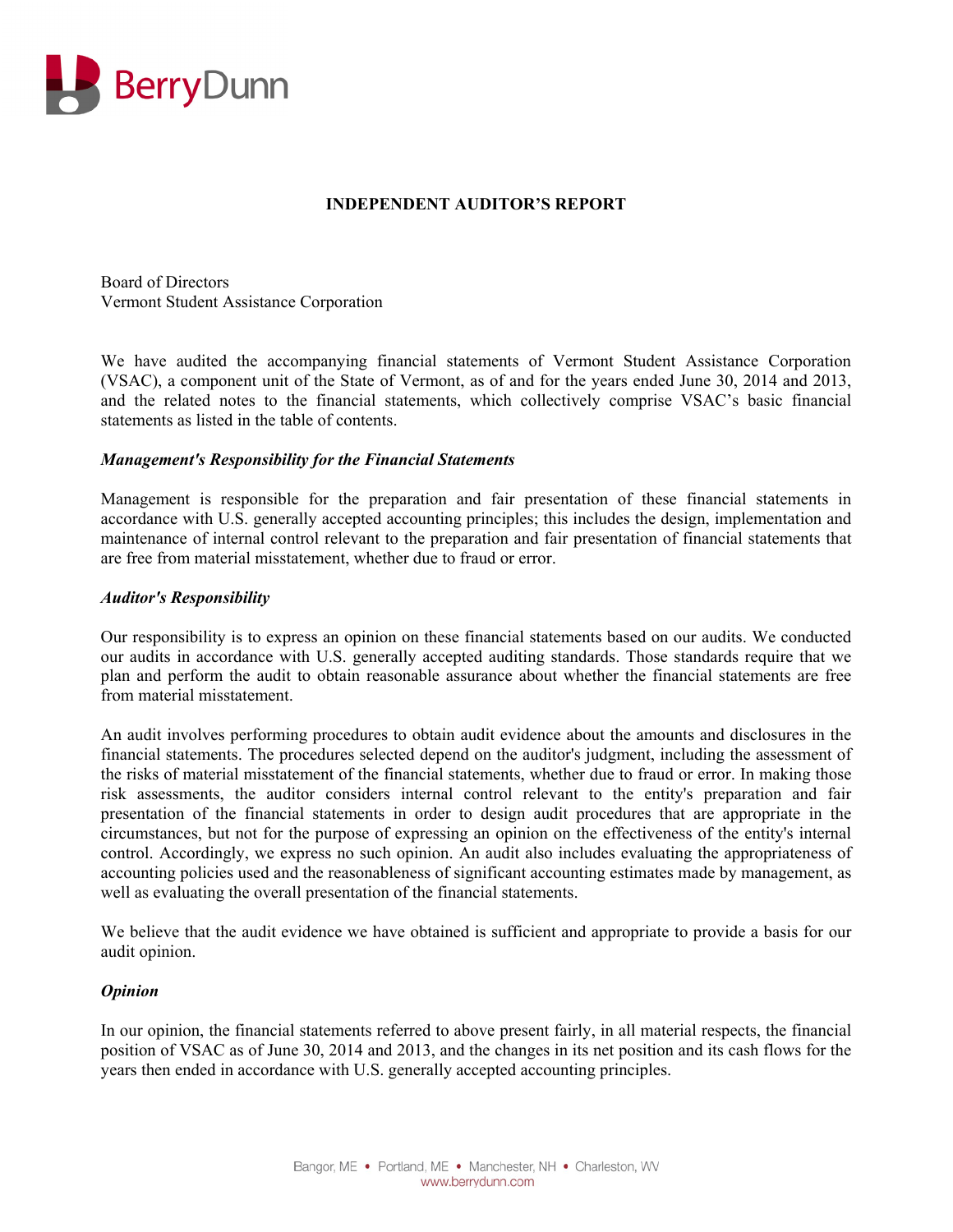Board of Directors Vermont Student Assistance Corporation Page 2

### *Other Matters*

#### *Required Supplementary Information*

U.S generally accepted accounting principles require that management's discussion and analysis on pages 3 through 18 be presented to supplement the basic financial statements. Such information, although not part of the basic financial statements, is required by the Governmental Accounting Standards Board, who considers it to be an essential part of financial reporting for placing the basic financial statements in an appropriate operational, economic, or historical context. We have applied certain limited procedures to the required supplementary information in accordance with U.S. generally accepted auditing standards, which consisted of inquiries of management about the methods of preparing the information and comparing the information for consistency with management's responses to our inquiries, the basic financial statements, and other knowledge we obtained during our audit of the basic financial statements. We do not express an opinion or provide any assurance on the information because the limited procedures do not provide us with sufficient evidence to express an opinion or provide any assurance.

Berry Dunn McNeil & Parker, LLC

Manchester, New Hampshire October 7, 2014

Registration No: 92-0000278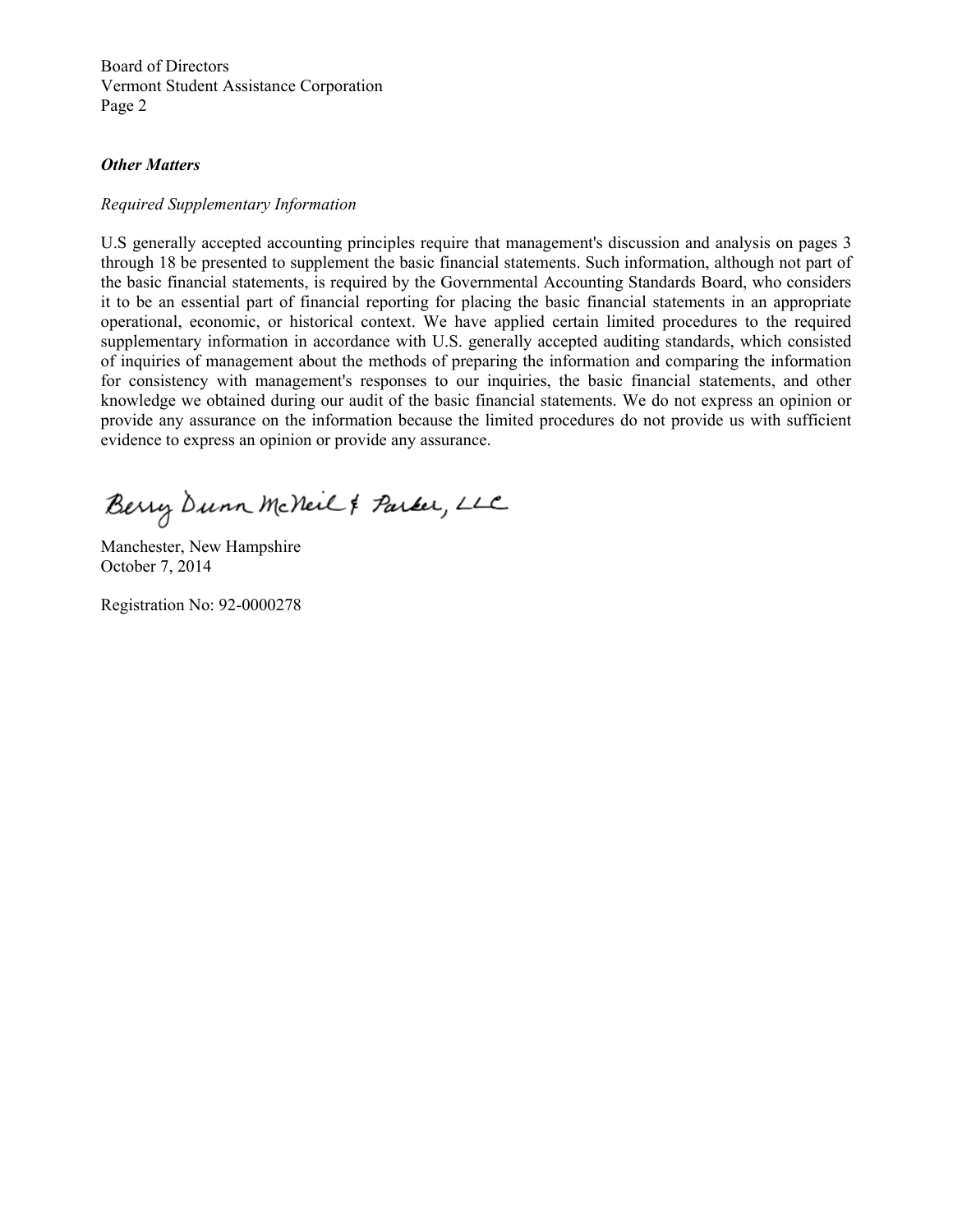(A Component Unit of the State of Vermont)

# MANAGEMENT'S DISCUSSION AND ANALYSIS (UNAUDITED)

Years Ended June 30, 2014 and 2013

The Vermont Student Assistance Corporation (VSAC or the Corporation), a public nonprofit corporation, was created as an instrumentality and agency of the State of Vermont (the State) by the State's Legislature in 1965 and exists under Chapter 87 of Title 16, Vermont Statutes Annotated for the purpose of ensuring that Vermont students and parents have the necessary information and financial resources to pursue their education goals beyond high school. VSAC awards grants and scholarships, and finances, guarantees, originates, and services education loans to students and parents. VSAC also administers outreach services to students seeking postsecondary education opportunities. Finally, VSAC manages the Vermont Higher Education Investment Plan.

VSAC administers the State grant program, funded by State appropriations, at no cost to the State. VSAC administers and awards over 105 scholarship funds, including VSAC assisted scholarships and scholarship funds held and managed by VSAC.

VSAC's education loan programs are financed through issuance of limited obligation bonds and short-term credit facilities. Certain education loans are guaranteed by VSAC as a guarantor and/or reinsured by the U.S. Department of Education (ED) through the Federal Family Education Loan (FFEL) Program. VSAC education loans are available to Vermont students attending both in-state and out-of-state institutions, and to students of Vermont institutions.

VSAC's outreach services are funded through a variety of federal grants including GEAR UP, College Access Challenge Grant, and Talent Search, as well as through State grants, and general corporate support.

Management's Discussion and Analysis Report includes Fiscal 2014 and Fiscal 2013 information due to the fact that the Financial Statements include Fiscal 2014 and Fiscal 2013 information.

# *The Financial Statements*

VSAC's financial statements are a series of reports that detail financial information using accounting methods similar to those used by private businesses, especially financial institutions.

The statement of revenues, expenses and changes in net position present the results of VSAC's operations. The statement reports all revenues and expenses, and reconciles the beginning and end of year net position balances.

The statement of net position includes all the Corporation's assets, liabilities and deferred inflows/outflows. The statement also presents the balance of assets in excess of liabilities and deferred inflows or net position.

The statement of cash flows supplements these statements providing relevant information about cash receipts and payments for the Corporation.

The notes to financial statements are an integral part of the financial statements and contain information necessary to get a complete view of VSAC's financial position.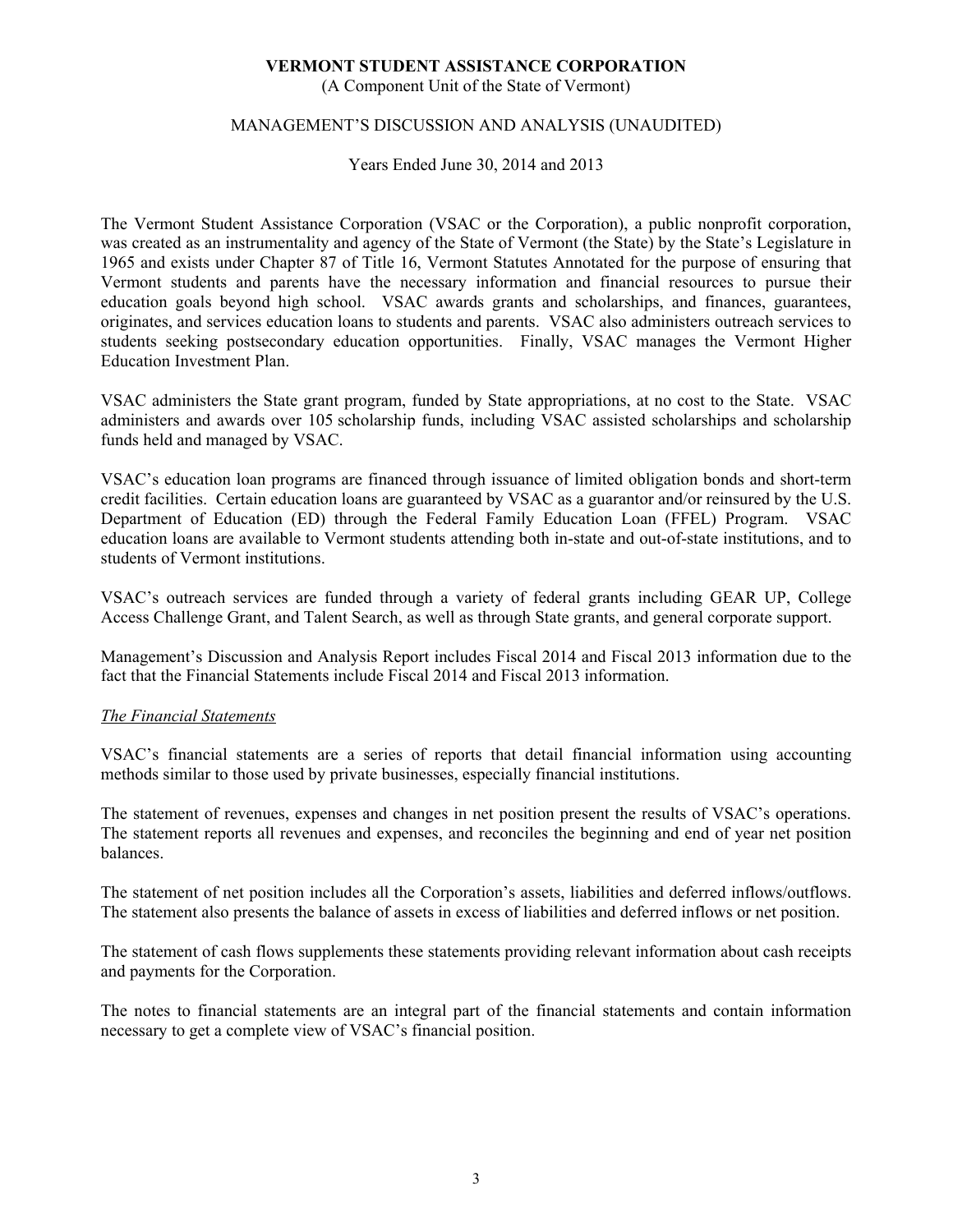(A Component Unit of the State of Vermont)

# MANAGEMENT'S DISCUSSION AND ANALYSIS (CONTINUED) (UNAUDITED)

Years Ended June 30, 2014 and 2013

# **FISCAL 2014**

# *Fiscal 2014 Highlights and Overall Financial Position*

- VSAC's total net surplus for the years ended June 30, 2014 and 2013 was \$4.6 million and \$9.0 million, respectively.
- During the year ended June 30, 2014, VSAC had a net operating surplus of \$3.7 million compared to an operating deficit of \$10.1 million during the year ended June 30, 2013.
- Any deferred gains or losses related to refinanced bonds are included in deferred inflows of resources or deferred outflows of resources, respectively, in accordance with GASB Statement No. 65, *Items Previously Reported as Assets and Liabilities.* The deferred gains or losses are amortized as a component of interest expense in a systematic and rational manner over the remaining life of the old debt or the life of the new debt, whichever is shorter. The deferred gains related to refinanced bonds was \$63.1 million before amortization of \$8.0 million and \$4.5 million for the year ended June 30, 2014 and 2013, respectively.
- Interest expense, which is a combination of bond interest costs offset by amortization of deferred gains on early bond retirement, decreased \$3.0 million from 2013 to 2014. Bond interest costs were down \$0.4 million due primarily to reductions in bonds outstanding. The deferred gain amortization for 2014 was \$8.0 million versus \$4.5 million in 2013.
- VSAC recorded gains of \$887 thousand in 2014 as a result of retiring certain bonds before their maturity for less than par value. This activity resulted in a gain of \$19.0 million in 2013.
- VSAC's total net position increased \$4.6 million to \$168.5 million.
- During the year ended June 30, 2014, VSAC provided \$24.9 million in grants and scholarships to Vermont students.
- VSAC originated \$27.2 million in new loans to students and parents. VSAC holds and services \$1.3 billion in education loans receivable and related interest at June 30, 2014.
- VSAC returned over \$3.9 million in interest rebates to students in its loan programs during fiscal 2014.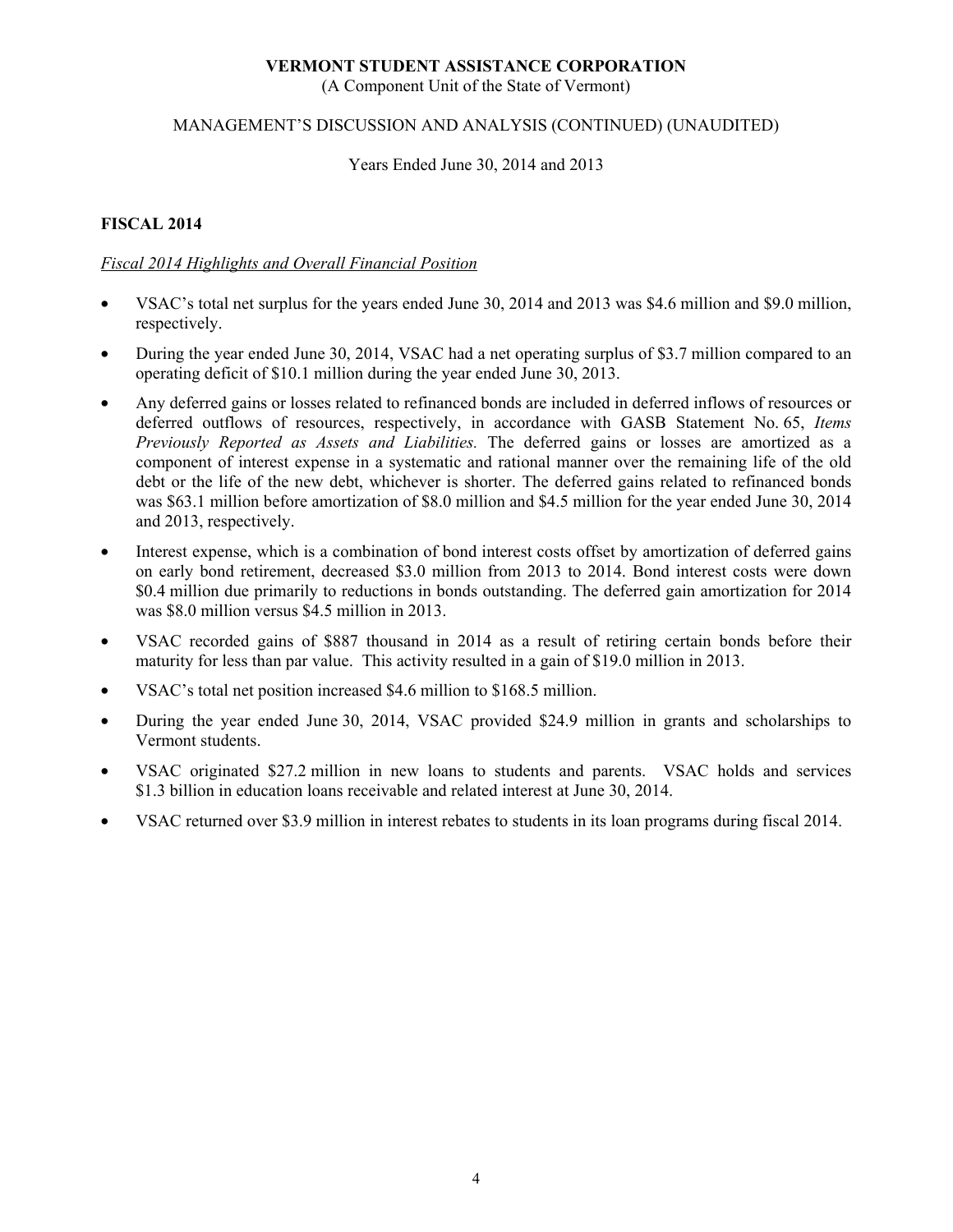(A Component Unit of the State of Vermont)

# MANAGEMENT'S DISCUSSION AND ANALYSIS (CONTINUED) (UNAUDITED)

Years Ended June 30, 2014 and 2013

# Condensed Financial Information

# Statements of Net Position

|                                                                   | 2014<br>(In Thousands) | 2013        |
|-------------------------------------------------------------------|------------------------|-------------|
| Assets:                                                           |                        |             |
| Cash and investments                                              | $\mathbf S$<br>93,628  | \$100,314   |
| Education loans receivable (plus interest)                        | 1,266,921              | 1,437,985   |
| Other assets                                                      | 18,232                 | 19,072      |
| Total assets                                                      | \$1,378,781            | \$1,557,371 |
| Liabilities:                                                      |                        |             |
| Bonds and notes payable (plus interest)                           | \$1,148,713            | \$1,322,867 |
| U.S. Treasury rebates payable                                     | 1,467                  | 1,200       |
| Other liabilities                                                 | 9,456                  | 10,794      |
| <b>Total liabilities</b>                                          | 1,159,636              | 1,334,861   |
| Deferred inflows of resources:                                    |                        |             |
| Deferred gains on early refunding of bonds payable                | 50,653                 | 58,604      |
| Total liabilities and deferred inflows of resources               | 1,210,289              | 1,393,465   |
| Net position:                                                     |                        |             |
| Restricted                                                        | 39,776                 | 33,850      |
| Unrestricted                                                      | 112,631                | 113,225     |
| Net investment in capital assets                                  | 16,085                 | 16,831      |
| Total net position                                                | 168,492                | 163,906     |
| Total liabilities, deferred inflows of resources and net position | \$1,378,781            | \$1,557,371 |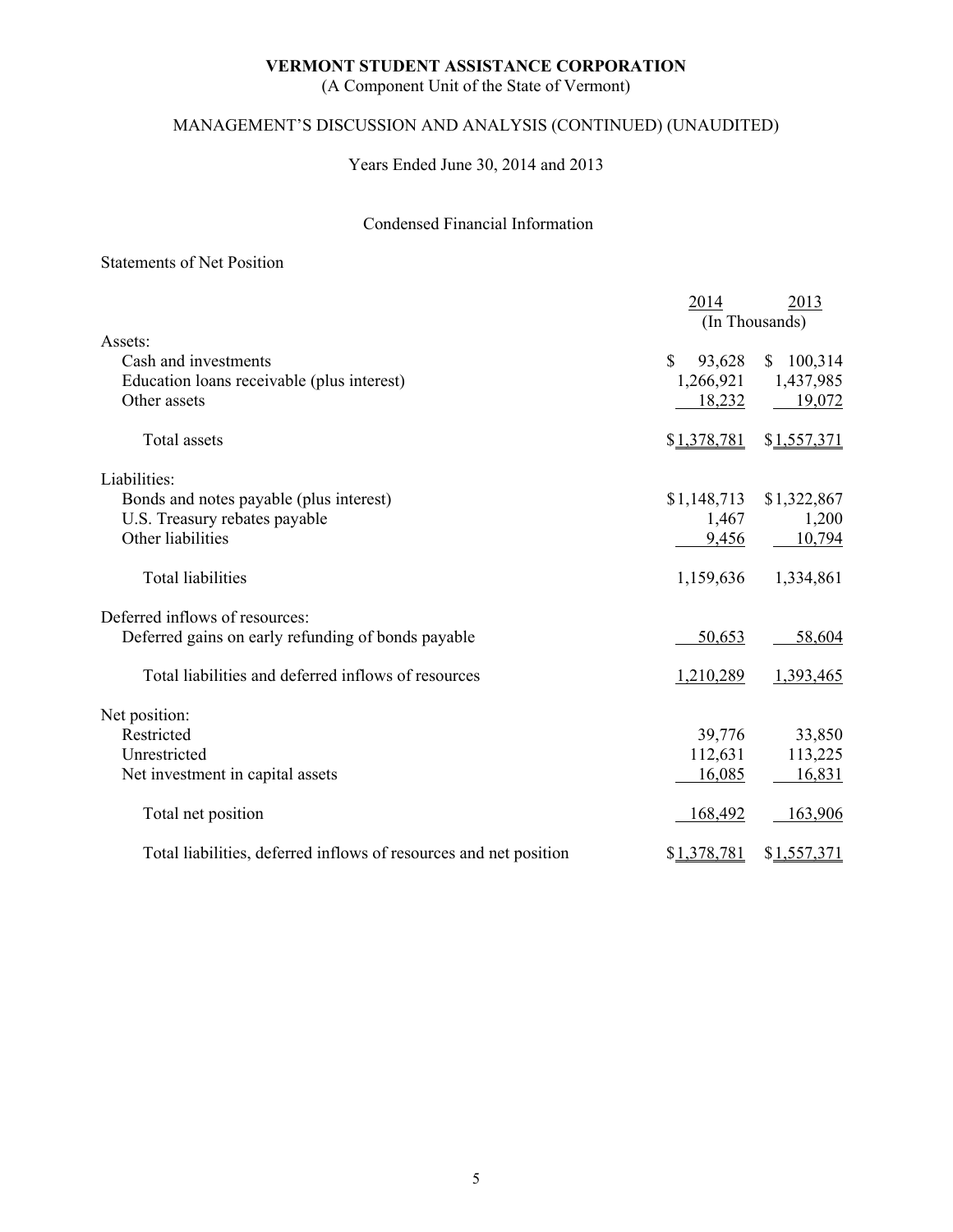(A Component Unit of the State of Vermont)

# MANAGEMENT'S DISCUSSION AND ANALYSIS (CONTINUED) (UNAUDITED)

### Years Ended June 30, 2014 and 2013

#### Statements of Revenues, Expenses and Changes in Net Position

|                                               | 2014      | 2013           |
|-----------------------------------------------|-----------|----------------|
|                                               |           | (In Thousands) |
| Operating revenues:                           |           |                |
| Interest earned from education loan financing | \$48,607  | \$56,273       |
| Other loan and guarantee program revenues     | 6,729     | 6,209          |
| Investment interest                           | 264       | 376            |
| Vermont state appropriations                  | 20,468    | 19,444         |
| Federal grants                                | 5,572     | 5,955          |
| Scholarship and gift income                   | 3,701     | 3,621          |
| Federal loan servicing income                 | 2,688     | 3,050          |
| Other income                                  | 1,365     | 923            |
| Total operating revenues                      | 89,394    | 95,851         |
| Operating expenses:                           |           |                |
| Grants and scholarships                       | 24,896    | 24,535         |
| Interest rebated to borrowers                 | 3,937     | 4,727          |
| Interest on debt, net of amortization         | 6,920     | 9,953          |
| Other loan financing costs                    | 20,273    | 37,187         |
| Corporate operating expenses and depreciation | 29,669    | 29,525         |
| Total operating expenses                      | 85,695    | 105,927        |
| Change in net position from operations        | 3,699     | (10,076)       |
| Gains on early bond extinguishments           | 887       | 19,035         |
| Change in net position                        | 4,586     | 8,959          |
| Net position, beginning of year               | 163,906   | 154,947        |
| Net position, end of year                     | \$168,492 | \$163,906      |

#### *Net Position*

Cash and investment balances decreased \$6.7 million from June 30, 2013 to June 30, 2014 from \$100.3 to \$93.6 million. The cash was used to make required principal payments on restricted bonds, to extinguish existing debt for less than par value and to pay costs of issuing new bonds.

Student loans and interest receivable totaled \$1.3 billion at June 30, 2014, down from \$1.4 billion in 2013. This decrease is due to loan principal collections being in excess of new loan originations in the VSAC private loan program.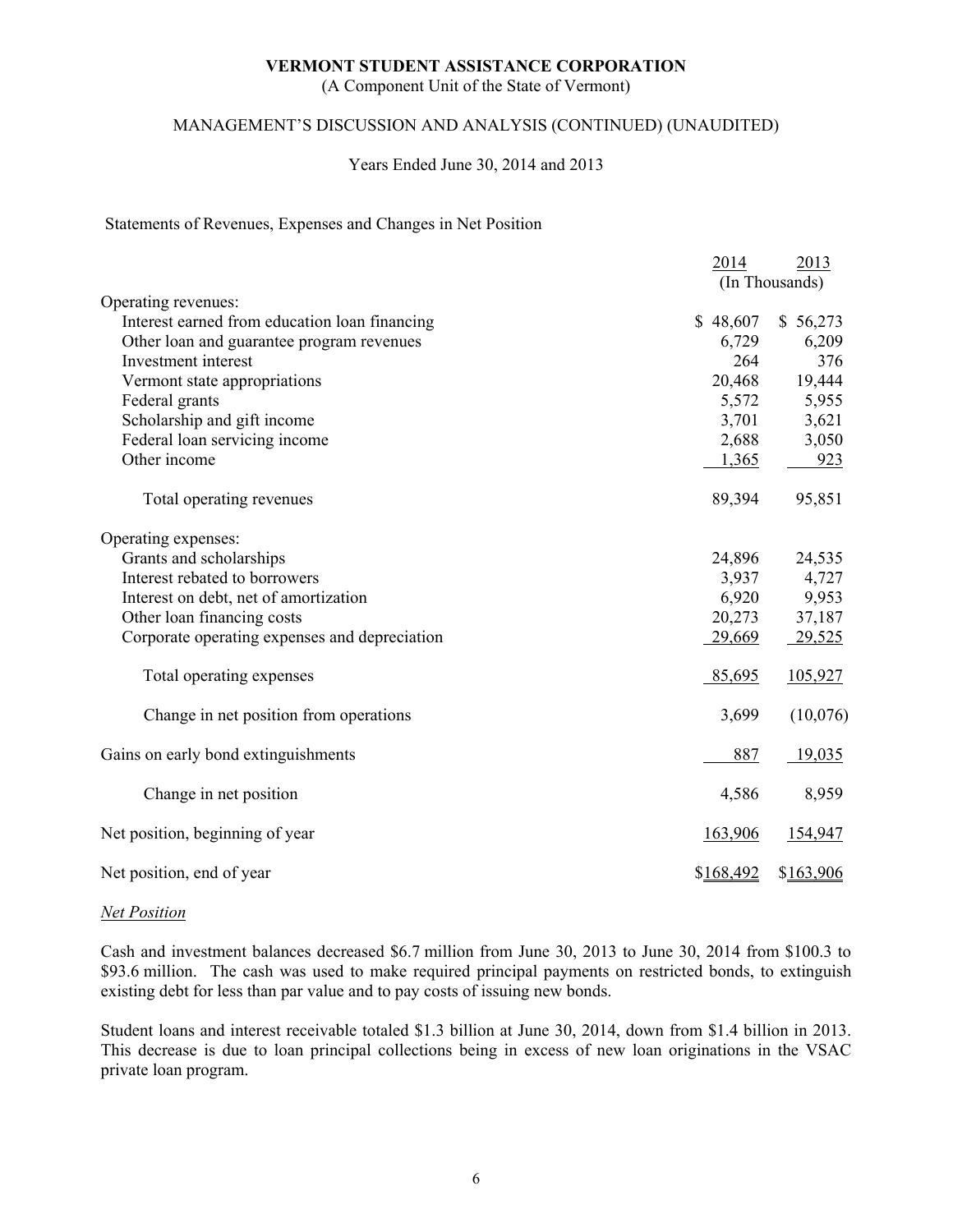(A Component Unit of the State of Vermont)

# MANAGEMENT'S DISCUSSION AND ANALYSIS (CONTINUED) (UNAUDITED)

Years Ended June 30, 2014 and 2013

Bonds and notes payable decreased \$174.2 million from \$1.3 billion at June 30, 2013 to \$1.1 billion at June 30, 2014. VSAC's financing activity in 2014 was comprised primarily of the following (in millions):

| Early extinguishments - 1995-2012 series bonds      | S | (18.6)  |
|-----------------------------------------------------|---|---------|
| Principal payments, 2012-13 variable rate notes     |   | (170.4) |
| Scheduled principal payments, VSAC fixed rate bonds |   | (0.5)   |
| Issuance of 2013A-1 Student loan financing bond     |   | 15.6    |
| Other scheduled payments on various bonds           |   | (0.3)   |
|                                                     |   | 174.2)  |

The 2012-13 variable rate notes, which were issued that year to refund letter of credit bonds, the ABCP Conduit note, and failed auction rate bonds, include a feature which requires that periodic calculations of available cash are used to pre-pay bond principal.

U.S. Treasury rebates payable is described in the expense discussion. This liability increased as of June 30, 2014 to \$1.5 million from \$1.2 million as of June 30, 2013.

Unrestricted net position decreased from \$113.2 million at June 30, 2013 to \$112.6 million at June 30, 2014. Including the Net Investment in Capital Assets section of Net Position, the year over year decrease is \$1.3 million. VSAC's unrestricted net position at June 30, 2014 and 2013 consists of (in millions):

|                                                           | 2014  | 2013 |
|-----------------------------------------------------------|-------|------|
| Cash held for new bond issuance and operating reserves    | 31.8  | 21.7 |
| Investment in student loans and related interest          | 57.4  | 63.3 |
| Physical plant                                            | 161   | 16.8 |
| Subordinated VSAC bonds                                   | 22.5  | 22.5 |
| Other                                                     | 0.9   | 5.8  |
| Total unrestricted including Investment in Capital Assets | .28.7 |      |

Restricted net position increased from \$33.9 million at June 30, 2013 to \$39.8 million at June 30, 2014. This increase was primarily in the bond funds due to the operating surplus in those funds. Of the \$39.8 million, \$34.6 million is restricted by bond resolutions. The remaining \$5.2 million is restricted for scholarships and grants and for programs to encourage students to pursue higher education.

#### *Revenues*

VSAC's fiscal 2014 financial results increased net position by \$4.6 million. All revenues except gains on early extinguishment of debt are considered operating revenues. VSAC realized \$89.4 million in operating revenues versus \$85.7 million in total expenses. VSAC revenues include interest income on student loans, various federal interest subsidies and special allowance payments, State of Vermont appropriations, fees earned in the federal guarantee program, and servicing fees earned for servicing student loans owned by the United States government.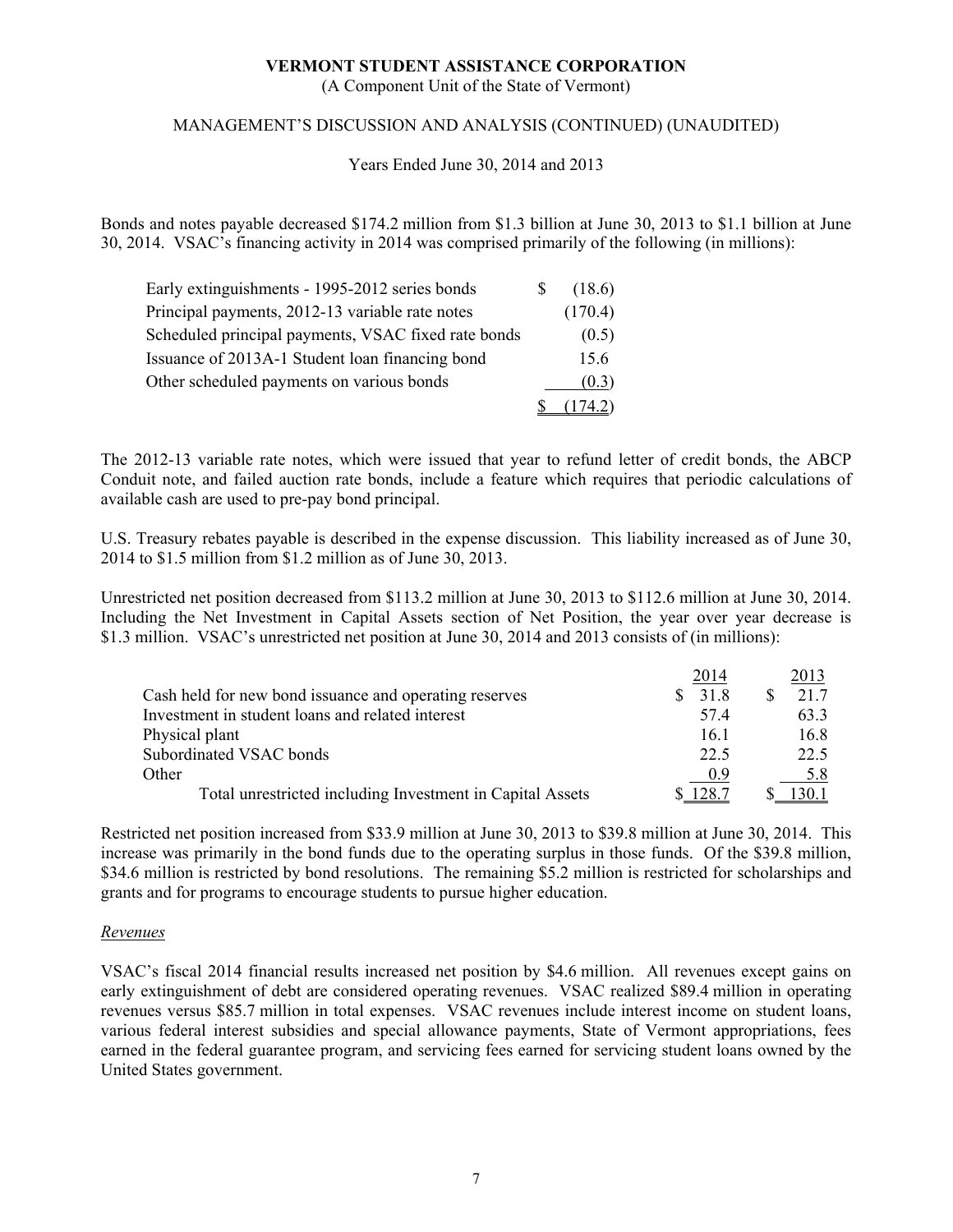(A Component Unit of the State of Vermont)

# MANAGEMENT'S DISCUSSION AND ANALYSIS (CONTINUED) (UNAUDITED)

Years Ended June 30, 2014 and 2013

Overall loan revenue to VSAC is closely related to the general interest rate environment and the amount of loans outstanding. During 2014, loan revenue decreased from \$56.3 to \$48.6 million. The components of loan revenue changes are (in thousands):

|                                                   | 2014     | 2013     |
|---------------------------------------------------|----------|----------|
| U.S. Department of Education Interest Benefits    | 3.775    | 5,276    |
| U.S. Department of Education Special Allowance    | 152      | 2,830    |
| Borrower interest and fees on student loans       | 69.649   | 77,259   |
| Borrower interest paid to Department of Education | (24,969) | (29,092) |
|                                                   | 48.607   | 56,273   |

Interest for certain loans is paid by ED as a subsidized interest benefit to qualifying borrowers. ED also pays special allowance payments under certain interest rate conditions. Because no new FFEL Program loans have been created since June 30, 2010, all of the revenue lines associated with this program have decreased this year. Additionally, certain borrower interest, in excess of the special allowance formulae, must be paid to ED each quarter. The amount paid decreased as overall FFEL Program loans outstanding decreased.

Interest rate risk on student loan assets is managed by closely matching the coupon rate reset frequency of our debt instruments with rates that drive our loan returns. Excluding our 2010A-1, 2011A-1, 2012A-1 and 2013A-1 private loan financing bonds, our outstanding note and bond rates are reset on periodic intervals. Rates on student loans are reset each quarter and are based on short term commercial paper or LIBOR rates. Interest rates on our 2010A-1, 2011A-1, 2012A-1 and 2013A-1 series bonds are fixed and are secured by fixed rate VSAC private student loans.

Other revenues associated with the loan and loan guarantee programs include consolidation fees, rehabilitation fees, default aversion fees, collections revenues, and other program fees and revenues. These fees and revenues totaled \$6.7 million in 2014 and \$6.2 million in 2013. This increase is due to increased revenues from successfully rehabilitating defaulted loans.

Interest rates remained very low throughout the year; however, the balances invested were also lower resulting in decreased interest revenue on investments. Investments include student loan funds temporarily invested in short term investments, and scholarship funds invested for long-term growth and income. Other gains related to investing, both realized gains on sales and unrealized gains on appreciated assets held at year end, are reflected in the Other Income line and were \$570 in 2014 and \$363 in 2013.

VSAC's State funding support increased from \$19.4 million to \$20.5 million. The primary driver for this was an increase of \$1.1 million in the need-based grants appropriation. As in prior years, the State's appropriation for the grant program was allocated entirely to provide grant funds directly to students.

Federal grants decreased slightly from \$6.0 million in fiscal 2013 to \$5.6 million in fiscal 2014. The decrease is due to the end of Federal funding under the College Access Challenge Grant. Under VSAC's Federal grants, revenues are applied for only after VSAC has incurred the expenses for administration, program activities and scholarships.

Scholarship revenues, principally restricted gifts and grants, increased slightly from \$3.6 million in 2013 to \$3.7 million in 2014.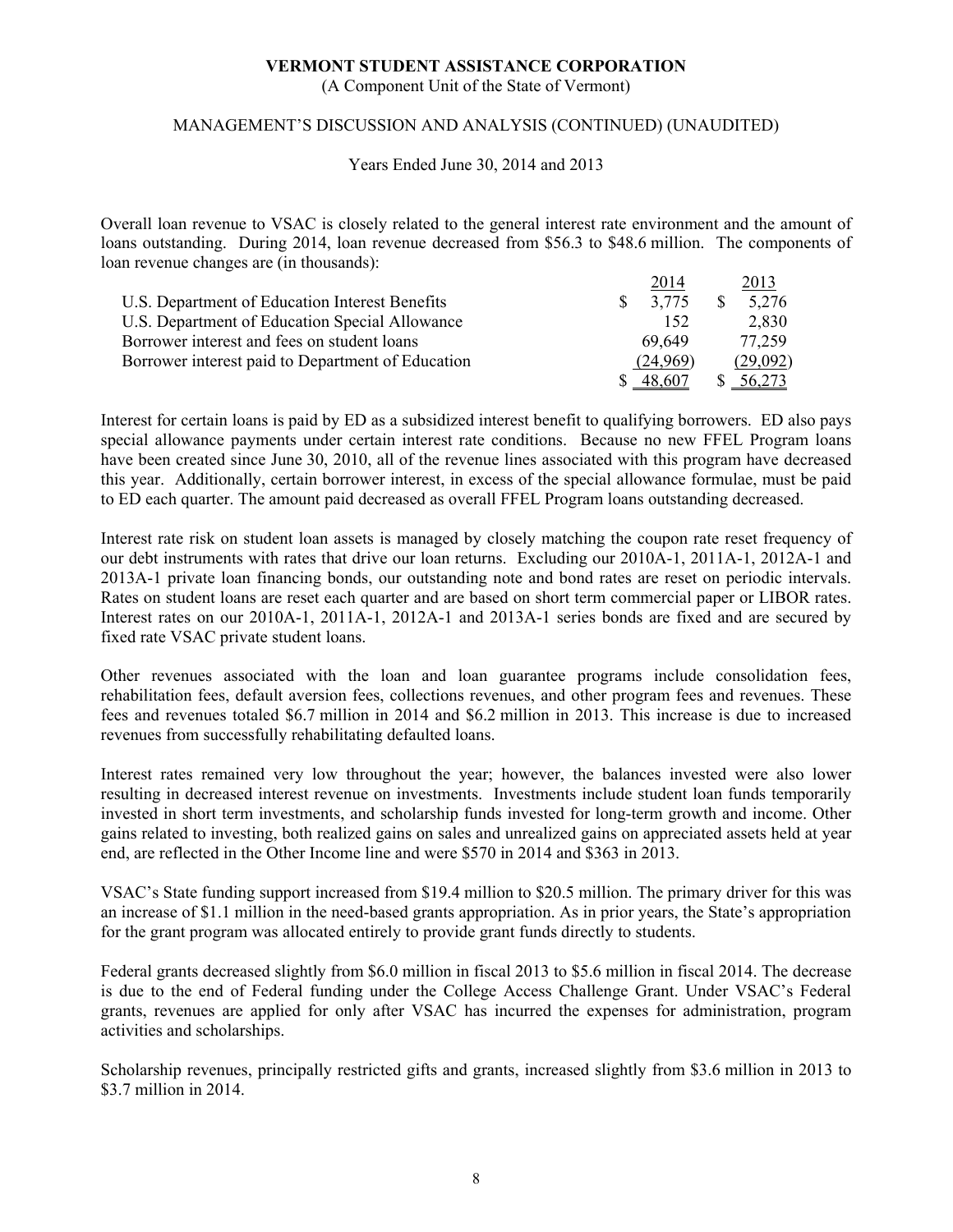(A Component Unit of the State of Vermont)

### MANAGEMENT'S DISCUSSION AND ANALYSIS (CONTINUED) (UNAUDITED)

Years Ended June 30, 2014 and 2013

Revenues earned for servicing Federal-owned student loans decreased from \$3.1 million in 2013 to \$2.7 million in 2014. The revenues in 2013 included \$1.3 million in one-time amounts paid to VSAC by ED for initial system set up and loan transfers, completed in January 2013, under the program. Other differences in Federal loan servicing revenue are due to VSAC servicing loans for six months in 2013 and twelve months in 2014.

### *Expenses*

VSAC has four main types of expenses: 1. Student aid, 2. Interest and other costs of debt, 3. Noninterest costs of financing loans, and 4. Costs of operations.

Student Aid – VSAC provided Vermont students with \$24.9 million in student aid during fiscal 2014. \$19.8 million in grant aid was provided from State appropriations. An additional \$5.1 million was made available through various scholarship programs managed by VSAC. Direct aid in the form of grants and scholarships represented 29.0% of VSAC's operating expenses in fiscal 2014 compared to 23.2% in 2013.

While not strictly a student aid expense, interest rebated to borrowers helps current and former students and parents manage their education debt. VSAC provided \$3.9 million in rebates of interest to borrowers in 2014 which represents 4.6% of VSAC's operating expenses in fiscal 2014 compared to 4.5% in 2013. The dollar amount of this expense will continue to decline as the loans outstanding eligible for the rebates decrease.

It is also important to note that, while not an expense to the Corporation, a significant portion of aid to students is the \$27.2 million of loans VSAC made available to students and parents in fiscal 2014.

Interest Costs – In order to provide Vermont students and parents with low cost loans, VSAC issues bonds. The interest costs of the bonds represent a major expense category for VSAC. The interest rates for the 1995-2007 series variable-rate bonds are set using auction processes that result in rates closely tracking various SIFMA indices or one month LIBOR. The ongoing liquidity freeze for VSAC's auction rate bonds adversely affected the rate paid on those bonds. When auctions were not successful in resetting rates, rates were derived using formulas. The formulas use various published short term indices multiplied by a margin or an average of Treasury bills with a margin added to that index. To help reduce VSAC's exposure to auction bond interest rate risk, the Corporation in 2013 issued refinancing notes and used existing cash to refund and extinguish \$1.3 billion of bonds and notes before their scheduled maturities leaving \$78.8 million and \$66.5 million in auction rate bonds outstanding as of June 30, 2013 and 2014 respectively. The notes which were issued to refinance the 1995-2007 series, 2008 series, and ABCP Conduit facilities bear interest at a fixed margin added to one or three month LIBOR. This margin was set at the time the bonds were sold and does not change over the life of the bonds. The loan assets pledged to these bonds have their interest rates set the same way. The loans have a margin, fixed at the time the loans were issued, added to LIBOR. These refinancing bonds result in a better match of interest revenue to bond expense.

Because of the failed auction rates and the general increase in effective interest rates from fiscal 2013 to 2014, and despite the decrease in bond and note balances (as outlined above), VSAC interest costs before the amortization of deferred gains on early refunding of bonds payable (\$8.0 million in 2014 and \$4.5 million in 2013) increased slightly from \$14.5 to \$14.9 million. Net of deferred gains on early refunding, this expense represents 8.1% of VSAC operating expenses in fiscal 2014 down from 9.4% in 2013.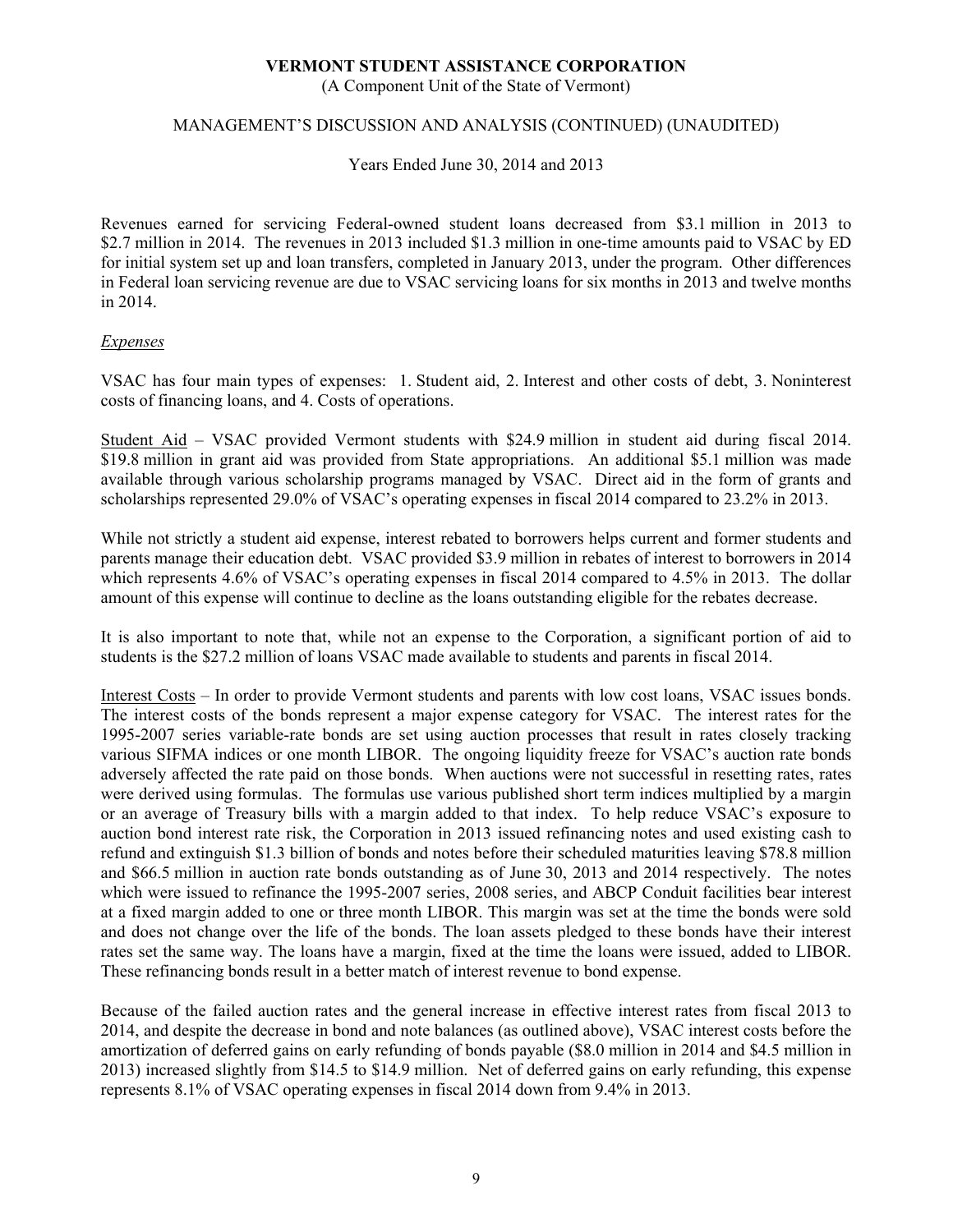(A Component Unit of the State of Vermont)

# MANAGEMENT'S DISCUSSION AND ANALYSIS (CONTINUED) (UNAUDITED)

Years Ended June 30, 2014 and 2013

Other Loan Financing Costs – Other expenses incurred in the loan financing area include credit enhancement and remarketing fees for our bond issues, consolidation and lender fees VSAC pays to the federal government, provisions for changes in arbitrage earnings liability to the U.S. Treasury, and increases in VSAC's provision for uninsured loan losses, as well as a variety of other costs incurred in issuing and managing \$1.1 billion in outstanding bonds and notes. These costs totaled \$20.3 million in fiscal 2014 and \$37.2 million in 2013, representing approximately 23.7% and 35.1% respectively of total operating expenses in these years. The decrease of \$16.9 million in this expense was the result of decreased bond issuance costs and other loan related expenses (down \$12.9 million because of large one-time refinancing costs in 2013), credit enhancement expenses (down \$4.0 million due to decreased outstanding balances of auction rate bonds), and provision for loan losses (down \$1.5 million due to decreased loan balances and improved collections performance). Arbitrage liability represents earnings on tax exempt bond-financed loans and investments that would be returned to the U.S. Treasury if the loan portfolios were completely liquidated at June 30, and all bondholders were repaid. It represents earnings to date, and is a function of past and current interest rates on debt and assets held by VSAC. It is fairly volatile and is managed to minimize the probability of a liability balance at the end of a bond life cycle.

Costs of Operations – The costs of operating VSAC's programs, as well as facilities and overhead costs, totaled \$29.7 million in fiscal 2014, essentially flat from fiscal 2013. The primary components of VSAC's operating costs (in thousands) were for the years ending June 30:

|                                  | 2014   | 2013   |
|----------------------------------|--------|--------|
| Salaries and wages               | 14,026 | 13,743 |
| Employee health care costs       | 3,863  | 3,824  |
| Other employee benefit costs     | 2,847  | 2,811  |
| Administrative expenses          | 8.933  | 9,147  |
| <b>Total Costs of Operations</b> | 29 669 |        |

Overall costs of operations represent 34.6% of total operating expenses in fiscal 2014 compared to 27.9% in 2013.

Expenses for 2014 totaled \$85.7 million. Revenues including gains on discounted bond extinguishments totaled \$90.3 million. The change in total net position for the year was an increase of \$4.6 million. The ending balance of net position at June 30, 2014 was \$168.5 million, as compared to \$163.9 million at June 30, 2013.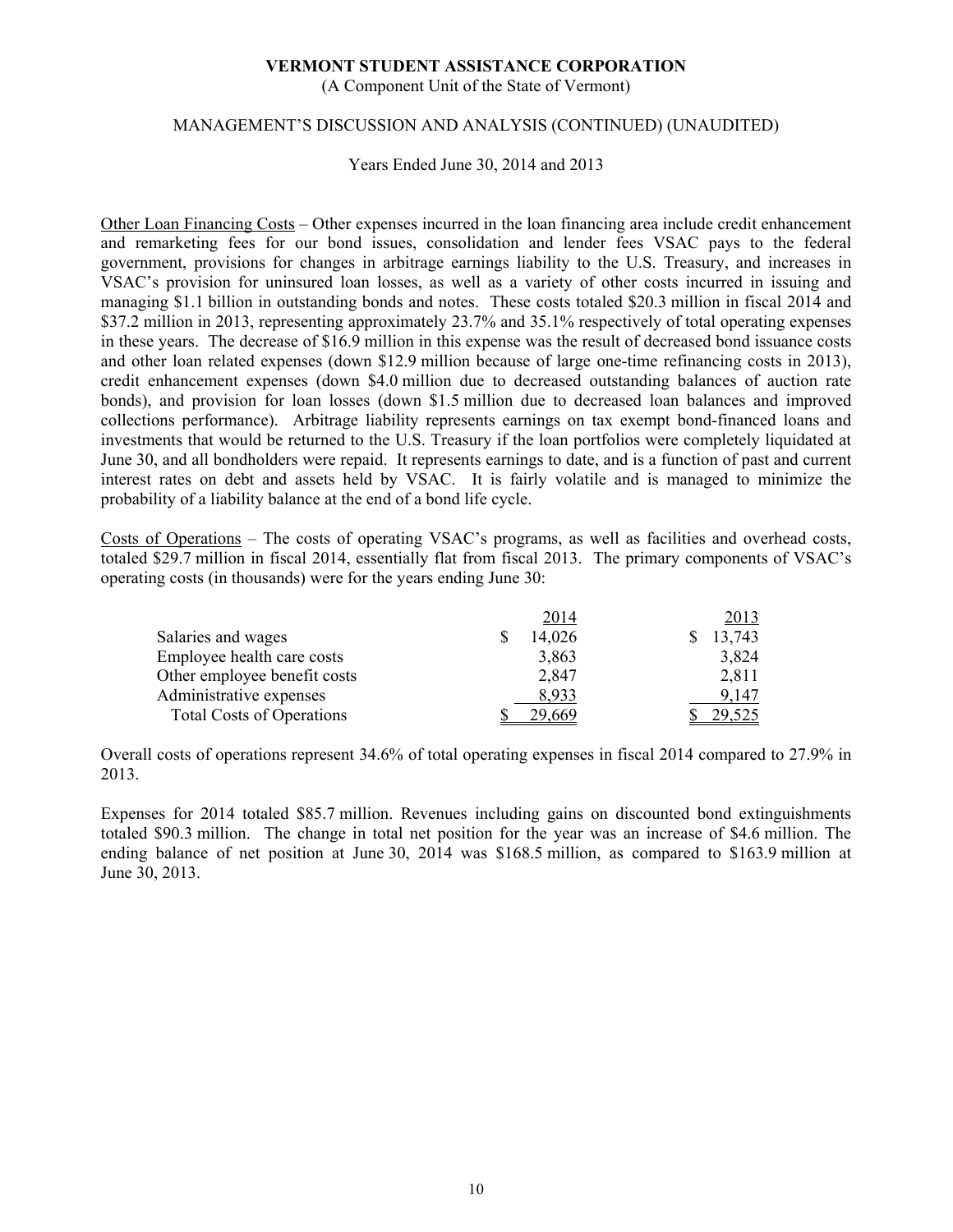(A Component Unit of the State of Vermont)

# MANAGEMENT'S DISCUSSION AND ANALYSIS (CONTINUED) (UNAUDITED)

Years Ended June 30, 2014 and 2013

# **FISCAL 2013**

# *Fiscal 2013 Highlights and Overall Financial Position*

- VSAC's total net surplus for the years ended June 30, 2013 and 2012 was \$9.0 million and \$8.6 million respectively.
- During the year ended June 30, 2013, VSAC had a net operating deficit of \$10.1 million compared to an operating surplus of \$3.7 million during the year ended June 30, 2012.
- Any deferred gains or losses related to refinanced bonds are included in deferred inflows of resources or deferred outflows of resources, respectively, in accordance with GASB Statement No. 65, *Items Previously Reported as Assets and Liabilities.* The deferred gains or losses are amortized as a component of interest expense in a systematic and rational manner over the remaining life of the old debt or the life of the new debt, whichever is shorter. The deferred gains related to refinanced bonds was \$63.1 million before amortization of \$4.5 million for the year ended June 30, 2013.
- Interest expense on bonds issued to finance student loans decreased \$2.0 million from 2012 to 2013. While VSAC's outstanding balance of bonds and note payable debt decreased, our overall out of pocket interest costs increased \$2.5 million due to a rising interest rate environment and due to the refinancing of failed auction bonds. However, during the year ended June 30, 2013, interest expense has been reduced by \$4.5 million for the amortization of the deferred gains on early refunding of bonds payable that occurred during the year ended June 30, 2013.
- VSAC recorded gains of \$82.2 million in 2013 as a result of retiring certain bonds before their maturity for less than par value. This gain was \$4.9 million in 2012. The increase in this item was due to VSAC's successful negotiation of discounted redemptions with several investors holding large balances of failed VSAC auction securities.
- VSAC's total net position increased \$9.0 million to \$163.9 million.
- During the year ended June 30, 2013, VSAC provided \$24.5 million in grants and scholarships to Vermont students.
- VSAC originated \$20.9 million in new loans to students and parents. VSAC holds and services \$1.4 billion in education loans receivable and related interest at June 30, 2013.
- VSAC returned over \$4.7 million in interest rebates to students in its loan programs during fiscal 2013.
- In November, 2012 VSAC became a Not for Profit servicer of Federally-owned student loans. During the year, VSAC received its initial allocation of just in excess of 100,000 borrowers and hopes to increase the allotment beginning in fiscal 2015.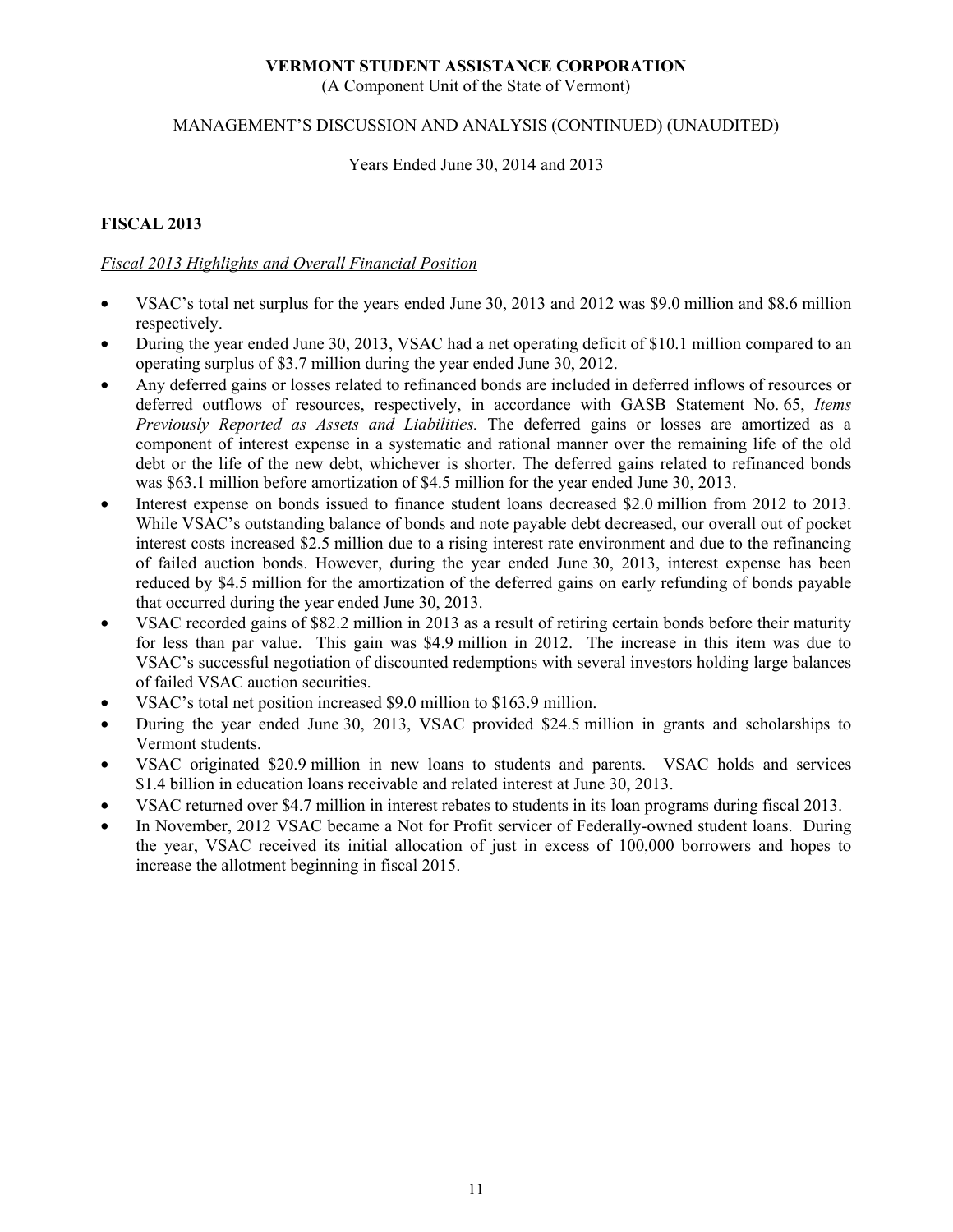(A Component Unit of the State of Vermont)

# MANAGEMENT'S DISCUSSION AND ANALYSIS (CONTINUED) (UNAUDITED)

Years Ended June 30, 2014 and 2013

# Condensed Financial Information

# Statements of Net Position

|                                                                   | 2013                     | 2012<br>(In Thousands) |
|-------------------------------------------------------------------|--------------------------|------------------------|
| Assets:                                                           |                          |                        |
| Cash and investments                                              | 100,314<br><sup>\$</sup> | \$333,862              |
| Education loans receivable (plus interest)                        | 1,437,985                | 1,655,388              |
| Other assets                                                      | 19,072                   | 20,500                 |
| Total assets                                                      | \$1,557,371              | \$2,009,750            |
| Liabilities:                                                      |                          |                        |
| Bonds and notes payable (plus interest)                           | \$1,322,867              | \$1,820,946            |
| U.S. Treasury rebates payable                                     | 1,200                    | 22,663                 |
| Other liabilities                                                 | 10,794                   | 11,194                 |
| <b>Total liabilities</b>                                          | 1,334,861                | 1,854,803              |
| Deferred inflows of resources:                                    |                          |                        |
| Deferred gains on early refunding of bonds payable                | 58,604                   |                        |
| Total liabilities and deferred inflows of resources               | 1,393,465                | 1,854,803              |
| Net position:                                                     |                          |                        |
| Restricted                                                        | 33,850                   | 113,884                |
| Unrestricted                                                      | 113,225                  | 40,386                 |
| Net investment in capital assets                                  | 16,831                   | 677                    |
| Total net position                                                | 163,906                  | 154,947                |
| Total liabilities, deferred inflows of resources and net position | \$1,557,371              | \$2,009,750            |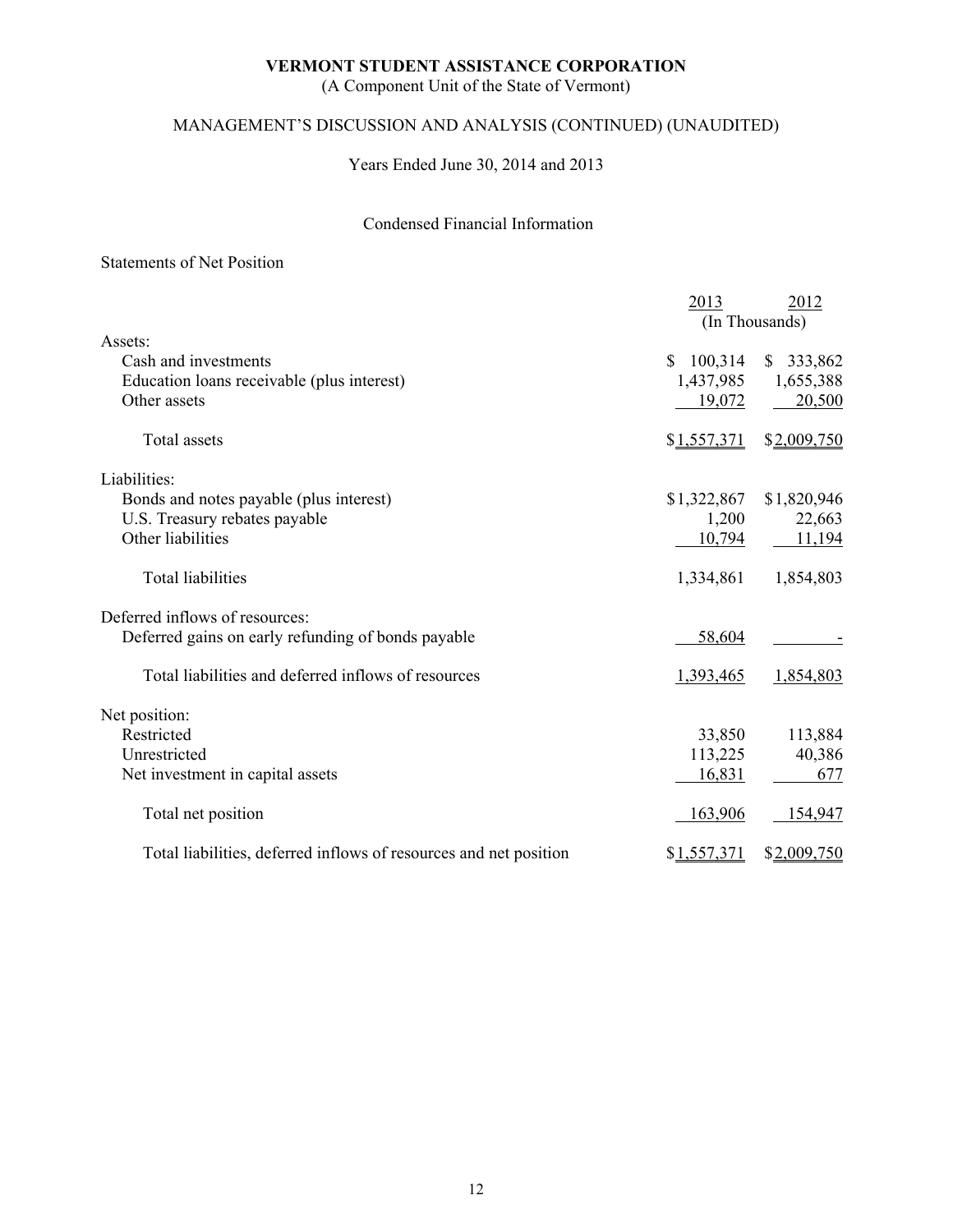(A Component Unit of the State of Vermont)

# MANAGEMENT'S DISCUSSION AND ANALYSIS (CONTINUED) (UNAUDITED)

### Years Ended June 30, 2014 and 2013

#### Statements of Revenues, Expenses and Changes in Net Position

|                                               | 2013      | 2012           |
|-----------------------------------------------|-----------|----------------|
|                                               |           | (In Thousands) |
| Operating revenues:                           |           |                |
| Interest earned from education loan financing | \$56,273  | \$67,300       |
| Other loan and guarantee program revenues     | 6,209     | 6,941          |
| Investment interest                           | 376       | 458            |
| Vermont state appropriations                  | 19,444    | 19,623         |
| Federal grants                                | 5,955     | 6,378          |
| Scholarship and gift income                   | 3,621     | 3,770          |
| Federal loan servicing income                 | 3,050     |                |
| Other income                                  | 923       | 454            |
| Total operating revenues                      | 95,851    | 104,924        |
| Operating expenses:                           |           |                |
| Grants and scholarships                       | 24,535    | 26,053         |
| Interest rebated to borrowers                 | 4,727     | 5,642          |
| Interest on debt, net of amortization         | 9,953     | 11,963         |
| Other loan financing costs                    | 37,187    | 29,730         |
| Corporate operating expenses and depreciation | 29,525    | 27,828         |
| Total operating expenses                      | 105,927   | 101,216        |
| Change in net position from operations        | (10,076)  | 3,708          |
| Gains on early bond extinguishments           | 19,035    | 4,881          |
| Change in net position                        | 8,959     | 8,589          |
| Net position, beginning of year               | 154,947   | 146,358        |
| Net position, end of year                     | \$163,906 | \$154,947      |

#### *Net Position*

Cash and investment balances decreased from June 30, 2012 to June 30, 2013 from \$333.9 to \$100.3 million. The decrease in cash is mostly in the restricted bond funds and is due to VSAC's loan refunding activity during the year. The cash was used to refund and extinguish existing debt for less than par value and to provide the initial investment, or 'over-collateralization', needed to issue the refunding bonds.

Student loans and interest receivable totaled \$1.4 billion at June 30, 2013, down from \$1.7 billion in 2012. This decrease is due to loan principal collections being in excess of new loan originations in the VSAC private loan program.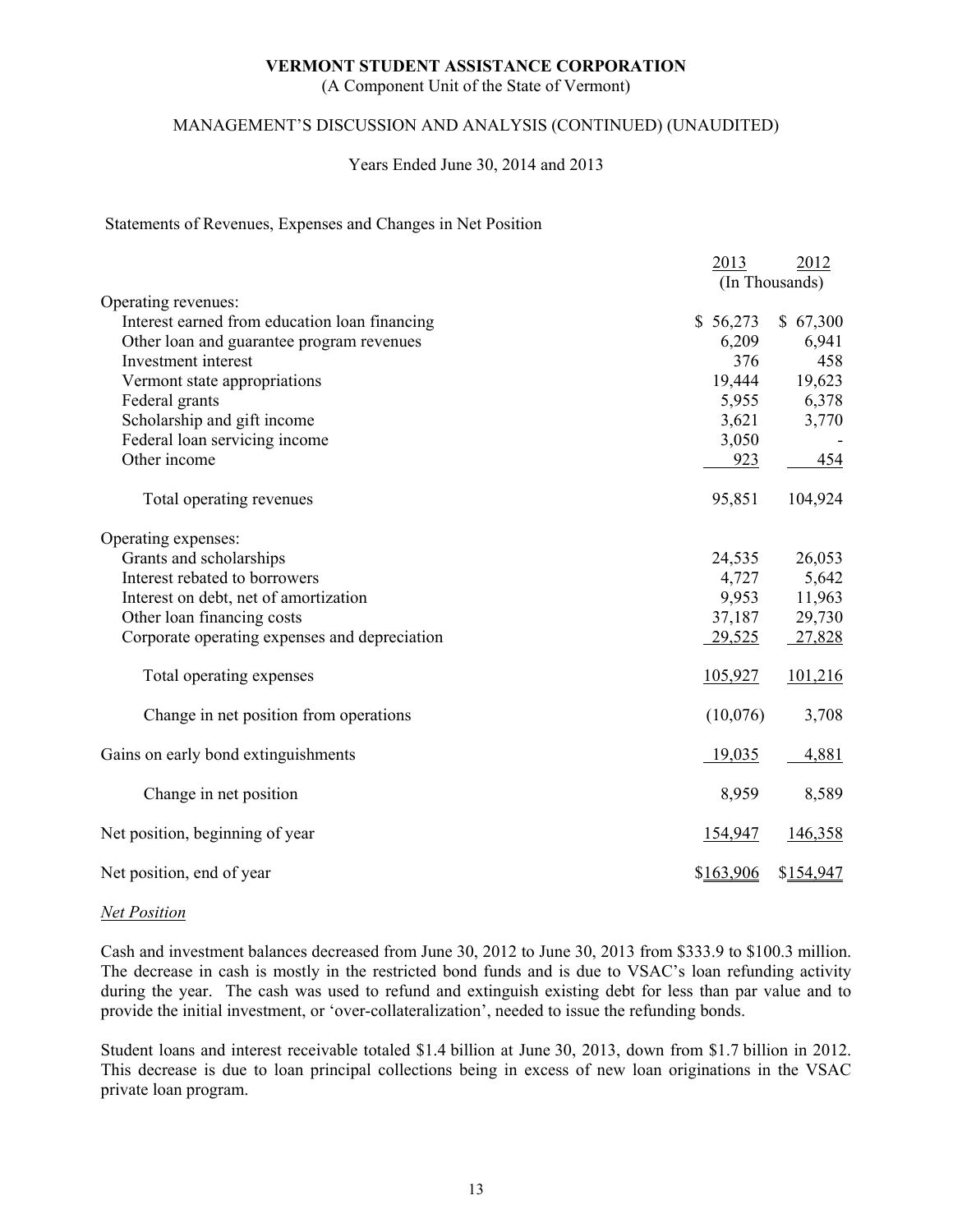(A Component Unit of the State of Vermont)

# MANAGEMENT'S DISCUSSION AND ANALYSIS (CONTINUED) (UNAUDITED)

Years Ended June 30, 2014 and 2013

Bonds and notes payable decreased \$498.1 million from \$1.8 billion at June 30, 2012 to \$1.3 billion at June 30, 2013. VSAC's financing activity in 2013 was extensive and complex and was undertaken to accomplish several objectives including:

- The refinancing of failed auction rate securities which represented a significant business risk in the event of increases in market interest rates.
- The refinancing of VSAC's long term debt during a period where interest rates were still close to historic lows.
- The utilization of large restricted cash balances accumulating in certain bond trusts due to the end of loan originations ('recycling') to extinguish bonds for less than par or face value and to provide the up-front over-collateralization needed to issue refinancing bonds.
- The liquidity features of certain bonds, such as the 2008B and 2008C series as well as the federally backed ABCP note, were scheduled to expire in the intermediate future.
- The VSAC ongoing objective of reducing its operating expenses, in this case by retiring its 2003 general obligation building bond early and avoiding future interest expenses.

A summary of this activity during 2013 (in millions) is:

| Early extinguishments and refunding - 1995-2007 series                 | \$(1,290) |
|------------------------------------------------------------------------|-----------|
| Principal payments, early extinguishments and refunding - 2008 trusts  | (251)     |
| Principal payments, early extinguishments and refunding - 2003         |           |
| GO building bond                                                       | (17)      |
| Principal payments, early extinguishments and refunding - ABCP Conduit | (149)     |
| Issuance of 2012A-1 Student loan financing bond                        | 21        |
| Issuance of refinancing bonds series 2012-1, 2012-B and 2013-1         | 1,261     |
| Other scheduled principal payments on various bonds                    | (73)      |
|                                                                        | 498.      |

U.S. Treasury rebates payable is described in the expense discussion. This liability decreased as of June 30, 2013 to \$1.2 million from \$22.7 million as of June 30, 2012.

Unrestricted net position increased from \$40.4 million at June 30, 2012 to \$113.2 million at June 30, 2013. Including the Net Investment in Capital Assets section of Net Position the year over year increase is \$89.0 million. The unrestricted position is used to provide credit enhancement for new credit facilities, to invest in student loans, and for corporate working capital. The increase in unrestricted net position is due to resources released from the various restricted bond funds as a result of VSAC's bond refunding activity during the year. During 2013 VSAC's Board of Directors and Executive Committee designated unrestricted net position for the following purposes (in millions):

| Early retirement of 2003 GO building bond                    | \$17 |
|--------------------------------------------------------------|------|
| Investment in VSAC originated and serviced student loans     |      |
| Maintenance of cash operating reserves                       |      |
| Cash reserve for credit enhancement of new credit facilities |      |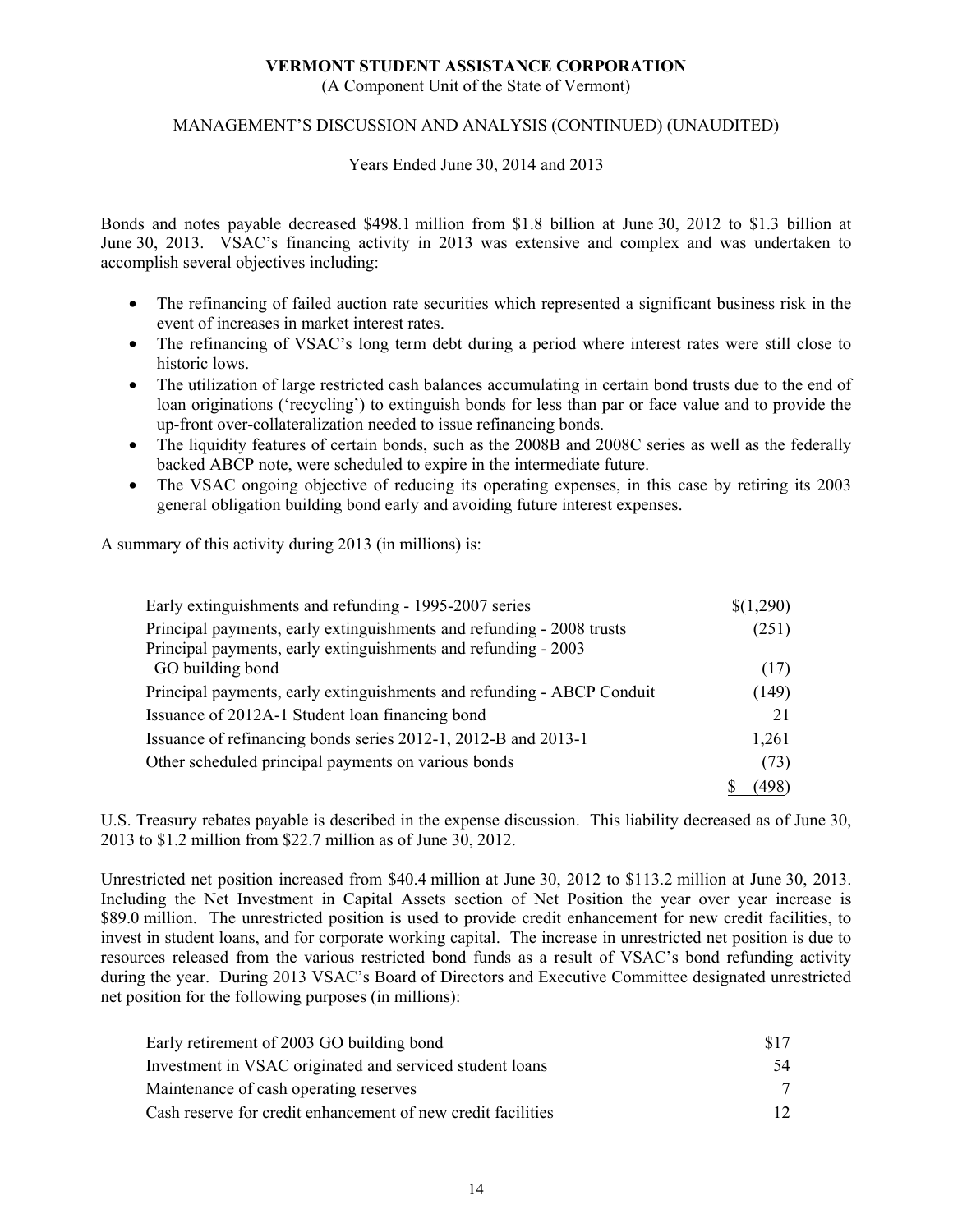(A Component Unit of the State of Vermont)

# MANAGEMENT'S DISCUSSION AND ANALYSIS (CONTINUED) (UNAUDITED)

Years Ended June 30, 2014 and 2013

As of June 30, 2013 the Board designated reserves for cash operating reserves and new credit facilities are still in effect; the early retirement of the 2003 building bond and investment in student loans were completed during the year then ended.

Unrestricted net assets invested in student loans (and associated accrued interest receivable) totaled \$63.3 million at June 30, 2013 compared to \$13.3 million at June 30, 2012.

Restricted net position decreased from \$113.9 million to \$33.9 million at June 30, 2013. This decrease was primarily in the bond funds and was primarily due to the refinancing releases to VSAC's unrestricted funds which are described above, partially offset by gains on early debt retirement. Of the \$33.9 million, \$29.4 million is restricted by bond resolutions. The remaining \$4.5 million is restricted for scholarships and grants and for programs to encourage students to pursue higher education.

### *Revenues*

VSAC's fiscal 2013 financial results increased net position by \$9.0 million. All revenues except gains on early extinguishment of debt are considered operating revenues. VSAC realized \$114.9 million in revenues versus \$105.9 million in total expenses. VSAC revenues include interest income on student loans, various federal interest subsidies and special allowance payments, State of Vermont appropriations, fees earned in the federal guarantee program, and servicing fees earned for servicing student loans owned by the United States government.

Overall loan revenue to VSAC is closely related to the general interest rate environment and the amount of loans outstanding. During 2013, loan revenue decreased from \$67.3 to \$56.3 million. The components of loan revenue changes are (in thousands):

|                                                   | 2013               | 2012     |
|---------------------------------------------------|--------------------|----------|
| U.S. Department of Education Interest Benefits    | $$5,276$ $$8,063$  |          |
| U.S. Department of Education Special Allowance    | 2,830              | 7.393    |
| Borrower interest and fees on student loans       | 77.259             | 87.788   |
| Borrower interest paid to Department of Education | (29,092)           | (35,944) |
|                                                   | $$6,273$ $$67,300$ |          |

Interest for certain loans is paid by ED as a subsidized interest benefit to qualifying borrowers. ED also pays special allowance payments under certain interest rate conditions. Because no new FFEL Program loans have been created since June 30, 2010, all of the revenue lines associated with this program have decreased in 2013. Additionally, certain borrower interest, in excess of the special allowance formulae, must be paid to ED each quarter. The amount paid decreased as overall FFEL Program loans outstanding decreased.

Interest rate risk on student loan assets is managed by closely matching the coupon rate reset frequency of our debt instruments with rates that drive our loan returns. Excluding our 2010A-1, 2011A-1 and 2012A-1 private loan financing bonds, our outstanding bond rates are reset on periodic intervals. Rates on student loans are reset each quarter and are based on short term commercial paper or LIBOR rates. Interest rates on our 2010A-1, 2011A-1 and 2012A-1 series bonds are fixed and are secured by fixed rate VSAC private student loans.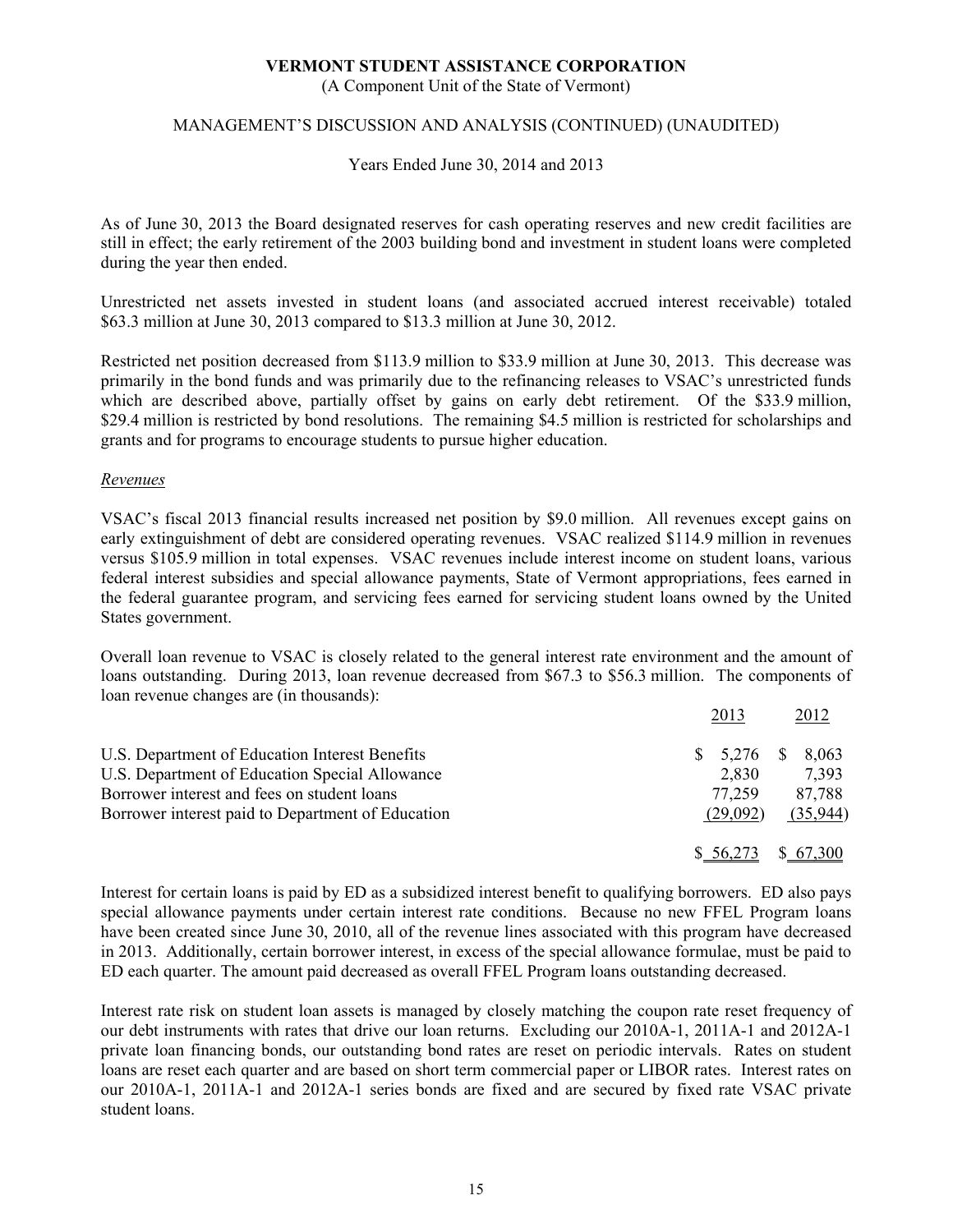(A Component Unit of the State of Vermont)

# MANAGEMENT'S DISCUSSION AND ANALYSIS (CONTINUED) (UNAUDITED)

Years Ended June 30, 2014 and 2013

Other revenues associated with the loan and loan guarantee programs include consolidation fees, rehabilitation fees, default aversion fees, collections revenues, and other program fees and revenues. These fees and revenues totaled \$6.2 million in 2013 and \$6.9 million in 2012. This decrease is due to the declining balances and activity of FFEL Program loans upon which the revenues are based.

Interest rates increased slightly but remained near record lows throughout the year; however, the balances invested were lower resulting in decreased interest revenue on investments. Investments include student loan funds temporarily invested in short term investments, and scholarship funds invested for long-term growth and income. Other gains (losses) related to investing, both realized gains (losses) on sales and unrealized gains (losses) on appreciated assets held at year end, are reflected in the Other Income line and were \$363 in 2013 and \$(49) in 2012.

VSAC's State grant program appropriation was essentially unchanged at \$19.4 million. As in prior years, the State's appropriation for the grant program was allocated entirely to provide grant funds directly to students.

Federal grants decreased slightly from \$6.4 million in fiscal 2012 to \$6.0 million in fiscal 2013. The decrease is mainly due to a decrease in scholarships disbursed under the GEAR UP program. Under VSAC's Federal grants, revenues are applied for only after VSAC has incurred the expenses for administration, program activities and scholarships.

Scholarship revenues, principally restricted gifts and grants, decreased slightly from \$3.8 million in 2012 to \$3.6 million in 2013.

In November of 2012, VSAC began servicing loans owned by the U.S. Department of Education and for the year ended June 30, 2013, earned revenues of \$3.1 million. Of this amount, \$1.3 million were one-time revenue items awarded by ED to partially offset the cost of becoming a Federal loan servicer.

# *Expenses*

VSAC has four main types of expenses: 1. Student aid, 2. Interest and other costs of debt, 3. Noninterest costs of financing loans, and 4. Costs of operations.

Student Aid – VSAC provided Vermont students with \$24.5 million in student aid during fiscal 2013. In fiscal 2013, \$19.5 million in grant aid was provided from State appropriations. An additional \$5.0 million was made available through various scholarship programs managed by VSAC. Direct aid in the form of grants and scholarships represented 23.2% of VSAC's operating expenses in fiscal 2013 compared to 25.7% in 2012.

While not strictly a student aid expense, interest rebated to borrowers helps current and former students and parents manage their education debt. VSAC provided \$4.7 million in rebates of interest to borrowers in 2013 which represents 4.5% of VSAC's operating expenses in fiscal 2013 compared to 5.6% in 2012. The dollar amount of this expense will continue to decline as the loans outstanding eligible for the rebates decreases.

It is also important to note that, while not an expense to the Corporation, a significant portion of aid to students is the \$20.9 million of loans VSAC made available to students and parents in fiscal 2013.

Interest Costs – In order to provide Vermont students and parents with low cost loans, VSAC issues bonds and uses short-term credit facilities. The interest costs of the bonds represent a major expense category for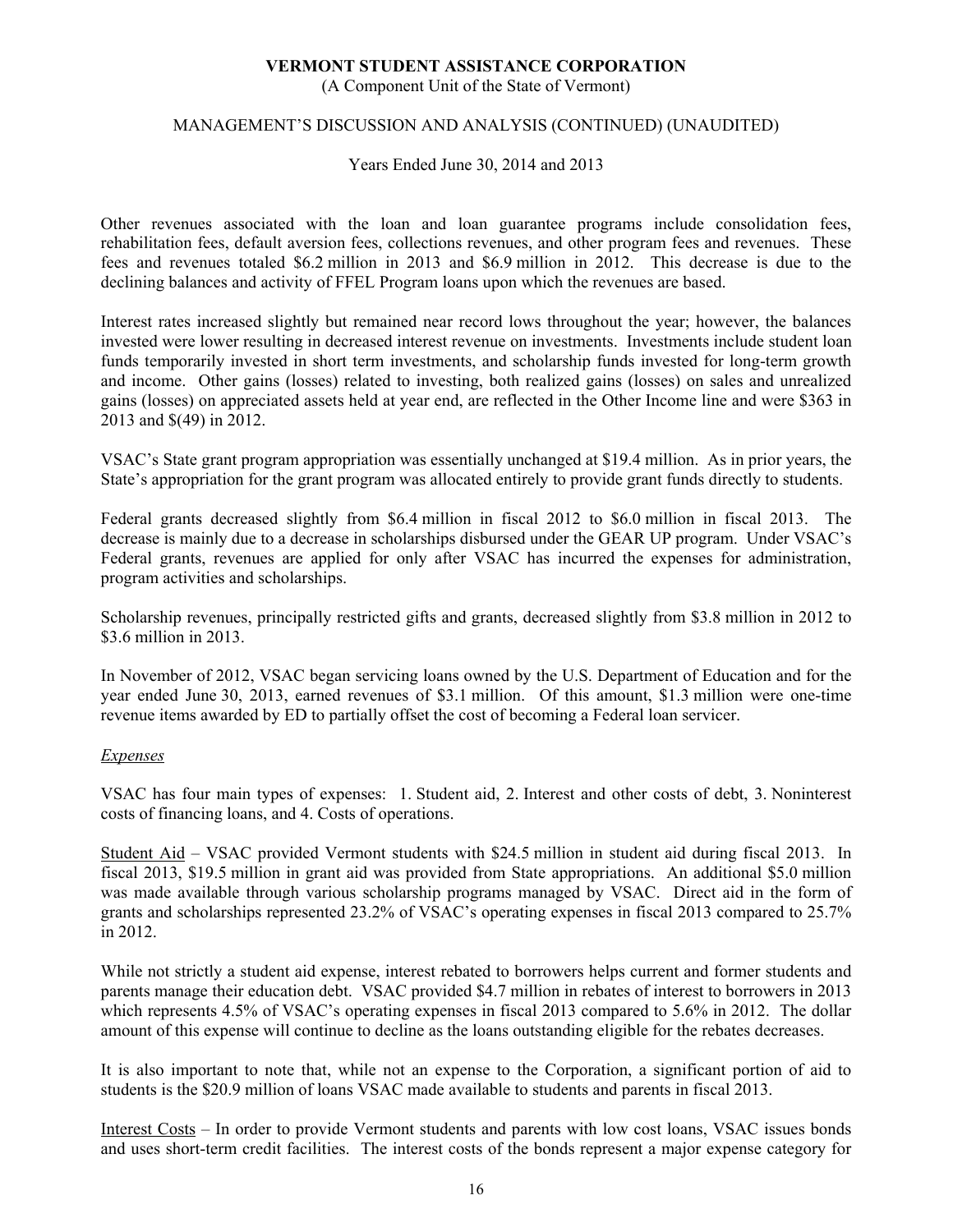(A Component Unit of the State of Vermont)

# MANAGEMENT'S DISCUSSION AND ANALYSIS (CONTINUED) (UNAUDITED)

Years Ended June 30, 2014 and 2013

VSAC. The interest rates for the 1995-2007 series variable-rate bonds are set using auction processes that result in rates closely tracking various SIFMA indices or one month LIBOR. The ongoing liquidity freeze for VSAC's auction rate bonds adversely affected the rate paid on those bonds. When auctions were not successful in resetting rates, rates were derived using formulas. The formulas use various published short term indices multiplied by a margin or an average of Treasury bills with a margin added to that index. To help reduce VSAC's exposure to auction bond interest rate risk, the Corporation issued refinancing bonds and used existing cash to refund and extinguish \$1.3 billion of bonds before their scheduled maturity date at prices below par. The bonds which were issued to refinance the 1995-2007 series, 2008 series, and ABCP Conduit facilities bear interest at a fixed margin added to one or three month LIBOR. This margin was set at the time the bonds were sold and does not change over the life of the bonds. The loan assets pledged to these bonds have their interest rates set the same way. The loans have a margin, fixed at the time the loans were issued, added to LIBOR. These refinancing bonds result in a better match of interest revenue to bond expense.

Because of the failed auction rates and the general increase in interest rates from fiscal 2012 to 2013, and despite the decrease in bond and note balances (as outlined above), VSAC interest costs before the amortization of deferred gains on early refunding of bonds payable of \$4.5 million increased from \$12.0 to \$14.5 million. Net of deferred gains on early refunding, this expense represents 9.4% of VSAC operating expenses in fiscal 2013 down from 11.8% in 2012.

Other Loan Financing Costs – Other expenses incurred in the loan financing area include credit enhancement and remarketing fees for our bond issues, consolidation and lender fees VSAC pays to the federal government, provisions for changes in arbitrage earnings liability to the U.S. Treasury, and increases in VSAC's provision for uninsured loan losses, as well as a variety of other costs incurred in issuing and managing \$1.3 billion in outstanding bonds and notes. These costs totaled \$37.2 million in fiscal 2013, representing approximately 35.1% of total operating expenses (increased from 29.4% in 2012). With one important exception, bond issuance costs, changes in these financing costs from year to year are principally due to changes in the total outstanding indebtedness and changes in arbitrage liability. Arbitrage liability represents earnings on tax exempt bond-financed loans and investments that would be returned to the U.S. Treasury if the loan portfolios were completely liquidated at June 30, and all bondholders were repaid. It represents earnings to date, and is a function of past and current interest rates on debt and assets held by VSAC. It is fairly volatile and is managed to minimize the probability of a liability balance at the end of a bond life cycle.

The main driver behind the increase in Other Loan Financing Costs from 2012 to 2013 was the costs associated with issuance of the refinancing bonds discussed above. Costs associated with issuing new bonds during the year ended June 2013 were \$9.5 million compared to \$0.6 million in 2012. These costs historically consist of underwriters' discounts, bond counsel, advisory, and rating agency fees. Since these elements of Other Loan Financing Costs in 2013 were associated with the bond refinancing activity described above they are not expected to recur.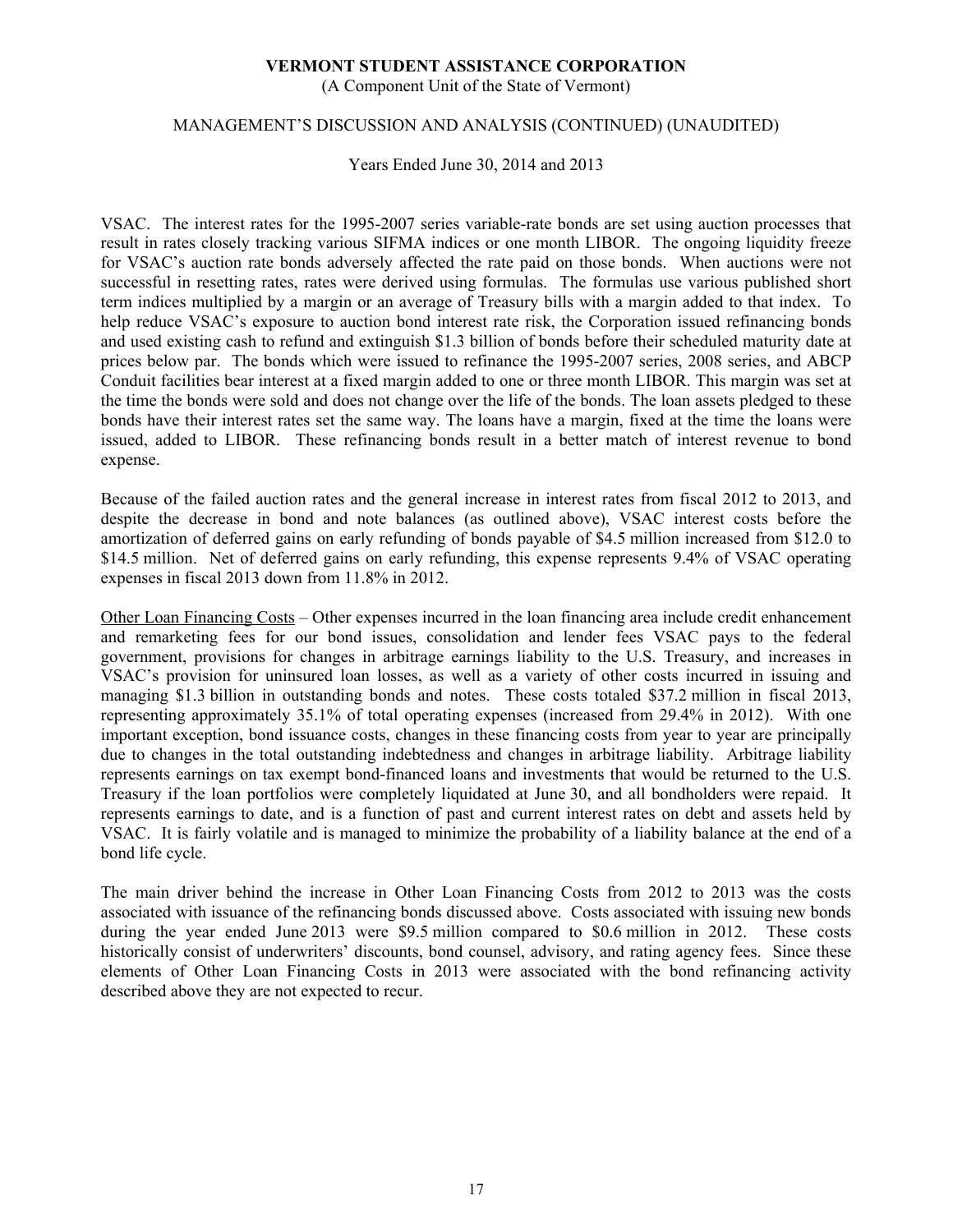(A Component Unit of the State of Vermont)

# MANAGEMENT'S DISCUSSION AND ANALYSIS (CONTINUED) (UNAUDITED)

Years Ended June 30, 2014 and 2013

In fiscal 2013, VSAC's provision for losses on student loans (net of recoveries) was \$11.6 million compared to \$11.4 million in fiscal 2012. Although VSAC's portfolio of student loans is decreasing following the end of the FFEL Program, the VSAC private loan program portion of our portfolio is increasing. These uninsured loans comprised 19.1% of total VSAC student loans at the end of 2013; at the end of 2012 this value was 17.3%. This, together with the increase of loans entering repayment, is driving these higher loan loss expenses.

Costs of Operations – The costs of operating VSAC's programs, as well as facilities and overhead costs, totaled \$29.5 million in fiscal 2013, an increase of approximately 6.1% from fiscal 2012. The amount of the year over year increase was \$1.7 million, approximately equal to operating expenses associated with the new VSAC Federal loan servicing activities (\$1.8 million, of which \$0.3 million is non-recurring). Salaries and benefits were \$20.4 million in fiscal 2013, approximately 69.0% of costs of operations. Overall costs of operations represent 27.9% of total operating expenses in fiscal 2013 compared to 27.5% in 2012.

Expenses for 2013 totaled \$105.9 million. Revenues including gains on discounted bond extinguishments totaled \$114.9 million. The change in total net position for the year was an increase of \$9.0 million. The ending balance of net position at June 30, 2013 was \$163.9 million, as compared to \$154.9 million at June 30, 2012.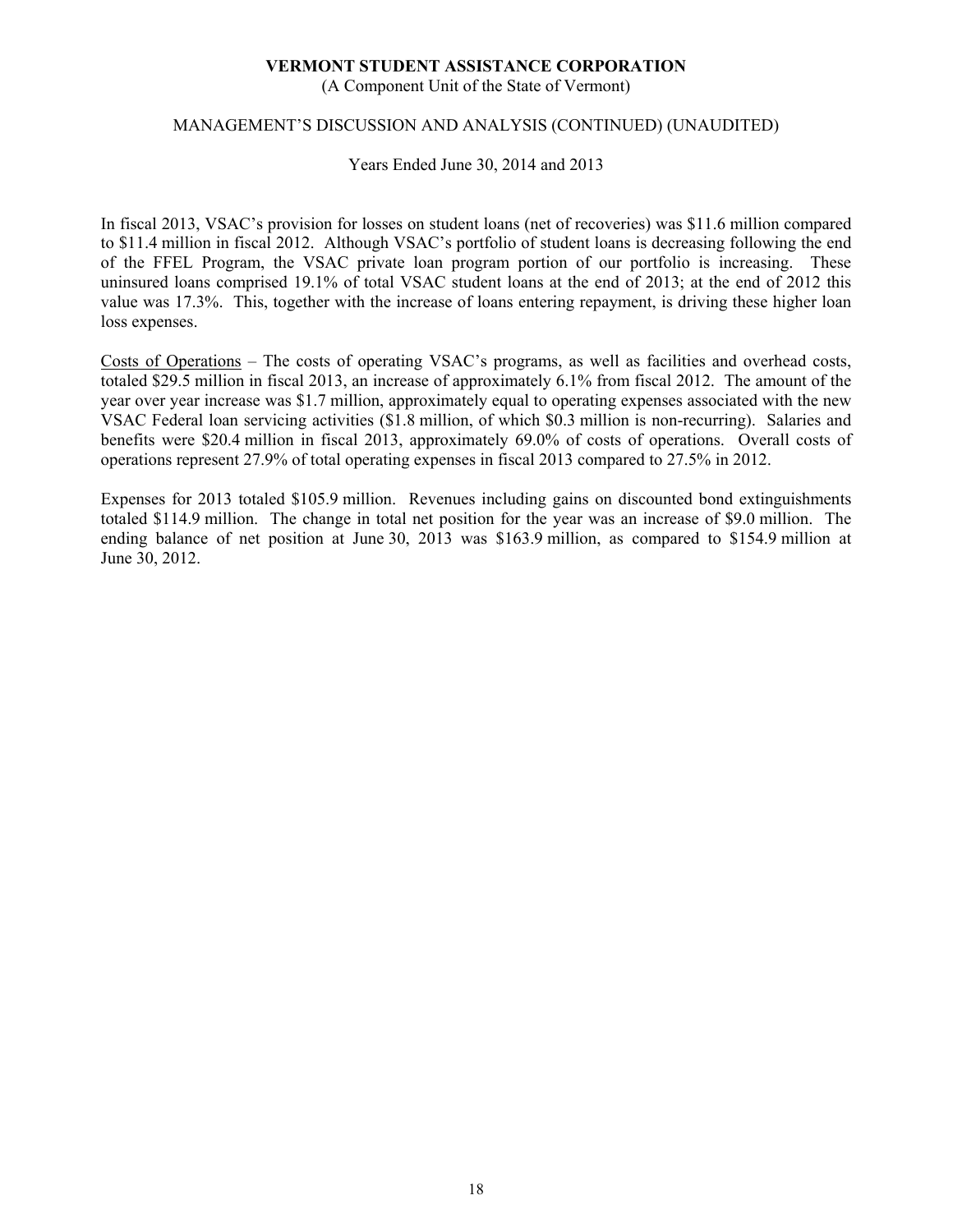(A Component Unit of the State of Vermont)

# STATEMENTS OF NET POSITION

# June 30, 2014 and 2013

# ASSETS

|                                             | 2014<br>(In Thousands) |               | 2013        |
|---------------------------------------------|------------------------|---------------|-------------|
| Current assets:                             |                        |               |             |
| Cash and cash equivalents                   | \$<br>38,508           | <sup>\$</sup> | 28,651      |
| Investments                                 | 4,293                  |               | 3,751       |
| Receivables                                 |                        |               |             |
| Student loans, net                          | 156,389                |               | 163,525     |
| Student loan interest and special allowance | 9,517                  |               | 11,710      |
| Investment interest                         |                        |               |             |
| Federal administrative and program fees     | 184                    |               | 228         |
| Other                                       | 1,486                  |               | 1,147       |
| Other assets                                | 477                    |               | 865         |
| Total current assets                        | 210,854                |               | 209,878     |
| Noncurrent assets:                          |                        |               |             |
| Restricted cash                             | 50,827                 |               | 67,912      |
| Receivables                                 |                        |               |             |
| Student loans, net                          | 1,101,015              |               | 1,262,750   |
| Capital assets, net                         | 16,085                 |               | 16,831      |
| Total noncurrent assets                     | 1,167,927              |               | 1,347,493   |
| Total assets                                | \$1,378,781            |               | \$1,557,371 |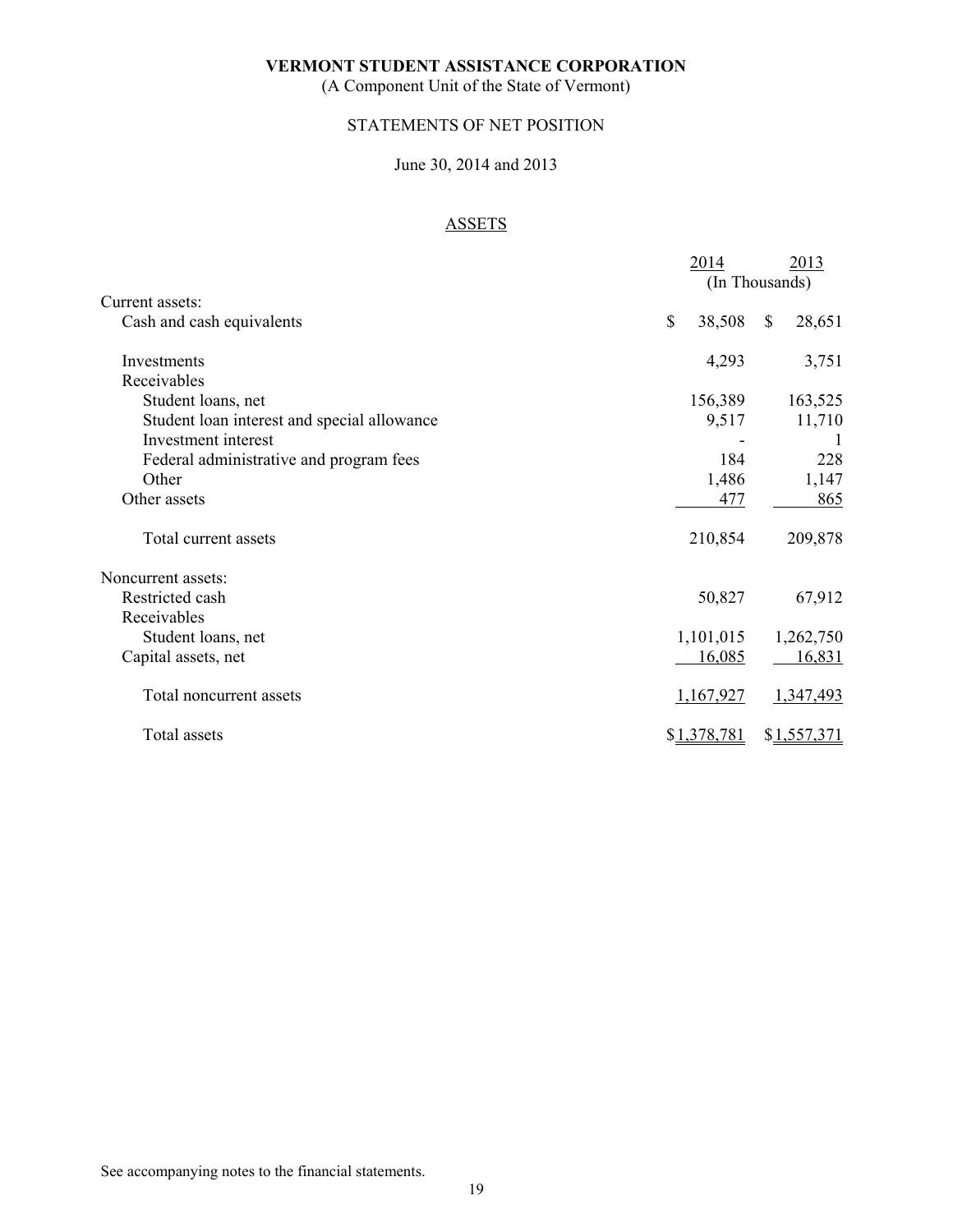# LIABILITIES, DEFERRED INFLOWS OF RESOURCES AND NET POSITION

|                                                                   |                | 2014        |    | 2013        |
|-------------------------------------------------------------------|----------------|-------------|----|-------------|
|                                                                   | (In Thousands) |             |    |             |
| Current liabilities:                                              |                |             |    |             |
| Bonds and notes payable                                           | \$             | 500         | \$ | 500         |
| Accounts payable and other liabilities                            |                | 3,381       |    | 4,319       |
| Accrued interest on bonds payable                                 |                | 336         |    | 429         |
| Unearned revenue                                                  |                | 6,075       |    | 6,475       |
| Total current liabilities                                         |                | 10,292      |    | 11,723      |
| Noncurrent liabilities:                                           |                |             |    |             |
| Bonds and note payable                                            |                | 1,147,877   |    | 1,321,938   |
| U.S. Treasury rebates payable                                     |                | 1,467       |    | 1,200       |
| Total noncurrent liabilities                                      |                | 1,149,344   |    | 1,323,138   |
| <b>Total liabilities</b>                                          |                | 1,159,636   |    | 1,334,861   |
| Deferred inflows of resources:                                    |                |             |    |             |
| Deferred gains on early refunding of bonds payable                |                | 50,653      |    | 58,604      |
| Total liabilities and deferred inflows of resources               |                | 1,210,289   |    | 1,393,465   |
| Commitments and contingencies (Notes 14 and 15)                   |                |             |    |             |
| Net position:                                                     |                |             |    |             |
| Net investment in capital assets                                  |                | 16,085      |    | 16,831      |
| Restricted                                                        |                | 39,776      |    | 33,850      |
| Unrestricted                                                      |                | 112,631     |    | 113,225     |
| Total net position                                                |                | 168,492     |    | 163,906     |
| Total liabilities, deferred inflows of resources and net position |                | \$1,378,781 |    | \$1,557,371 |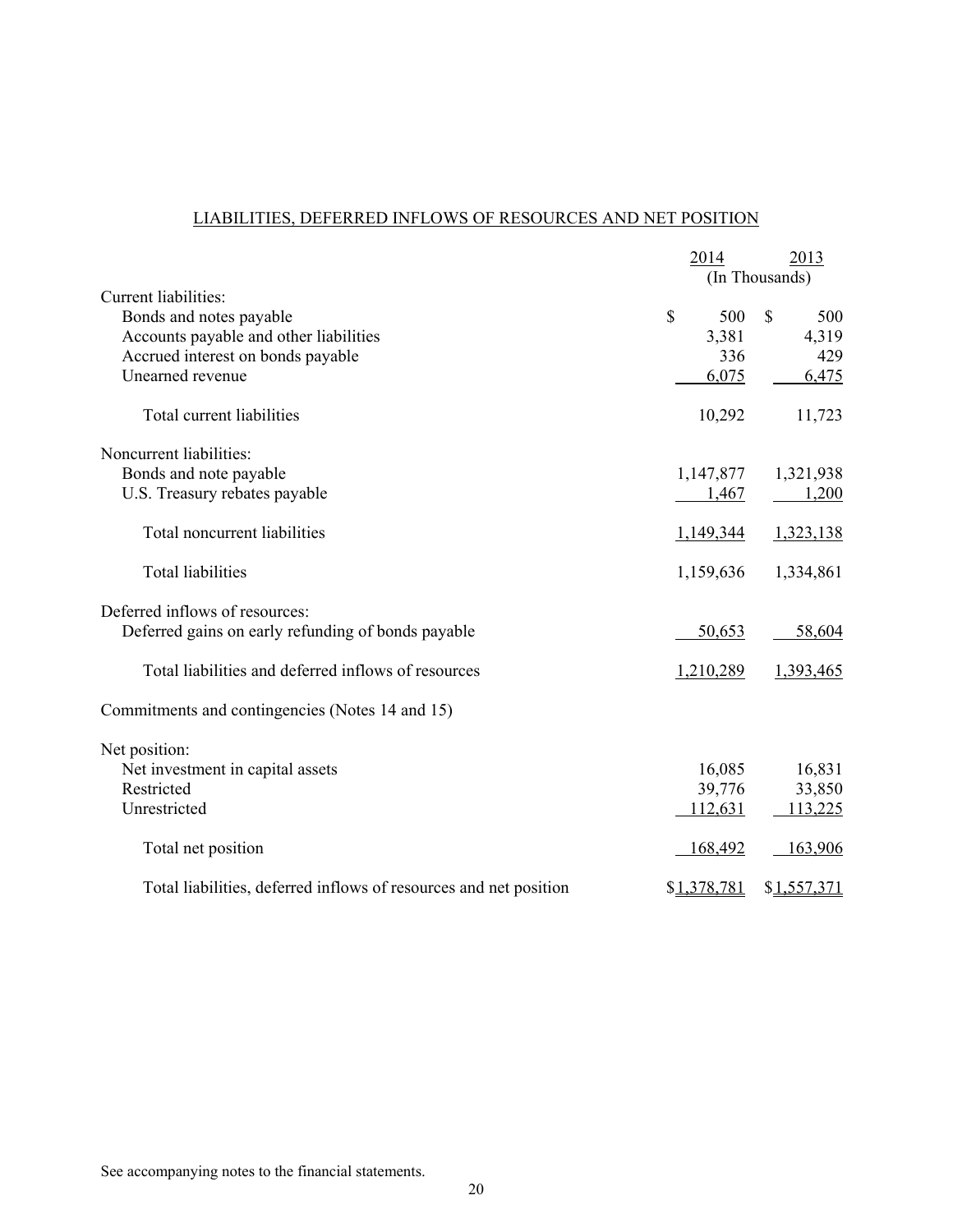(A Component Unit of the State of Vermont)

# STATEMENTS OF REVENUES, EXPENSES AND CHANGES IN NET POSITION

# Years Ended June 30, 2014 and 2013

|                                                            | 2014        | 2013                  |
|------------------------------------------------------------|-------------|-----------------------|
|                                                            |             | (In Thousands)        |
| Operating revenues:                                        |             |                       |
| Interest and fees on student loans:                        |             |                       |
| U.S. Department of Education interest benefits             | \$<br>3,775 | 5,276<br>$\mathbb{S}$ |
| U.S. Department of Education special allowance             | 152         | 2,830                 |
| Borrower interest and fees on student loans                | 69,649      | 77,259                |
| Borrower interest returned to U.S. Department of Education | (24,969)    | (29,092)              |
| Vermont state grants                                       | 20,468      | 19,444                |
| Interest on cash and investments                           | 264         | 376                   |
| Guarantee agency administrative revenues                   | 6,729       | 6,209                 |
| Federal grants                                             | 5,572       | 5,955                 |
| Scholarship and gift income                                | 3,701       | 3,621                 |
| Federal loan servicing income                              | 2,688       | 3,050                 |
| Other income                                               | 1,365       | 923                   |
| Total operating revenues                                   | 89,394      | 95,851                |
| Operating expenses:                                        |             |                       |
| Interest, net of amortization of bond premium and deferred |             |                       |
| gains on early refunding of bonds payable                  | 6,920       | 9,953                 |
| Salaries and benefits                                      | 20,736      | 20,378                |
| Grants and scholarships                                    | 24,896      | 24,535                |
| Interest rebated to borrowers                              | 3,937       | 4,727                 |
| Other general and administrative                           | 7,830       | 7,934                 |
| Interest subject to U.S. Treasury rebate                   | 267         | 1,200                 |
| Change in estimated U.S. Treasury settlement costs         |             | (3, 476)              |
| Credit enhancement and remarketing fees                    | 509         | 4,489                 |
| Consolidation and lender paid fees                         | 6,937       | 7,745                 |
| Other loan related expenses                                | 1,896       | 6,157                 |
| Provision for losses on student loans                      | 10,072      | 11,579                |
| Depreciation                                               | 1,103       | 1,213                 |
| Bond issuance costs                                        | 592         | 9,493                 |
| Total operating expenses                                   | 85,695      | 105,927               |
| Change in net position from operations                     | 3,699       | (10,076)              |
| Nonoperating revenues:                                     |             |                       |
| Gains on early bond extinguishments                        | 887         | 19,035                |
| Change in net position                                     | 4,586       | 8,959                 |
| Net position, beginning of year                            | 163,906     | 154,947               |
| Net position, end of year                                  | \$168,492   | \$163,906             |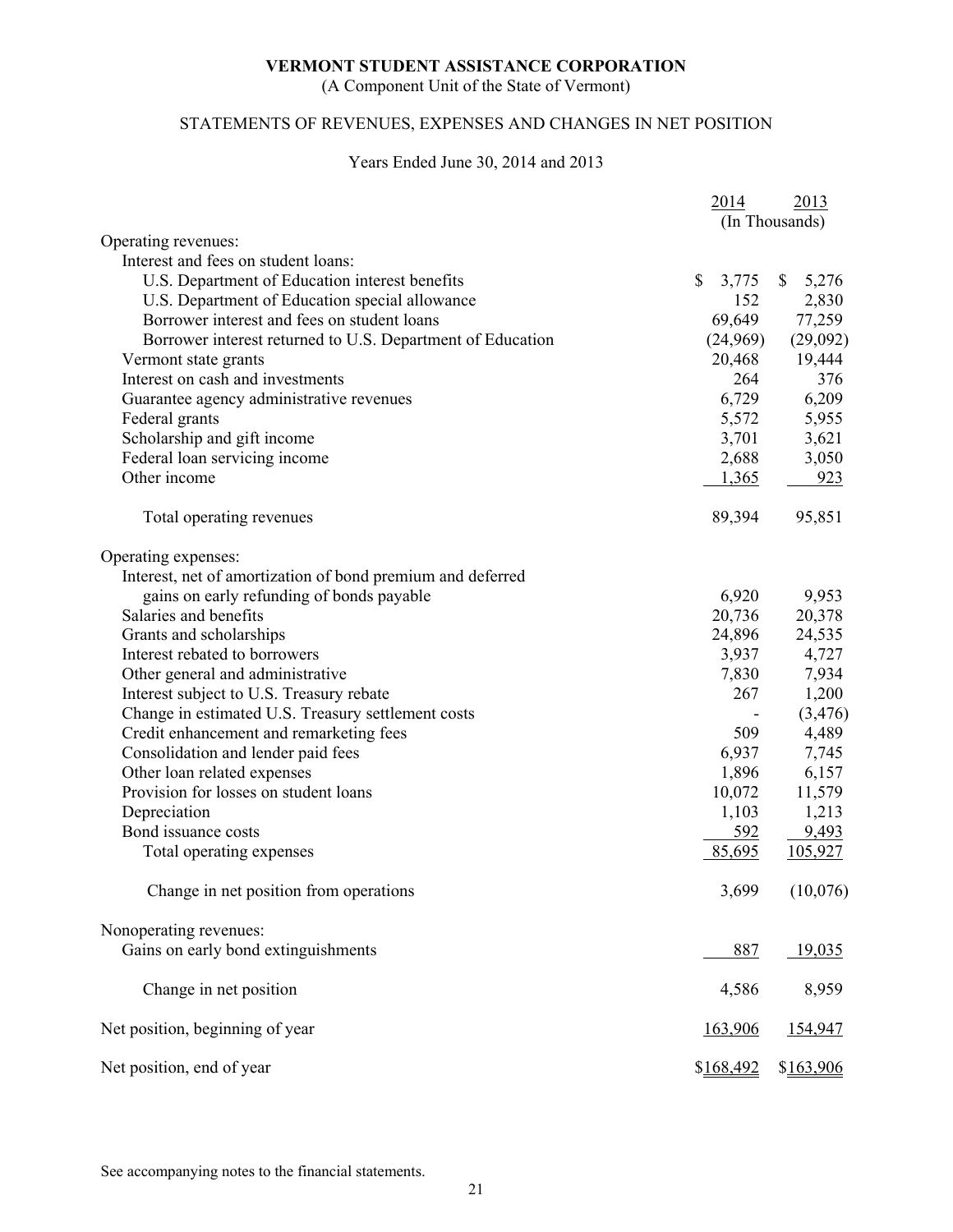(A Component Unit of the State of Vermont)

# STATEMENTS OF CASH FLOWS

#### Years Ended June 30, 2014 and 2013

|                                                                  | 2014                   | 2013                   |
|------------------------------------------------------------------|------------------------|------------------------|
|                                                                  |                        | (In Thousands)         |
| Cash flows from operating activities:                            |                        |                        |
| Cash received from customers, donors and governments             | $\mathbb{S}$<br>22,518 | $\mathbb{S}$<br>27,821 |
| Principal payments received on student loans                     | 201,534                | 239,529                |
| Cash paid to suppliers for goods and services                    | (18, 341)              | (36, 140)              |
| Grants and scholarship disbursements                             | (24,896)               | (24, 535)              |
| Loans made and purchased                                         | (27, 230)              | (20,908)               |
| Cash paid to employees for salaries and benefits                 | (20, 646)              | (20, 275)              |
| Cash paid to U.S. Treasury for excess earnings at bond refunding |                        | (19, 186)              |
| Interest and fees received on student loans                      | 27,571                 | 30,687                 |
| Vermont state appropriations received                            | 20,468                 | 19,444                 |
| Net cash provided by operating activities                        | 180,978                | 196,437                |
| Cash flows from noncapital financing activities:                 |                        |                        |
| Proceeds from the sale of bonds payable                          | 15,595                 | 20,010                 |
| Other financing source – discounted bond refunding               |                        | 1,262,500              |
| Payments on bonds payable                                        | (188, 643)             | (1,680,740)            |
| Decrease in restricted cash                                      | 17,084                 | 229,353                |
| Interest paid to bond holders                                    | (15,090)               | (14, 128)              |
| Net cash used by noncapital financing activities                 | (171, 054)             | (183,005)              |
| Cash flows from capital and related financing activities:        |                        |                        |
| Payments on bonds payable                                        |                        | (17, 120)              |
| Interest paid to bond holders                                    |                        | (915)                  |
| Acquisition and construction of fixed assets                     | (360)                  | (356)                  |
| Net cash used by capital and related financing activities        | (360)                  | (18, 391)              |
| Cash flows from investing activities:                            |                        |                        |
| Interest received on cash and investments                        | 265                    | 401                    |
| Purchase of investments                                          | (163)                  | (935)                  |
| Proceeds from sale of investments                                | 191                    | 673                    |
| Net cash provided by investing activities                        | 293                    | 139                    |
| Net increase (decrease) in cash and cash equivalents             | 9,857                  | (4,820)                |
| Cash and cash equivalents, beginning of year                     | 28,651                 | 33,471                 |
|                                                                  |                        |                        |
| Cash and cash equivalents, end of year                           | \$ 38,508              | \$.<br>28,651          |
| Supplemental disclosure of non-cash operating activities:        |                        |                        |
| Student loan interest capitalized                                | \$ 18,182              | 7,855<br>$S_{-}$       |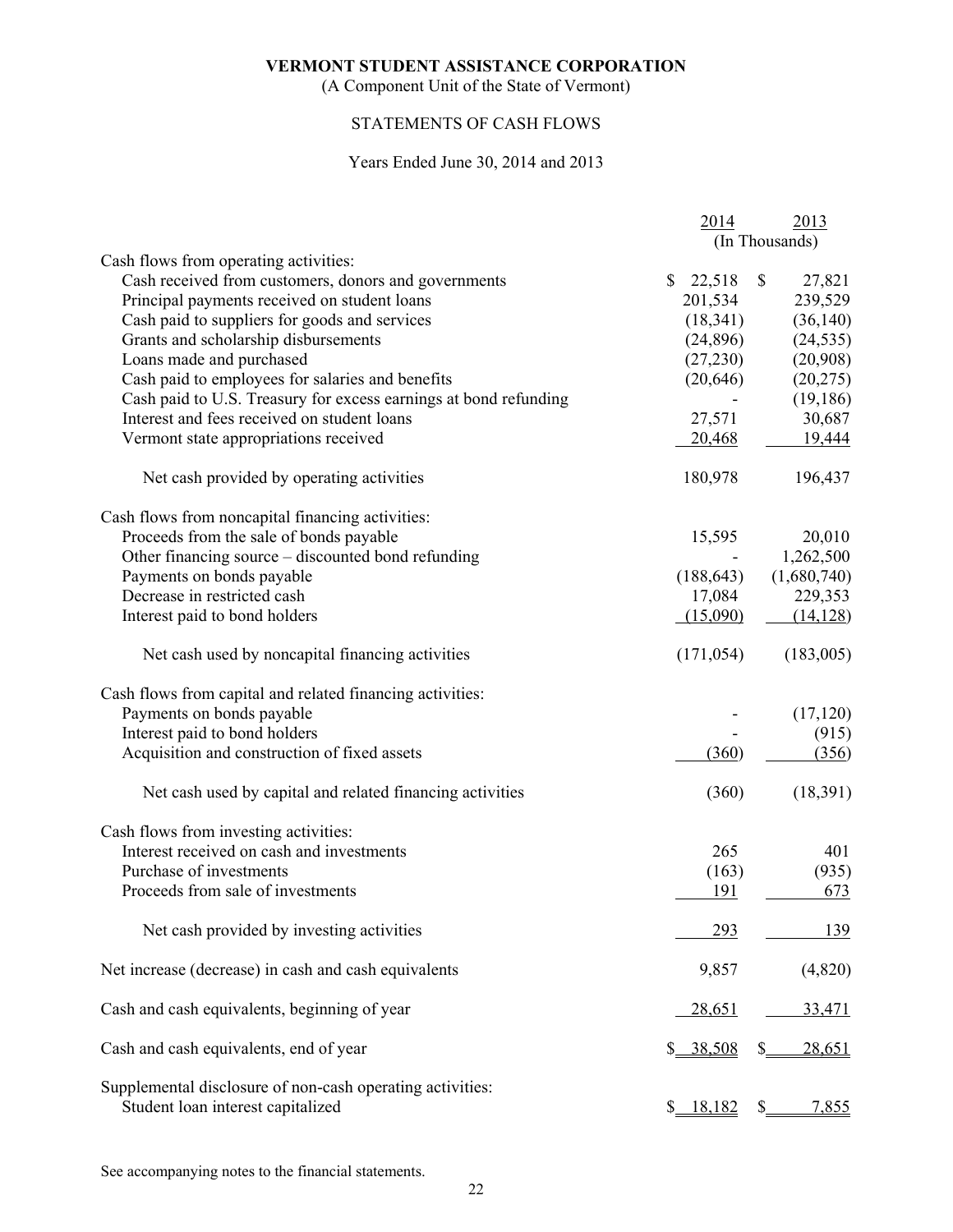(A Component Unit of the State of Vermont)

# STATEMENTS OF CASH FLOWS (CONCLUDED)

### Years Ended June 30, 2014 and 2013

|                                                                      | 2014                  | 2013           |
|----------------------------------------------------------------------|-----------------------|----------------|
|                                                                      |                       | (In Thousands) |
| Reconciliation of operating surplus (deficit) to net cash provided   |                       |                |
| by operating activities:                                             |                       |                |
| Surplus (deficit) of operating revenues over operating expenses      | $\mathbb{S}$<br>3,699 | \$(10,076)     |
| Adjustments to reconcile the surplus (deficit) of operating revenues |                       |                |
| over operating expenses to net cash provided by operating            |                       |                |
| activities:                                                          |                       |                |
| Depreciation                                                         | 1,103                 | 1,213          |
| Provision for losses on student loans                                | 10,072                | 11,579         |
| Loss on fixed asset disposition                                      | 3                     |                |
| Accretion of bond discount                                           | (126)                 | (57)           |
| Amortization of deferred gains on early                              |                       |                |
| refunding of bonds payable                                           | (7,952)               | (4,517)        |
| Realized and unrealized gain on investments                          | (570)                 | (363)          |
| Investment interest received                                         | (265)                 | (401)          |
| Interest paid to bond holders                                        | 15,090                | 15,043         |
| Changes in operating assets and liabilities:                         |                       |                |
| Investment interest receivable                                       | $\mathbf{1}$          | 25             |
| Student loans receivable                                             | 158,800               | 198,028        |
| Student loan interest receivable                                     | 2,192                 | 7,795          |
| Federal administrative and program fees receivable                   | 44                    | 34             |
| Other receivables                                                    | (337)                 | 30             |
| Other assets                                                         | 388                   | 483            |
| Accounts payable and other liabilities                               | (939)                 | (535)          |
| Deferred revenue                                                     | (400)                 | 134            |
| Accrued interest on bonds payable                                    | (92)                  | (515)          |
| U.S. Treasury rebates payable                                        | 267                   | (21, 463)      |
| Total adjustments                                                    | 177,279               | 206,513        |
| Net cash provided by operating activities                            | \$180,978             | \$196,437      |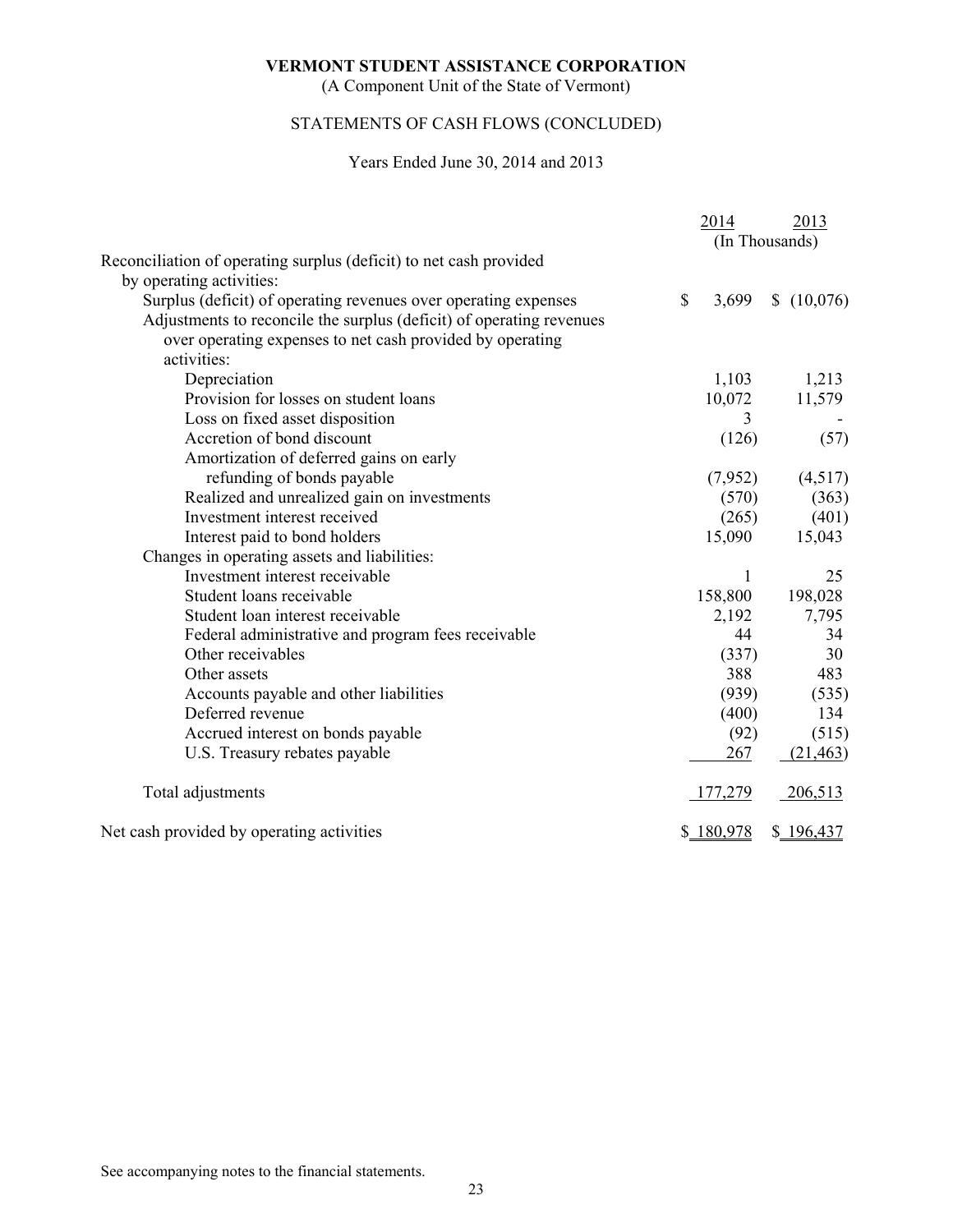(A Component Unit of the State of Vermont)

# STATEMENTS OF FIDUCIARY NET POSITION

# AGENCY FUNDS

# June 30, 2014 and 2013

| Assets held for others                                                                                                                                                   | Federal<br>Loan<br>Reserve<br>Fund | <b>VHEIP</b><br>(In Thousands)  | 2014<br>Total                              | 2013<br>Total                        |
|--------------------------------------------------------------------------------------------------------------------------------------------------------------------------|------------------------------------|---------------------------------|--------------------------------------------|--------------------------------------|
| Cash and cash equivalents<br>Investments<br>Investment interest receivable<br>Due from U.S. Department of Education<br>Other assets                                      | \$10,496<br>3,610                  | S.<br>246,993<br>118<br>194     | \$10,496<br>246,993<br>118<br>3,610<br>194 | \$11,386<br>201,934<br>2,756<br>88   |
| Total assets                                                                                                                                                             | \$14,106                           | \$247,305                       | \$261,411                                  | \$216,164                            |
| <b>Liabilities</b>                                                                                                                                                       |                                    |                                 |                                            |                                      |
| Accounts payable and other liabilities<br>Federal advances<br>Amounts held on behalf of investors<br>Federal loan reserve funds held for<br>U.S. Department of Education | \$1,623<br>12,483                  | <sup>\$</sup><br>433<br>246,872 | $\mathbb{S}$<br>2,056<br>246,872<br>12,483 | S<br>891<br>538<br>201,876<br>12,859 |
| <b>Total liabilities</b>                                                                                                                                                 | \$14,106                           | \$247,305                       | \$261,411                                  | \$216,164                            |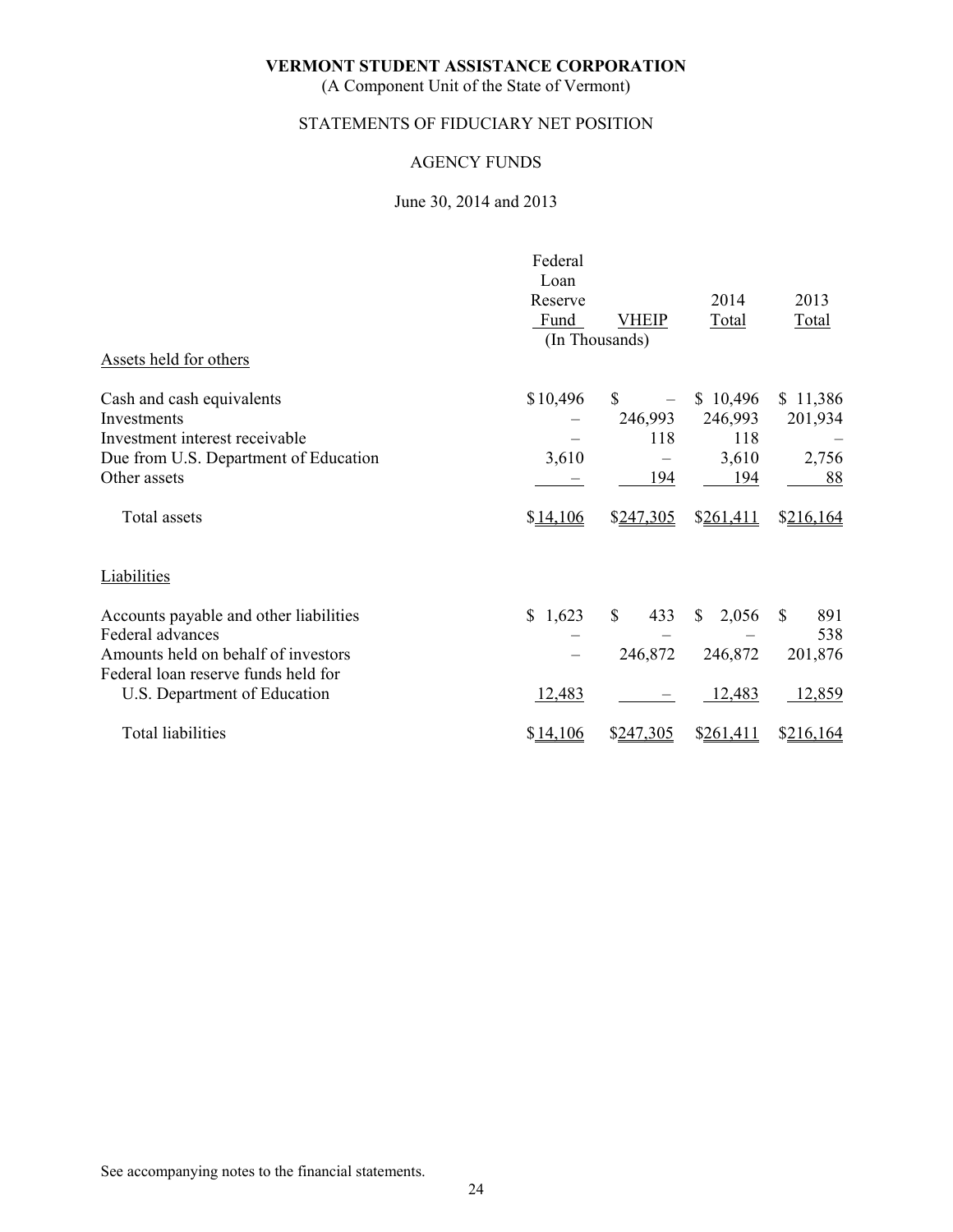(A Component Unit of the State of Vermont)

# NOTES TO FINANCIAL STATEMENTS

# June 30, 2014 and 2013

# (Dollars in Thousands)

# **1. Authorizing Legislation**

 The Vermont Student Assistance Corporation (VSAC) was created as a public nonprofit corporation by an act of the General Assembly of the State of Vermont (the State) as an instrumentality of the State in accordance with the provisions of the *Higher Education Act of 1965*, as amended (the Act). The purpose of VSAC is to provide opportunities for Vermont residents to pursue postsecondary education by awarding grants and guaranteeing, making, financing, and servicing loans to students. VSAC also administers scholarships, and outreach services to students seeking postsecondary education. In addition, VSAC manages the Vermont Higher Education Investment Plan (VHEIP).

 Pursuant to Vermont statutes, VSAC is responsible for the administration of the Loan Finance Program. Under this program, VSAC originates, purchases, services and consolidates education loans. The majority of education loans are financed through the issuance of limited obligation bonds or credit facilities and are guaranteed by VSAC as a guarantor and reinsured by the U.S. Department of Education (ED) through the Federal Family Education Loan (FFEL) Program. In March 2010, Congress passed the *Student Aid and Fiscal Responsibility Act* which had the effect of ending new FFEL Program loan originations after June 30, 2010. The bonds, notes and credit facilities outstanding are payable primarily from interest and principal repayments on the financed loans as specified in the underlying resolutions authorizing the sale of the bonds and notes. The bonds and notes are not a general obligation of VSAC or an obligation of the State of Vermont or any of its political subdivisions.

 For financial reporting purposes, VSAC is considered a component unit of the State of Vermont and is included as part of the State's financial reporting entity. VSAC's relationship with the State of Vermont consists primarily of an annual appropriation designated for grant aid to Vermont students. Additionally, VSAC is permitted to issue bonds using Vermont tax-exempt private activity bond cap and State of Vermont moral obligation in connection with the issuance of VSAC bonds.

 The Vermont Student Development Fund, Inc. (the Fund), a separate nonprofit 501(c)(3) corporation, was established in November of 2000. The primary purpose of the Fund is to receive, hold and manage securities, cash or other property whether real, personal or mixed, acquired by bequest, devise, gift, purchase or loan. These assets are used primarily for scholarships and other financial assistance to benefit qualified individuals seeking a postsecondary education. The Fund provides a financial benefit to VSAC, and its Board of Directors is the same as the VSAC Board of Directors, therefore, it is considered a blended component unit of VSAC and is included in the totals on the financial statements. The IRS Form 990 of the Fund is a publicly-available document and includes the basic financial statements of this component unit. It can be obtained at the website www.guidestar.org.

The activity for the fiduciary funds described in Notes 5 and 6 is not included in the entity-wide financial statements for VSAC.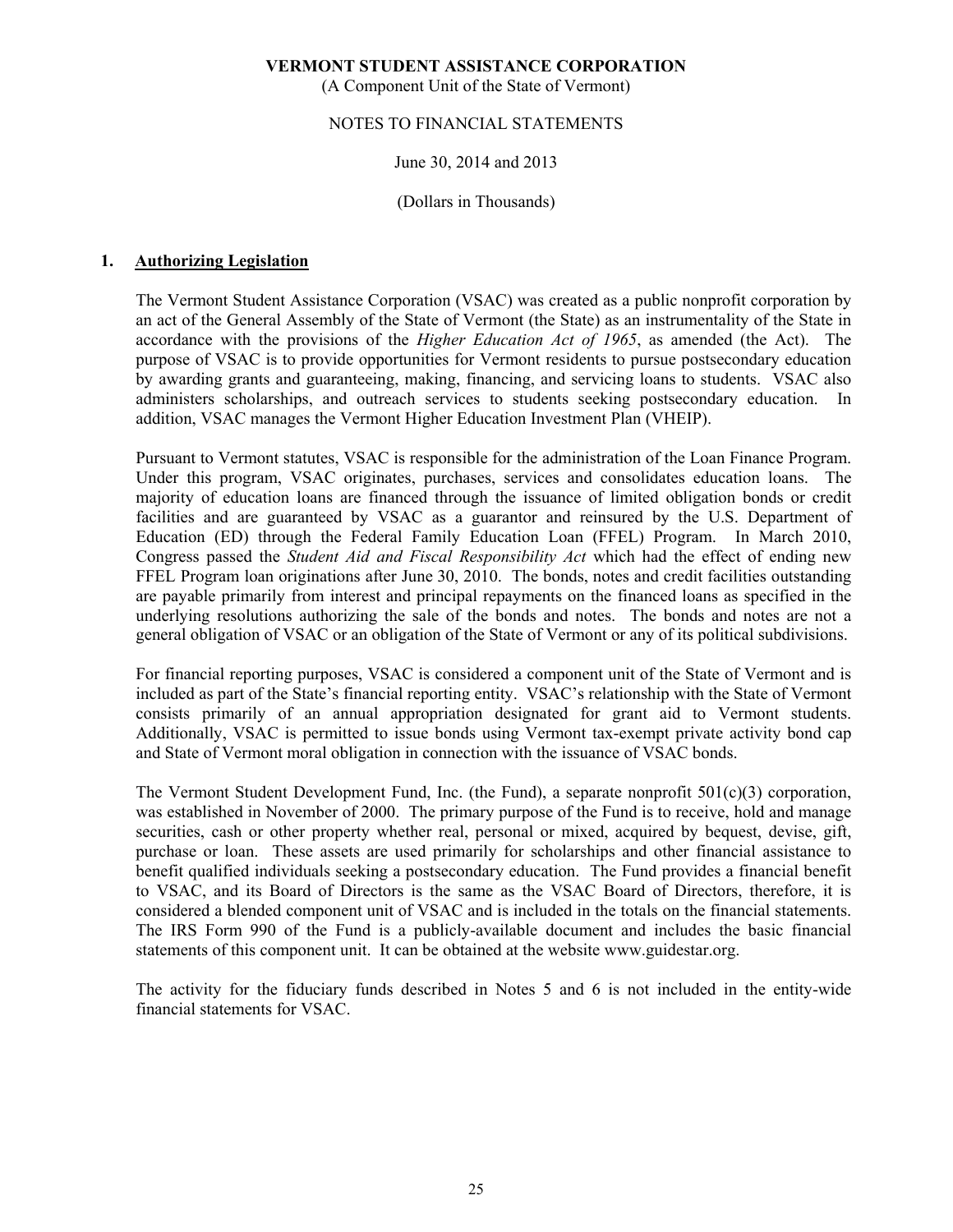(A Component Unit of the State of Vermont)

# NOTES TO FINANCIAL STATEMENTS

# June 30, 2014 and 2013

# (Dollars in Thousands)

# **2. Summary of Significant Accounting Policies**

# *Basis of Accounting*

 VSAC follows the accrual basis of accounting, using the economic resources measurement focus, whereby revenues are recorded when earned and expenses are recorded when obligation for payment is incurred.

 The financial statements are prepared in accordance with Governmental Accounting Standards Board (GASB) Statements No. 34, *Basic Financial Statements – and Management's Discussion and Analysis – for State and Local Governments*, No. 37, *Basic Financial Statements – and Management's Discussion and Analysis – for State and Local Governments: Omnibus – an amendment of GASB Statements No. 21 and 34*, and No. 38, *Certain Financial Statement Note Disclosures*. VSAC reports as a business-type activity, as defined, in GASB No. 34. Additionally, VSAC has adopted Statement No. 62, *Codification of Accounting and Financial Reporting Guidance Contained in Pre-November 30, 1989 FASB and AICPA Pronouncements,* which is intended to codify all sources of U.S. Generally Accepted Accounting Principles for state and local governments so that they can be found in one source.

 In April 2013 GASB issued Statement No. 70, *Accounting and Financial Reporting for Nonexchange Financial Guarantees.* This statement is effective for financial statements for periods beginning after June 15, 2013, and earlier application is encouraged. VSAC implemented this pronouncement during the year ended June 30, 2014 resulting in no material change to financial reporting.

 In March 2014 GASB issued Governmental Accounting Standards Board Concepts Statement No. 6, *Measurements of Elements of Financial Statements.* VSAC has reviewed this Concepts Statement and believes that the measurement methodologies of its Assets and Liabilities are in conformity with the provisions of this Concepts Statement.

# *Restrictions on Net Position*

 The restricted net position of VSAC is restricted by the credit resolutions, state statutes, donor restrictions, or various Federal regulations and program agreements and are restricted for the origination of student loans, payment of debt service on bonds and notes payable, and grant and scholarship activities. Financial activities and resulting account balances which are not so restricted are presented in the Statements of Net Position as unrestricted net position. VSAC's unrestricted net position is generally reserved for educational assistance purposes.

# *Net Investment in Capital Assets*

 Net investment in capital assets includes capital assets, net of the accumulated depreciation and outstanding principal balances of debt attributable to the acquisition, construction, repair or improvement of those assets. It also includes the unamortized bond discounts related to the outstanding debt.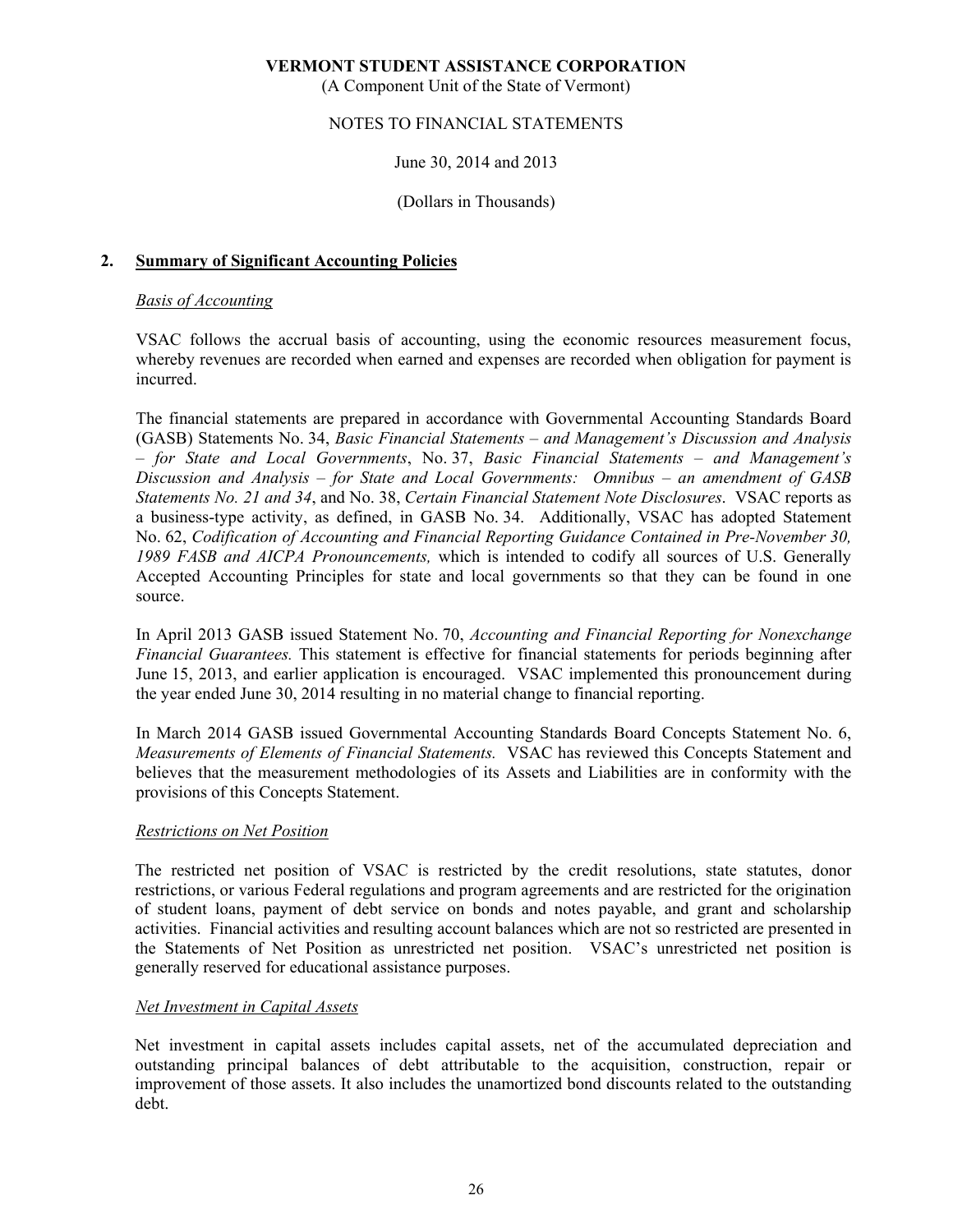(A Component Unit of the State of Vermont)

# NOTES TO FINANCIAL STATEMENTS

### June 30, 2014 and 2013

(Dollars in Thousands)

### **2. Summary of Significant Accounting Policies (Continued)**

#### *Management Estimates*

 The preparation of financial statements in conformity with U.S. Generally Accepted Accounting Principles requires VSAC management to make estimates and assumptions that affect the reported amounts of assets and liabilities and disclosure of contingent assets and liabilities at the date of the financial statements and the reported amounts of revenues and expenses during the reporting period. Actual results could differ from those estimates. The most significant estimates utilized in the preparation of the financial statements of VSAC relate to the allowance for losses on student loans and the U.S. Treasury rebates payable.

### *Student Loans*

 Student loans consist of guaranteed and nonguaranteed loans made to undergraduate, graduate, or professional students, and parents of students attending eligible postsecondary educational institutions. Student loans also include consolidation loans which are loans to eligible students that refinance existing student loans.

 Student loans are stated at their unpaid principal balance net of allowance for loan losses. Federal program origination or default fee expense paid on behalf of borrowers and private loan origination fee revenue received from borrowers are recognized as revenues or expenses as incurred in accordance with GASB Statement No. 65, *Items Previously Reported as Assets and Liabilities.*

#### *Allowance for Loan Losses*

 VSAC issues loans that are either guaranteed by VSAC, as guarantor under the FFEL Program, or that carry no guarantee against default. Loans not guaranteed represent the greatest loss exposure for VSAC and make up the majority of management's loan loss allowance. The amount of the allowance, which is established through a provision for losses on student loans charged to expense, is based on management's estimation of the probable losses within the portfolio. Primary considerations in establishing the allowance are the amounts of loans in the portfolio, loss rate, delinquencies, current economic conditions and historical loss experience. The loss exposure for nonguaranteed loans is 100% of estimated defaults. For guaranteed loans, the loss exposures are either 2% or 3% of estimated defaults based on the origination date of the loan.

#### *Operating and Nonoperating Revenue and Expenses*

 Operating revenues include interest earned on student loans and investments, fees received from providing services, state appropriations, and grant and scholarship revenue. Operating expenses include interest on bonds, the costs of providing services and operating all programs, and grant and scholarship awards. Nonoperating revenues include gains on early bond extinguishments.

# *Cash Equivalents*

 VSAC considers all highly liquid investments with original maturities of three months or less to be cash equivalents. Cash equivalents include funds held in an institutional money market fund account.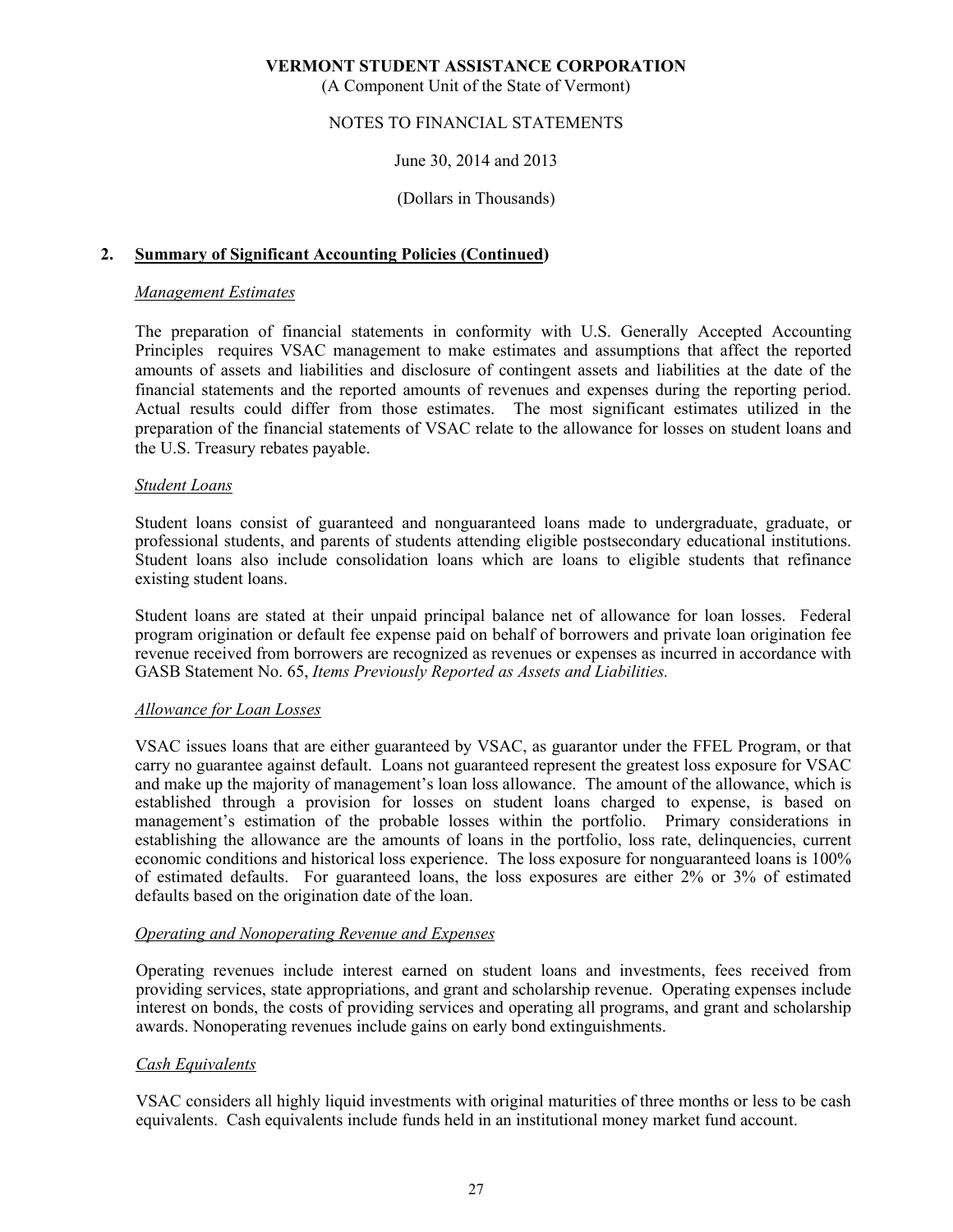(A Component Unit of the State of Vermont)

# NOTES TO FINANCIAL STATEMENTS

# June 30, 2014 and 2013

### (Dollars in Thousands)

### **2. Summary of Significant Accounting Policies (Continued)**

#### *Investments*

 Investments are carried at fair value in accordance with GASB Statement No. 31, *Accounting and Financial Reporting for Certain Investments and for External Investment Pools*.

 VSAC invests in various investment securities. Investment securities are exposed to various risks, such as interest rate, market and credit risks. Due to the level of risk associated with certain investment securities, it is at least reasonably possible that changes in the values of investment securities will occur in the near term and that these changes could materially affect the amounts reported in the financial statements.

#### *Capital Assets*

 Capital assets are stated at historical cost. Depreciation of capital assets that are placed in service is calculated using the straight-line method over the estimated useful lives of the assets. Capital asset acquisitions that equal or exceed \$2.5 are capitalized.

#### *Bond Issuance Costs*

 Costs of bond issuances, which are comprised of underwriters' fees, legal fees and other related financing costs, are recognized as expenses as incurred in accordance with GASB Statement No. 65, *Items Previously Reported as Assets and Liabilities.*

#### *Bond Discount/Premium and Deferred Gain/Loss on Refunding*

 Bond discounts and premiums are amortized using a method which approximates the level yield method over the life of the bonds. Any deferred gains or losses related to refinanced bonds are included in deferred inflows of resources or deferred outflows of resources, respectively, in accordance with GASB Statement No. 65, *Items Previously Reported as Assets and Liabilities.* The deferred gains or losses are amortized as a component of interest expense in a systematic and rational manner over the remaining life of the old debt or the life of the new debt, whichever is shorter. During the years ended June 30, 2014 and 2013, interest expense has been reduced by \$7,952 and \$4,517, respectively, for the amortization of the deferred gains on early refunding of bonds payable that occurred during the years ended June 30, 2014 and 2013.

#### *Grants*

 Unrestricted grants are recorded as revenue when received. Restricted grants are recorded as revenue upon compliance with the restrictions. Amounts received for grant programs that are restricted are recorded in unearned revenue until they become unrestricted. When both restricted and unrestricted resources are available to satisfy an expense when it is incurred, VSAC uses restricted resources first.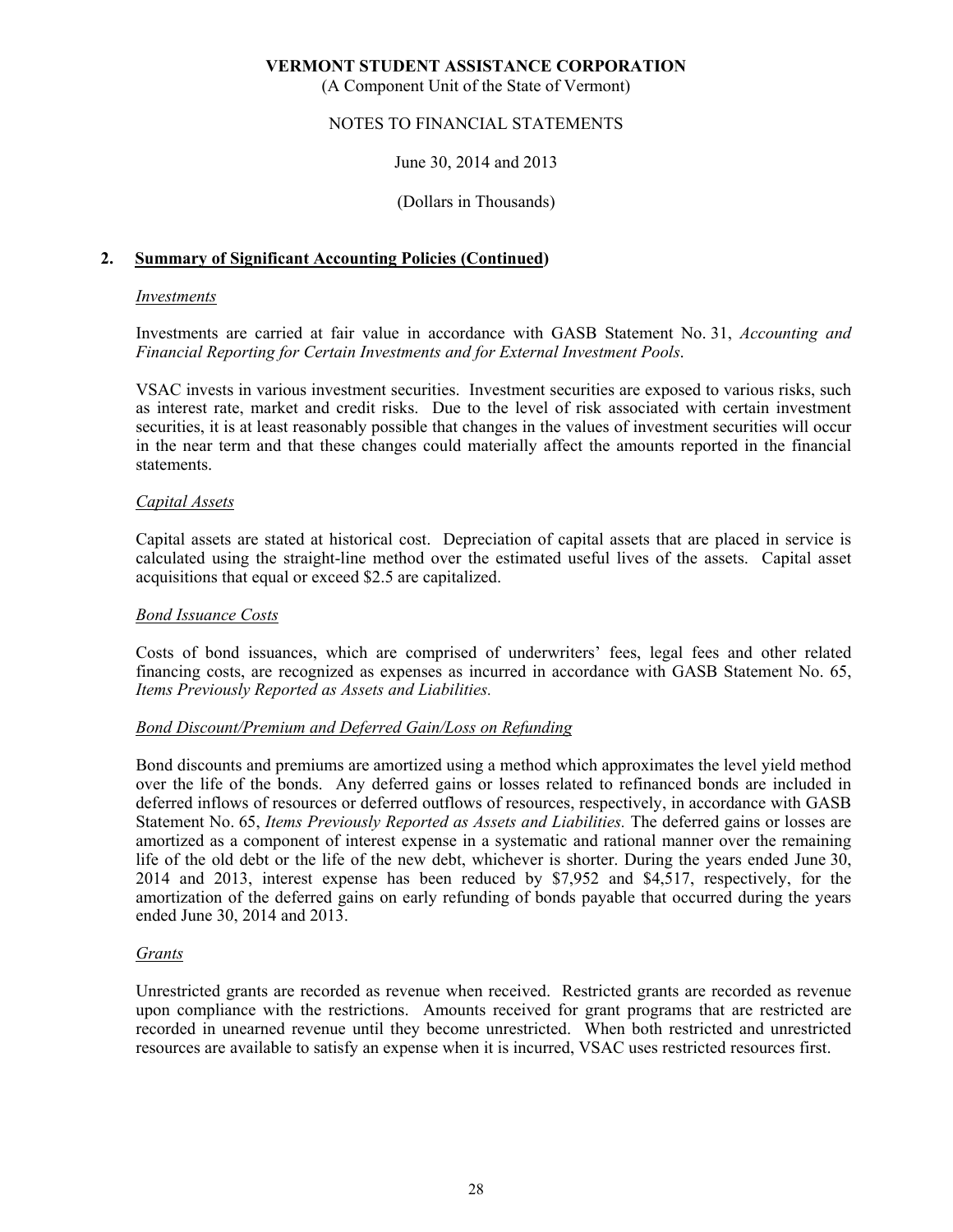(A Component Unit of the State of Vermont)

# NOTES TO FINANCIAL STATEMENTS

# June 30, 2014 and 2013

### (Dollars in Thousands)

# **2. Summary of Significant Accounting Policies (Concluded)**

#### *FFEL Program Support*

 VSAC receives a percentage of the amounts collected on defaulted loans, an origination fee, a portfolio maintenance fee and a default aversion fee from ED as its primary support for the administration of the FFEL Program. These fees are recorded as guarantee agency administrative revenues when earned, as the services are provided.

#### *Compensated Absences*

 Employees may accumulate, subject to certain limitations, unused vacation earned and upon retirement, termination or death, may be compensated for certain amounts at their then current rates of pay. The amount of vacation recognized as expense is the amount earned and this obligation is accrued.

### *Income Tax Status*

 VSAC is exempt from Federal and State income taxes under Section 115 of the Internal Revenue Code (IRC) and, accordingly, no provision for income taxes has been made in the accompanying financial statements.

#### **3. Cash, Cash Equivalents and Investments**

 VSAC's deposit and investment policy complies with the underlying bond resolution requirements. In accordance with those bond resolutions, all deposits and investments meet the requirements and approval of the letter of credit and bond insurance providers. Additionally, such requirements mandate specific classes of investment vehicles including: bank time deposits, certificates of deposit, direct obligations of the United States of America unconditionally guaranteed by the United States of America, indebtedness issued by certain Federal agencies, collateralized repurchase agreements secured by obligations of the United States of America with collateral held by or at the direction of the trustee, guaranteed investment contracts with banks or bank holding companies, commercial paper and open ended investment funds. Funds not related to the various bond resolutions may also be invested in domestic equities or corporate bonds.

#### *Cash and Cash Equivalents*

 The carrying amounts which represent both cost and fair value of cash and cash equivalents as of June 30, 2014 and 2013 are presented below:

|                               | 2014                          | 2013                |
|-------------------------------|-------------------------------|---------------------|
| Cash<br>Money market accounts | $$24,170$ $$17,089$<br>65,165 | 79,474              |
|                               |                               | $$89,335$ $$96,563$ |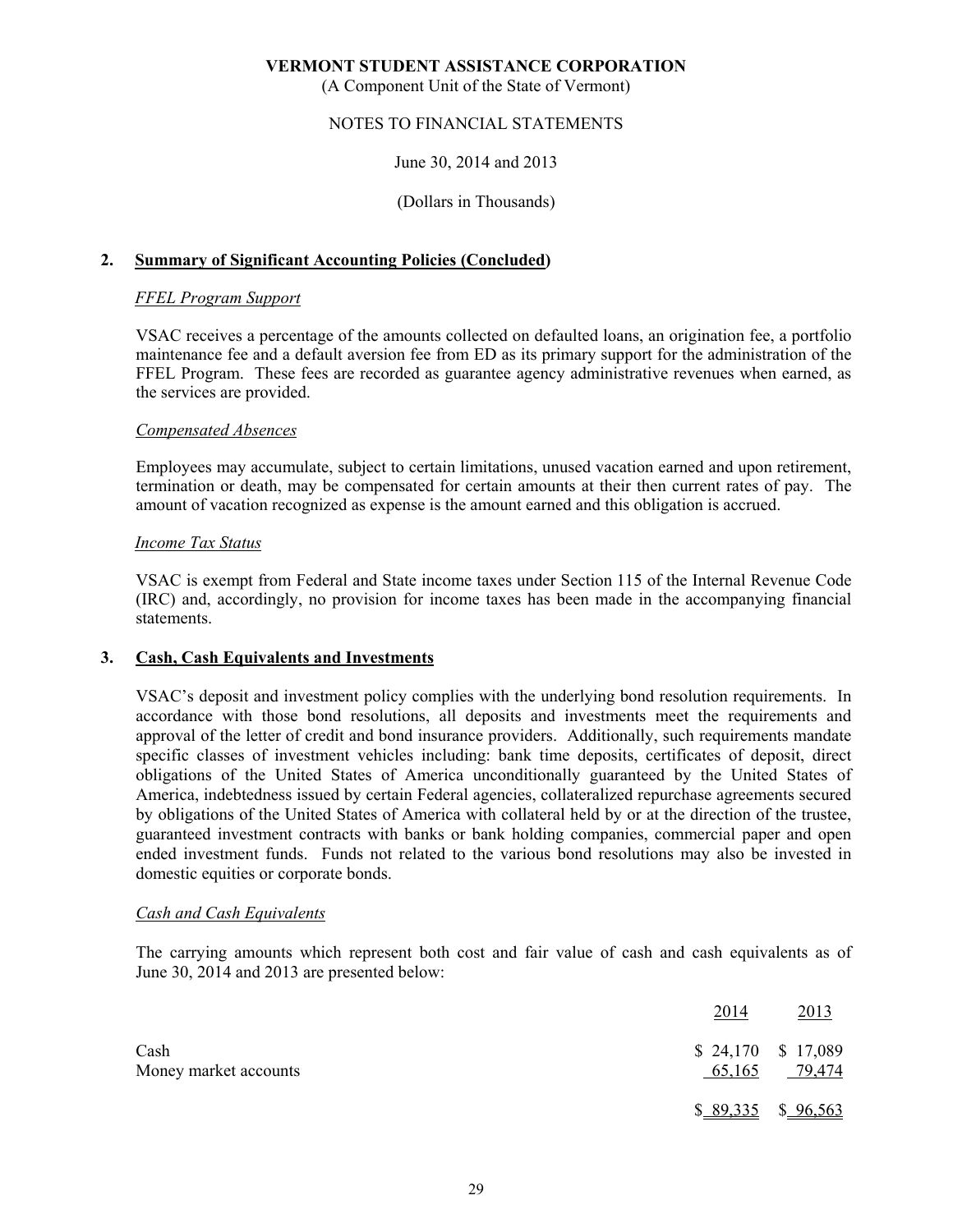(A Component Unit of the State of Vermont)

# NOTES TO FINANCIAL STATEMENTS

# June 30, 2014 and 2013

# (Dollars in Thousands)

# **3. Cash, Cash Equivalents and Investments (Continued)**

At June 30, 2014 and 2013, cash is comprised of various commercial bank accounts. The bank balances at June 30, 2014 were \$24,272 and the bank balances at June 30, 2013 were \$17,079. The difference between the net bank balances and the amounts recorded on the financial statements is outstanding checks and deposits in transit. Additionally, \$345 of the bank balances at June 30, 2014 and 2013, were covered by Federal depository insurance. The balance above the FDIC limit is uncollateralized.

 At June 30, 2014 and 2013, the money market accounts are primarily invested in the Fidelity Institutional Money Market Prime Money Market Portfolio (Class 1). The Fund invests in U.S. dollardenominated money market securities of domestic and foreign issuers rated in the highest category by at least two nationally recognized rating services, U.S. Government securities, and repurchase agreements.

The bond and note indentures require certain cash and cash equivalent reserves. At June 30, 2014 and 2013, \$50,827 and \$67,912, respectively, of restricted cash is limited to its use for the repayment of bond and note obligations.

#### *Investments*

*Interest Rate Risk:* Through its investment policy, VSAC manages its interest rate risk by establishing a target range of 10% to 55% of its investments in fixed rate securities.

*Credit Risk*: VSAC mitigates its credit risk by requiring marketable bonds, debentures, notes, or instruments to be rated BBB or better by Standard and Poor's and Baa or better by Moody's Investors Service.

*Concentration of Credit Risk*: VSAC places no limit on the amount of investments in any one issuer. However, VSAC's investment manager is currently instructed to invest approximately 70% of the total portfolio in equity issues, balanced between growth and value styles, biased toward large and mid-cap. As of June 30, 2014 and 2013, 11% and 12%, respectively, of VSAC's investments were invested in U.S. Treasuries. No other single issuer represented more than 2% of VSAC's investments at either June 30, 2014 or 2013.

#### *Custodial Credit Risk*

All of the investments are held by VSAC's agent in VSAC's name.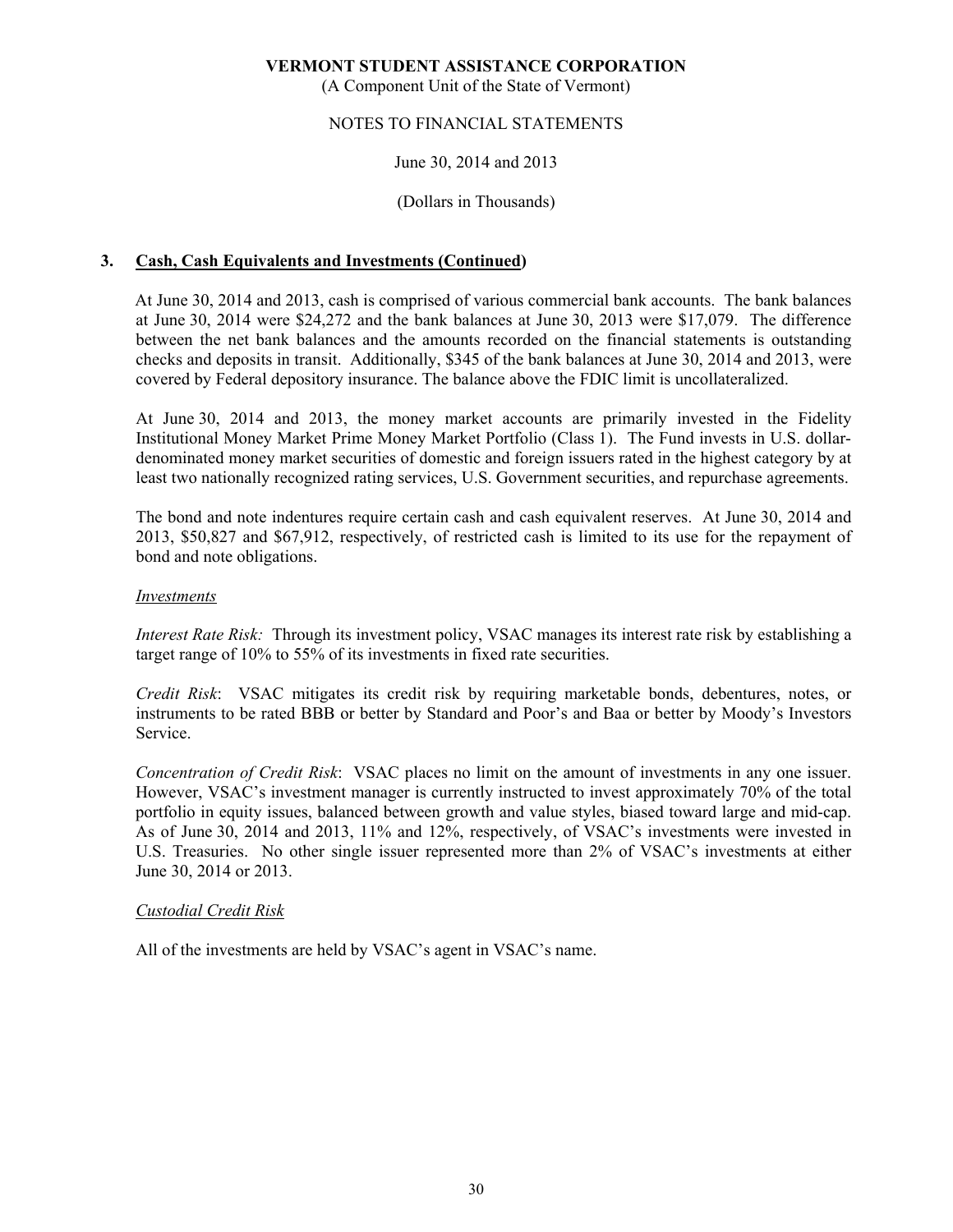(A Component Unit of the State of Vermont)

# NOTES TO FINANCIAL STATEMENTS

# June 30, 2014 and 2013

### (Dollars in Thousands)

# **3. Cash, Cash Equivalents and Investments (Continued)**

VSAC held the following investments at June 30, 2014 and 2013:

|                            |      | 2014              | 2013    |         |
|----------------------------|------|-------------------|---------|---------|
|                            |      | Fair              |         | Fair    |
|                            | Cost | Value             | Cost    | Value   |
| Domestic equities          |      | $$2,112$ $$3,222$ | \$2,085 | \$2,642 |
| Corporate bonds            | 336  | 338               | 366     | 369     |
| Government bonds and notes | 746  | 733               | 744     | 740     |
|                            |      | \$4.293           | \$3,195 | \$3,751 |

At June 30, 2014, the ratings for investments in debt securities are summarized as follows:

| Investment                |           | Maturities | Fair<br>Value | Standard &<br>Poor's Rating |
|---------------------------|-----------|------------|---------------|-----------------------------|
| Corporate bonds:          |           |            |               |                             |
| $AT & T$ Inc              | 4.450%    | 5/15/2021  | \$<br>17      | A3                          |
| Anheuser-Busch            | 1.375%    | 7/15/2017  | 20            | A2                          |
| Berkshire Hathaway        | 5.400\%   | 5/15/2018  | 34            | AA2                         |
| Catepillar Finl SE        | 2.050\%   | 8/1/2016   | 26            | A2                          |
| Cisco Systems Inc         | 4.950%    | 2/15/2019  | 17            | A <sub>1</sub>              |
| Coca Cola Co              | 1.500%    | 11/15/2015 | 31            | AA3                         |
| Comcast Corp              | 2.850\%   | 1/15/2023  | 10            | A <sub>3</sub>              |
| General Electric Cap Corp | 1.625%    | 7/2/2015   | 10            | A <sub>1</sub>              |
| General Electric Cap Corp | 5.625%    | 9/15/2017  | 34            | A <sub>1</sub>              |
| JP Morgan Chase & Co      | $6.000\%$ | 1/15/2018  | 34            | A <sub>3</sub>              |
| <b>Pfizer Inc Notes</b>   | 5.350%    | 3/15/2015  | 16            | A1                          |
| <b>SBC</b> Communications | 5.100%    | 9/15/2014  | 15            | A <sub>3</sub>              |
| Toyota Motor Credit       | 2.000%    | 9/15/2016  | 15            | AA3                         |
| Wachovia Corp             | 5.750%    | 2/1/2018   | 34            | A2                          |
| <b>Wal-Mart Stores</b>    | 1.500%    | 10/25/2015 | <u>25</u>     | AA2                         |
|                           |           |            |               |                             |

\$ 338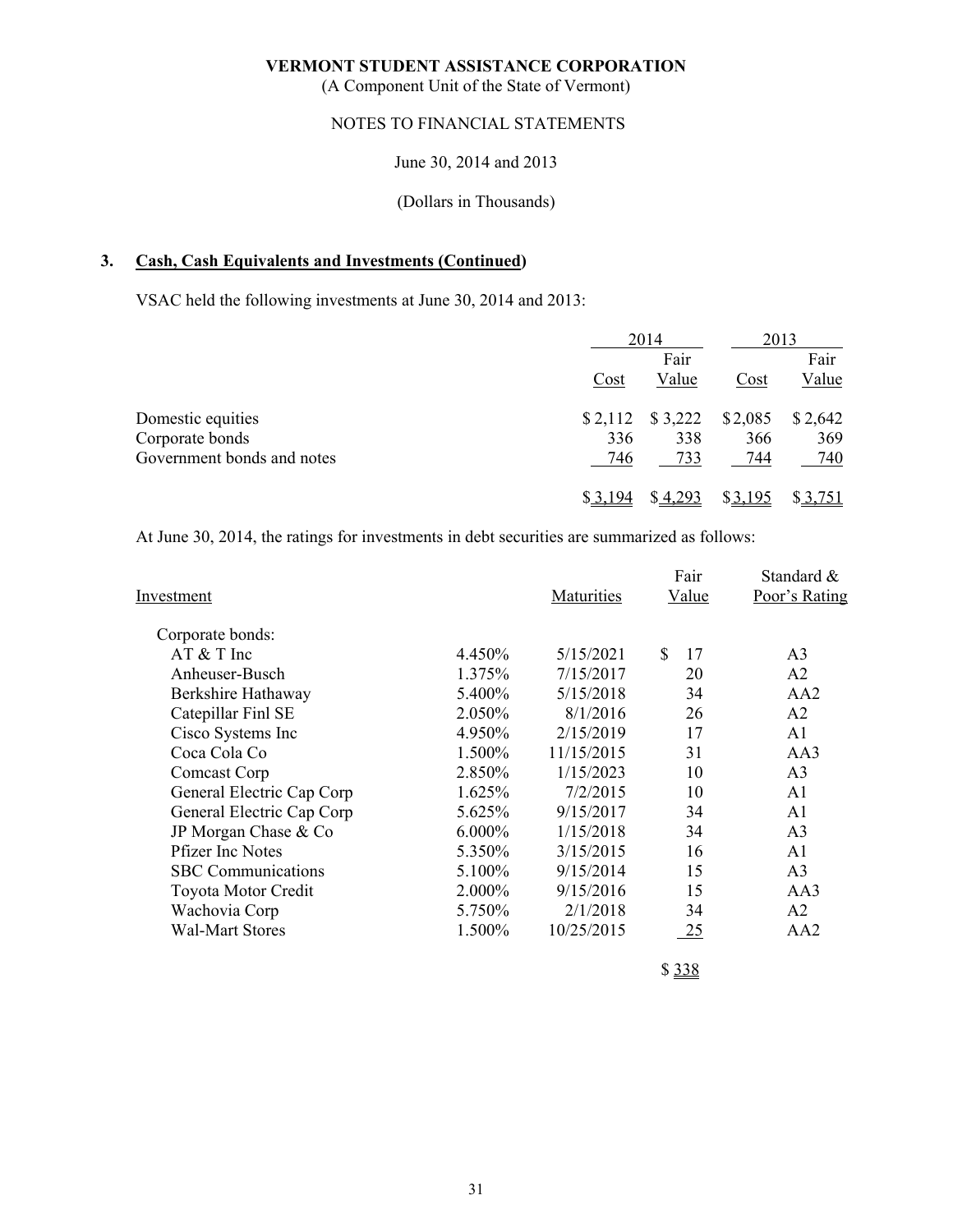(A Component Unit of the State of Vermont)

# NOTES TO FINANCIAL STATEMENTS

# June 30, 2014 and 2013

# (Dollars in Thousands)

# **3. Cash, Cash Equivalents and Investments (Concluded)**

| Investment                  |        | Maturities | Fair<br>Value | Standard &<br>Poor's Rating |
|-----------------------------|--------|------------|---------------|-----------------------------|
| Government bonds and notes: |        |            |               |                             |
| Fed Home Ln Mtg             | 4.750% | 11/17/2015 | S.<br>32      | AAA                         |
| Fed Natl Mtg Assn           | 0.375% | 3/16/2015  | 25            | <b>AAA</b>                  |
| <b>FHLMC</b>                | 3.750% | 3/27/2019  | 33            | <b>AAA</b>                  |
| <b>FHLMC</b>                | 2.375% | 1/13/2022  | 30            | <b>AAA</b>                  |
| <b>FNMA</b>                 | 5.375% | 6/12/2017  | 62            | <b>AAA</b>                  |
| U.S. Treasury Bonds         | 4.250% | 11/15/2014 | 138           | AAA                         |
| U.S. Treasury Note          | 4.875% | 8/15/2016  | 115           | <b>AAA</b>                  |
| U.S. Treasury Note          | 1.875% | 9/30/2017  | 21            | <b>AAA</b>                  |
| U.S. Treasury Note          | 3.125% | 5/15/2019  | 96            | <b>AAA</b>                  |
| U.S. Treasury Bonds         | 2.625% | 8/15/2020  | 73            | AAA                         |
| <b>U.S. Treasury Bonds</b>  | 1.750% | 5/15/2022  | 34            | <b>AAA</b>                  |
| Ontario Prov Cda            | 1.650% | 9/27/2019  | 34            | AA2                         |
| Ontario Prov Cda            | 2.950% | 2/5/2015   | 30            | AA2                         |
| Province of Quebec          | 2.750% | 8/25/2021  | 10            | AA2                         |
|                             |        |            |               |                             |

\$ 733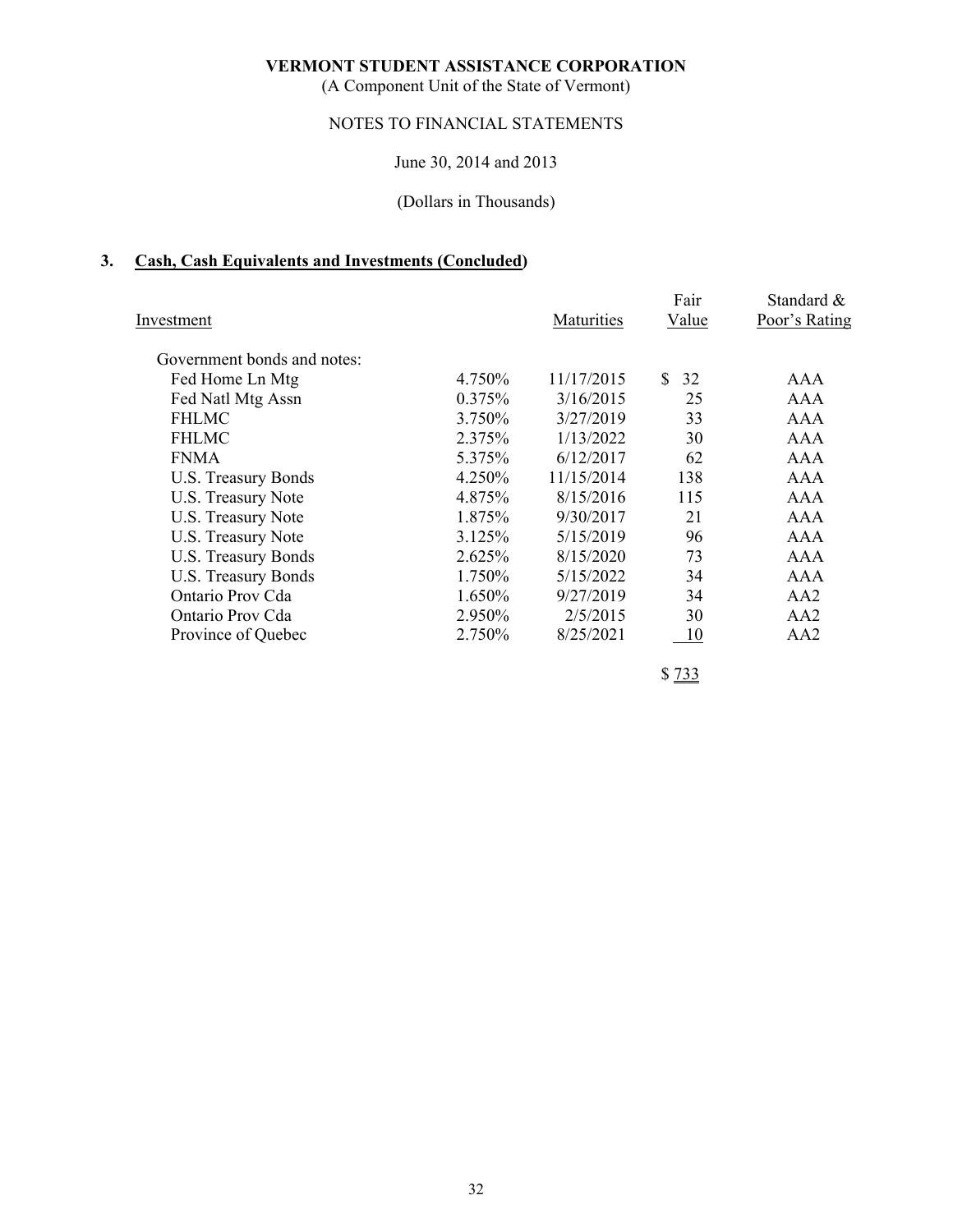(A Component Unit of the State of Vermont)

# NOTES TO FINANCIAL STATEMENTS

# June 30, 2014 and 2013

#### (Dollars in Thousands)

### **4. Student Loans Receivable**

 At June 30, 2014, VSAC held student loans with interest rates ranging from 1.55% to 10.0%, the majority insured by ED and the U.S. Department of Health and Human Services; at June 30, 2013 the interest rates ranged from 1.59% to 10%. At June 30, 2014 and 2013, approximately 21.3% and 19.1%, respectively, of these student loans were not guaranteed. Most of VSAC's borrowers are located in the New England states.

 Student loans are classified as being in "interim" status during the period from the date the loan is made until a student is out of school either for six or nine months. Subsequent to this period, student loans are classified as being in "repayment" status. "Deferral" status is a period during the life of the loan when repayment is suspended for authorized purposes.

Student loans receivable as of June 30, 2014 and 2013 are summarized as follows:

|                                              | 2014                     | 2013                   |
|----------------------------------------------|--------------------------|------------------------|
| Status:                                      |                          |                        |
| Interim status                               | <sup>\$</sup><br>29,388  | $\mathbb{S}$<br>38,631 |
| Deferral status                              | 151,818                  | 185,386                |
| Repayment status                             | 1,108,007                | 1,234,546              |
| Allowance for loan losses<br>Less:           | (31,809)                 | (32, 288)              |
| Total student loans receivable               | 1,257,404                | 1,426,275              |
| Noncurrent student loans receivable<br>Less: | 1,101,015                | 1,262,750              |
| Current student loans receivable             | \$ 156,389               | \$163,525              |
| <b>Guarantee type:</b>                       |                          |                        |
| U.S. Department of Education                 | 989,476<br><sup>\$</sup> | \$1,148,793            |
| U.S. Department of Health and Human Services | 3,393                    | 4,354                  |
| Other – Guaranteed                           | 21,876                   | 26,893                 |
| Nonguaranteed                                | 274,468                  | 278,523                |
| Allowance for loan losses<br>Less:           | (31,809)                 | (32, 288)              |
| Total student loans receivable               | 1,257,404                | 1,426,275              |
| Noncurrent student loans receivable<br>Less: | 1,101,015                | 1,262,750              |
| Current student loans receivable             | 156,389                  | 163,525<br>S.          |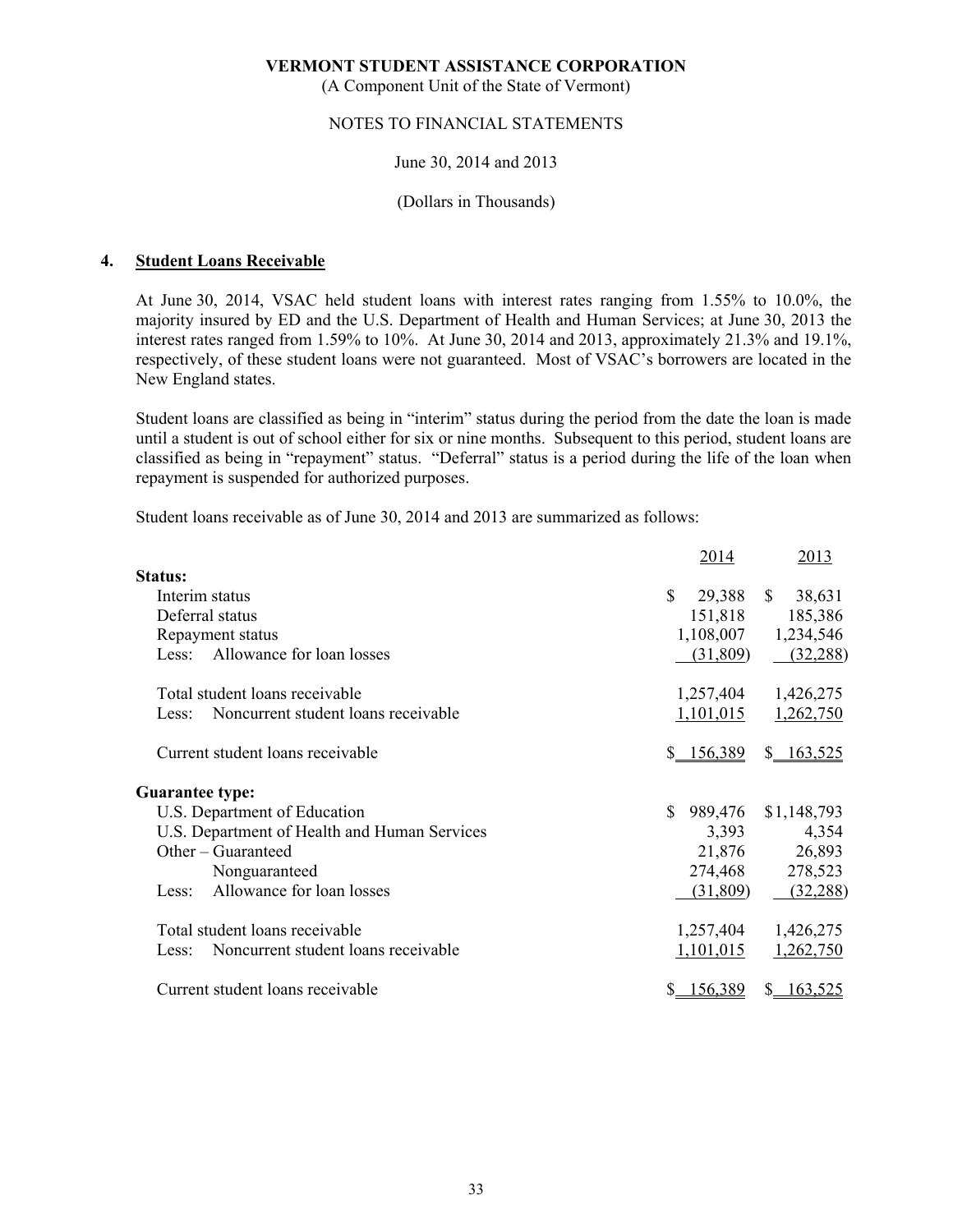(A Component Unit of the State of Vermont)

### NOTES TO FINANCIAL STATEMENTS

#### June 30, 2014 and 2013

#### (Dollars in Thousands)

# **4. Student Loans Receivable (Concluded)**

 As of June 30, 2014 and 2013, \$1,231,158 and \$1,395,381 of student loans were pledged to the repayment of bonds and notes, respectively.

 Transactions in the allowance for loan losses for the years ended June 30, 2014 and 2013 were as follows:

|                                       | 2014                | 2013      |
|---------------------------------------|---------------------|-----------|
| Balance July 1                        | $$32,288$ $$33,446$ |           |
| Net loans charged off                 | (10, 551)           | (12, 737) |
| Provision for losses on student loans | 10,072              | 11,579    |
| Balance June 30                       | \$ 31,809           | \$ 32,288 |

 The allowance for loan losses represents management's estimate of probable losses on student loans. Management uses the amounts of loans in the portfolio, loss rate, delinquencies, current economic conditions, and historical loss experience. Should any of these factors change significantly from those currently used by management, the estimate may change. At June 30, 2014 and 2013, \$54,223 and \$81,618, respectively, of student loans receivable were over 90 days past due, of which all but \$9,531 and \$13,932, respectively, were guaranteed by one of the guarantee types shown above.

### **5. Net Assets Held for the U.S. Department of Education**

 Under the *Higher Education Act Amendments of 1998*, all assets related to the FFEL Program guaranty functions were transferred to the Federal Loan Reserve Fund on October 1, 1998. The Federal Loan Reserve Fund is administered by VSAC on behalf of ED and is the property of the Federal government. VSAC also established the Guarantee Agency Operating Fund on October 1, 1998, in accordance with the *Higher Education Act Amendments of 1998*. The Guarantee Agency Operating Fund, which is included within the Statements of Net Position, is the property of VSAC and is used to account for the activities under the FFEL Program that fall outside of the Federal Loan Reserve Fund.

 Changes in Federal loan reserve funds held for ED for the years ended June 30, 2014 and 2013 were as follows:

|                                                                      | 2014   | 2013                |
|----------------------------------------------------------------------|--------|---------------------|
| <i>Additions:</i><br>Reimbursement from ED on default loan purchases |        | $$37,161$ $$37,293$ |
| Default loan collections                                             | 718    | 190                 |
| Investment income                                                    |        | 6                   |
| Other, net                                                           | 336    | 283                 |
| Total additions                                                      | 38,217 | 37,772              |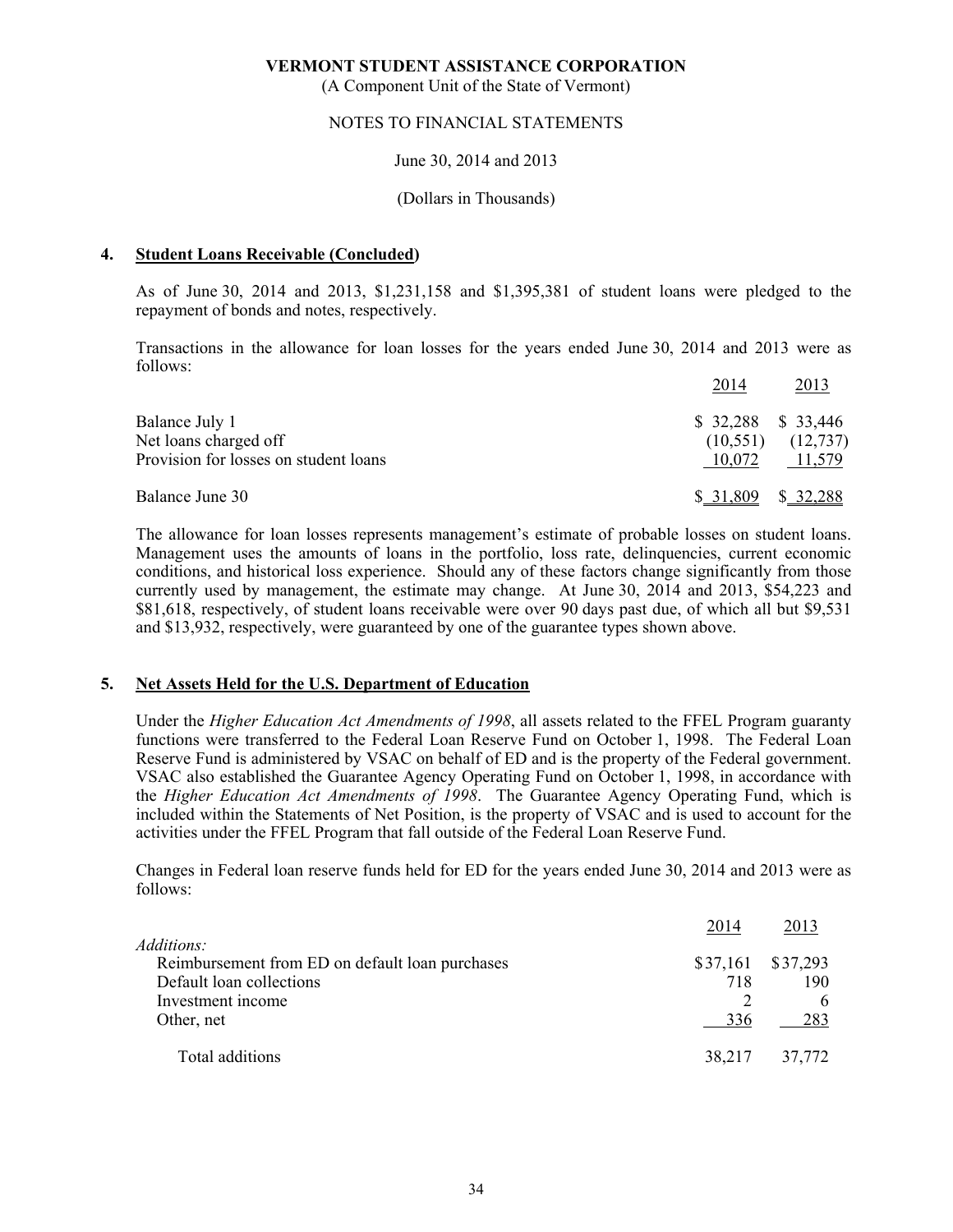(A Component Unit of the State of Vermont)

### NOTES TO FINANCIAL STATEMENTS

June 30, 2014 and 2013

(Dollars in Thousands)

# **5. Net Assets Held for the U.S. Department of Education (Concluded)**

|                                                                                       | 2014<br>2013                           |
|---------------------------------------------------------------------------------------|----------------------------------------|
| Deductions:<br>Purchases of defaulted loans from lenders<br>Default aversion fee paid | 38,572 \$<br>\$<br>38,643<br>21<br>165 |
| Total deductions                                                                      | 38,593<br>38,808                       |
| Net decrease in federal loan reserve funds held                                       | (376)<br>(1,036)                       |
| Federal loan reserve funds held, at beginning of year                                 | 12,859<br>13,895                       |
| Federal loan reserve funds held, at end of year                                       | 12.483                                 |

 To provide security and liquidity against potential defaults, VSAC is required to maintain reserves as specified by Title 16, Vermont Statutes Annotated §2864, Section 422 of Act 20 United States Code 1072, and under various agreements with the bond liquidity and credit enhancement providers. The *Higher Education Act Amendments of 1998* require VSAC to maintain reserves equal to 0.25% of student loans guaranteed. During 2014 and 2013, VSAC maintained sufficient reserves to fully comply with these requirements.

 Total outstanding loans issued under the FFEL Program were \$989,476 and \$1,148,793 at June 30, 2014 and 2013, respectively. Defaults on FFEL Program loan guarantees are paid by ED through the Federal Loan Reserve Fund.

# **6. Net Assets Held for VHEIP**

 VHEIP was established by the Vermont Legislature in April 1998. VHEIP encourages Vermont residents to save for college or other post-secondary education through tax favorable investments. The program has been designed to comply with the requirements for treatment as a "Qualified Tuition Program" under Section 529 of the IRC. There are six plans available: the Managed Allocation Option, the Diversified Equity Option, the Equity Index Option, the Balanced Option, the Fixed Income Option and the Principal Plus Interest Option. All Options are managed by TFI. TFI is part of Teachers Insurance and Annuity Association and College Retirement Equities Fund (TIAA-CREF), a New Yorkbased financial services organization. Funds in the Managed Allocation Option are directed into special investment portfolios based on the age of the beneficiary. Funds in the Diversified Equity and Index Options are not age based and remain 100% in equity investments. Funds in the Balanced Option are invested in both equity and income investments. Funds in the Fixed Income Option are invested in bond funds. Funds in the Principal Plus Interest Option are invested under a Funding Agreement between TIAA-CREF and VSAC, and the principal and return are guaranteed by TIAA-CREF. Investments in the other investment options are not guaranteed.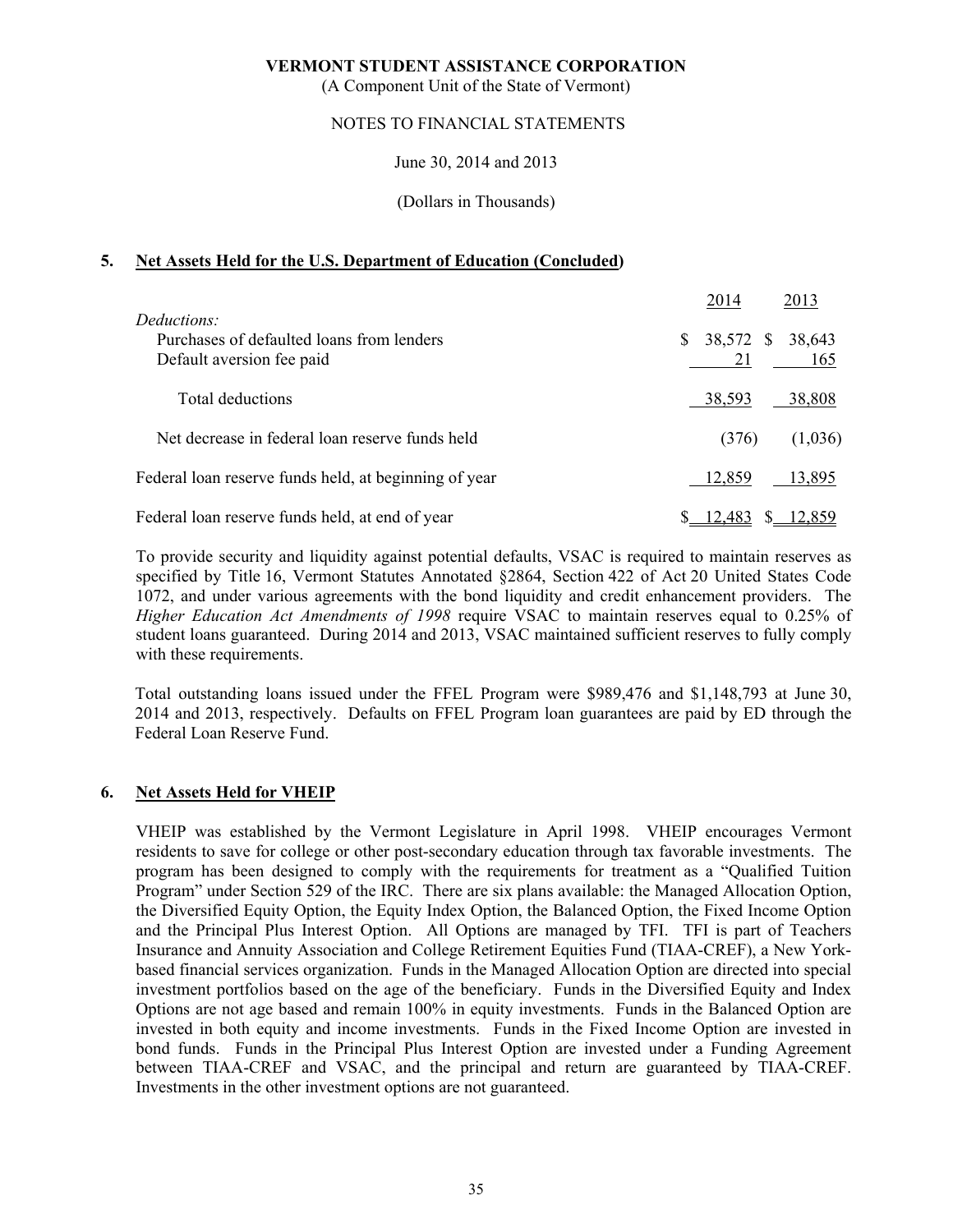(A Component Unit of the State of Vermont)

# NOTES TO FINANCIAL STATEMENTS

June 30, 2014 and 2013

### (Dollars in Thousands)

# **6. Net Assets Held for VHEIP (Concluded)**

 The changes in assets held on behalf of investors for the years ended June 30, 2014 and 2013 were as follows:

|                                                              | 2014      |     | 2013      |
|--------------------------------------------------------------|-----------|-----|-----------|
| Additions:                                                   |           |     |           |
| Investment income                                            | 3.238     | \$. | 2,577     |
| Net realized and unrealized gains                            | 23,532    |     | 10,549    |
| Net participant subscriptions/redemptions                    | 18,226    |     | 17,735    |
| Total additions                                              | 44,996    |     | 30,861    |
| Net amount held on behalf of investors, at beginning of year | 201,876   |     | 171,015   |
| Net amount held on behalf of investors, at end of year       | \$246,872 |     | \$201,876 |

# **7. Capital Assets**

A summary of capital assets activity for the years ended June 30, 2014 and 2013 was as follows:

|                                                                |                                                   |                                        | Net                              |                                         | Net                              |                                         |
|----------------------------------------------------------------|---------------------------------------------------|----------------------------------------|----------------------------------|-----------------------------------------|----------------------------------|-----------------------------------------|
|                                                                | Estimated<br>Lives                                | <b>Balance</b><br>July $1$ ,<br>2012   | Acqui-<br>sitions<br>(Disposals) | Balance<br>June 30,<br>2013             | Acqui-<br>sitions<br>(Disposals) | Balance<br>June 30,<br>$-2014$          |
| Land<br>Furniture and equipment<br>Software<br><b>Building</b> | $3 - 15$ Years<br>$3 - 5$ Years<br>$5 - 30$ Years | 3,150<br>S<br>7,426<br>1,644<br>16,981 | \$<br>228<br>49<br>46            | \$<br>3,150<br>7,654<br>1,693<br>17,027 | \$<br>(22)<br>63<br>118          | 3,150<br>\$<br>7,632<br>1,756<br>17,145 |
| Less accumulated depreciation                                  |                                                   | 29,201<br>11,514                       | 323<br>1,179                     | 29,524<br>12,693                        | 159<br>905                       | 29,683<br>13,598                        |
| Capital assets, net                                            |                                                   | 17,687                                 | (856)                            | 16,831                                  | (746)<br>S.                      | 16,085                                  |
| Less bonds payable, net of bond<br>discount                    |                                                   | (17,010)                               |                                  |                                         |                                  |                                         |
| Net investment in property and<br>equipment                    |                                                   | 677<br>\$                              |                                  | \$16,831                                |                                  | \$16,085                                |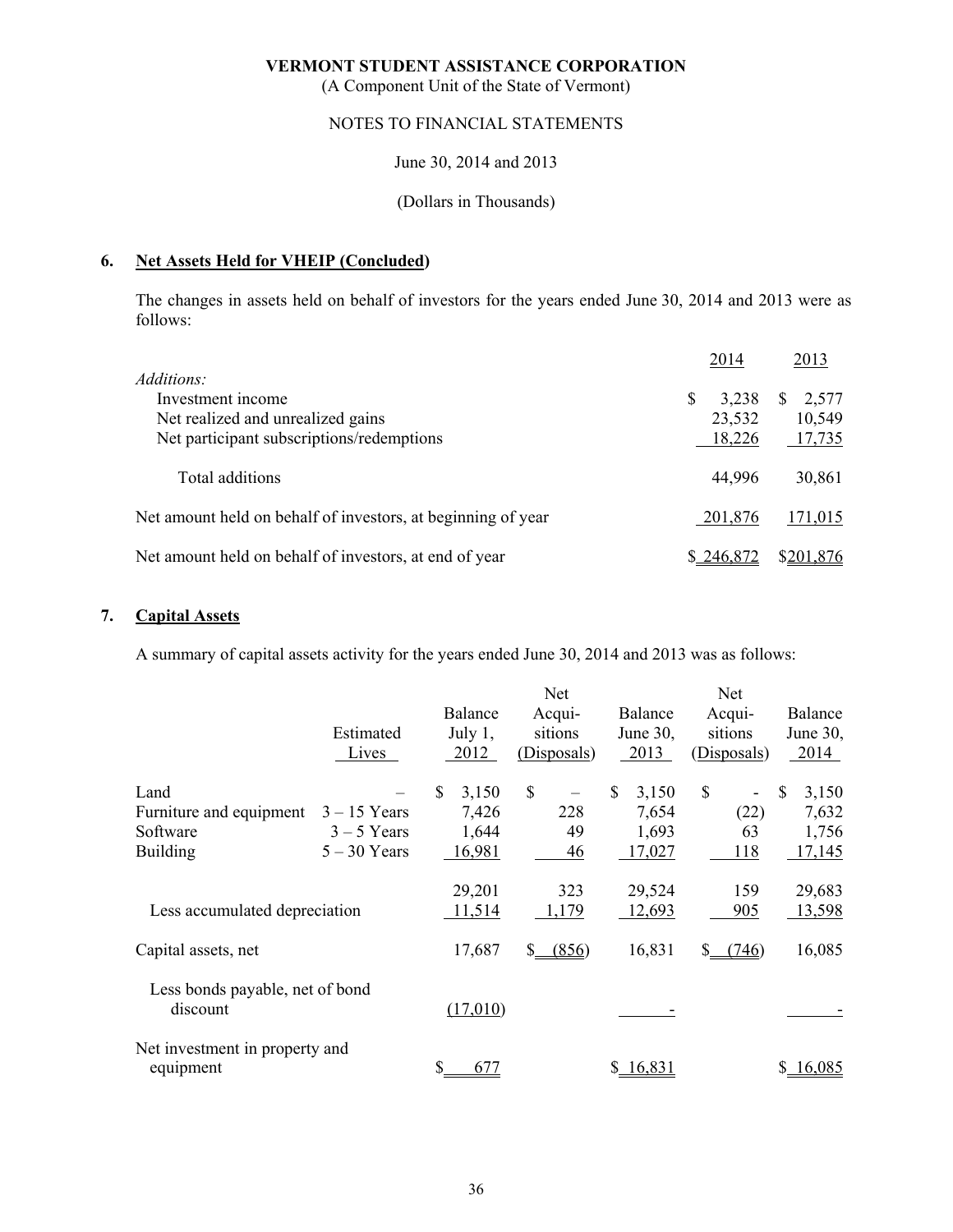(A Component Unit of the State of Vermont)

# NOTES TO FINANCIAL STATEMENTS

June 30, 2014 and 2013

(Dollars in Thousands)

# **7. Capital Assets (Concluded)**

 Depreciation charged to operations for the years ended June 30, 2014 and 2013 was \$1,103 and \$1,213, respectively.

# **8. Bonds and Notes Payable**

VSAC has issued the following bonds and notes payable at June 30, 2014 and 2013.

|                                                                                                                          |              | 2014   |    | 2013   |
|--------------------------------------------------------------------------------------------------------------------------|--------------|--------|----|--------|
| Bonds and Notes Payable which were issued to finance the origination of student loans:                                   |              |        |    |        |
| 1998 Series K-O, dated June 24, 1998; comprised of auction rate                                                          |              |        |    |        |
| bonds maturing December 2032; interest is reset every 35 days                                                            |              |        |    |        |
| and payable semi-annually at rates which ranged from 0.24% to<br>0.34% during fiscal year 2014 (0.30% at June 30, 2014). | $\mathbb{S}$ | 2,100  | -S | 2,100  |
| 2000 Series R, S, T and U, dated May 31, 2000; comprised of auction                                                      |              |        |    |        |
| rate bonds maturing December 2034; interest is reset every 35 days                                                       |              |        |    |        |
| and payable semi-annually at rates which ranged from 0.035% to                                                           |              |        |    |        |
| 0.064% during fiscal year 2014.                                                                                          |              |        |    | 1,150  |
| 2001 Series V, W and Z dated June 27, 2001; comprised of auction                                                         |              |        |    |        |
| rate bonds maturing December 2035; interest is reset every 35                                                            |              |        |    |        |
| days for Series V and W, and every 7 days for Series Z; interest                                                         |              |        |    |        |
| is payable semi-annually at rates which ranged from 0.023% to                                                            |              |        |    |        |
| $0.63\%$ during fiscal year 2014.                                                                                        |              |        |    | 800    |
| 2001 Series X, Y and AA dated June 27, 2001; comprised of auction                                                        |              |        |    |        |
| rate bonds maturing December 2036; interest is reset, and payable,                                                       |              |        |    |        |
| every 28 days for Series X and Y, and every 7 days for Series AA;                                                        |              |        |    |        |
| interest rates ranged from 0.00% to 17.86% during fiscal year 2014                                                       |              |        |    |        |
| $(0.455\%$ at June 30, 2014).                                                                                            |              | 18,850 |    | 24,800 |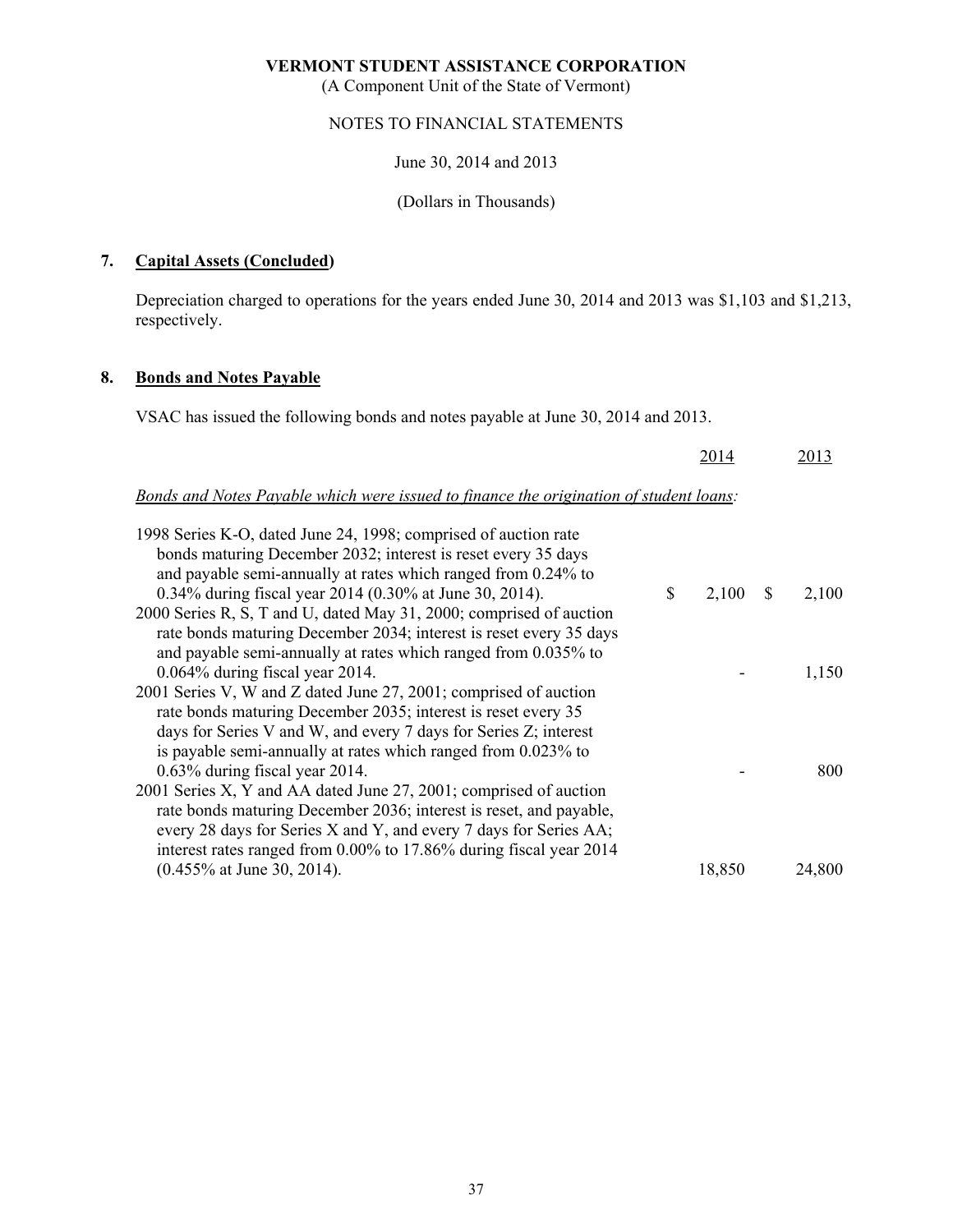(A Component Unit of the State of Vermont)

# NOTES TO FINANCIAL STATEMENTS

# June 30, 2014 and 2013

# (Dollars in Thousands)

# **8. Bonds and Notes Payable (Continued)**

|                                                                                                                                                                                                                                                                                                  |             | 2014   |              | 2013   |
|--------------------------------------------------------------------------------------------------------------------------------------------------------------------------------------------------------------------------------------------------------------------------------------------------|-------------|--------|--------------|--------|
| 2002 Series BB, CC and DD dated October 8, 2002; comprised of<br>auction rate bonds maturing December 2036; interest is reset every<br>35 days and payable semi-annually at rates which ranged from 0.318%                                                                                       |             |        |              |        |
| to 0.451% during fiscal year 2014 (0.398% at June 30, 2014).<br>2003 Series II, JJ and KK dated May 30, 2003; comprised of auction<br>rate bonds maturing December 2037; interest is reset every 35 days<br>and payable semi-annually at rates which ranged from 0.318% to 0.451%                | $\mathbf S$ | 11,000 | $\mathbb{S}$ | 11,000 |
| during fiscal year 2014 (0.345% at June 30, 2014).                                                                                                                                                                                                                                               |             | 7,600  |              | 9,650  |
| 2004 Series NN and PP dated June 3, 2004; comprised of auction rate<br>bonds maturing December 2038; interest is reset every 35 days and<br>payable semi-annually at rates which ranged from 0.023% to 0.076%                                                                                    |             |        |              |        |
| during fiscal year 2014 (0.035% at June 30, 2014).                                                                                                                                                                                                                                               |             | 50     |              | 50     |
| 2004 Series OO dated June 3, 2004; comprised of auction rate bonds<br>maturing December 2038; interest is reset and payable every 28 days<br>at rates which ranged from 0.00% to 16.614% during fiscal year 2014                                                                                 |             |        |              |        |
| $(0.00\%$ at June 30, 2014).                                                                                                                                                                                                                                                                     |             | 3,000  |              | 4,550  |
| 2005 Series RR-SS dated June 21, 2005; comprised of auction rate bonds<br>maturing December 2039; interest is reset and payable every 28 days<br>at rates which ranged from 0.00% to 16.824% during fiscal year 2014                                                                             |             |        |              |        |
| $(0.00\%$ at June 30, 2014).                                                                                                                                                                                                                                                                     |             | 12,000 |              | 12,075 |
| 2006 Series TT-VV dated July 12, 2006; comprised of auction rate bonds<br>maturing December 2040; interest is reset every 35 days for the Series<br>TT and UU and every 7 days for the Series VV; interest is payable<br>semi-annually at rates which ranged from 0.103% to 0.371% during fiscal |             |        |              |        |
| year 2014.                                                                                                                                                                                                                                                                                       |             |        |              | 700    |
| 2007 Series WW-XX dated June 19, 2007; comprised of auction rate bonds<br>maturing December 2041; interest is reset every 7 days and payable<br>semi-annually at rates which ranged from 0.08% to 0.371% during fiscal                                                                           |             |        |              |        |
| year 2014 (0.212% at June 30, 2014).                                                                                                                                                                                                                                                             |             | 11,300 |              | 11,300 |
| 2007 Series YY dated December 7, 2007; comprised of auction rate bonds<br>maturing December 2041; interest is reset and payable every 7 days at<br>rates which ranged from 0.00% to 16.89% during fiscal year 2014                                                                               |             |        |              |        |
| $(0.00\%$ at June 30, 2014).                                                                                                                                                                                                                                                                     |             | 625    |              | 625    |
|                                                                                                                                                                                                                                                                                                  |             |        |              |        |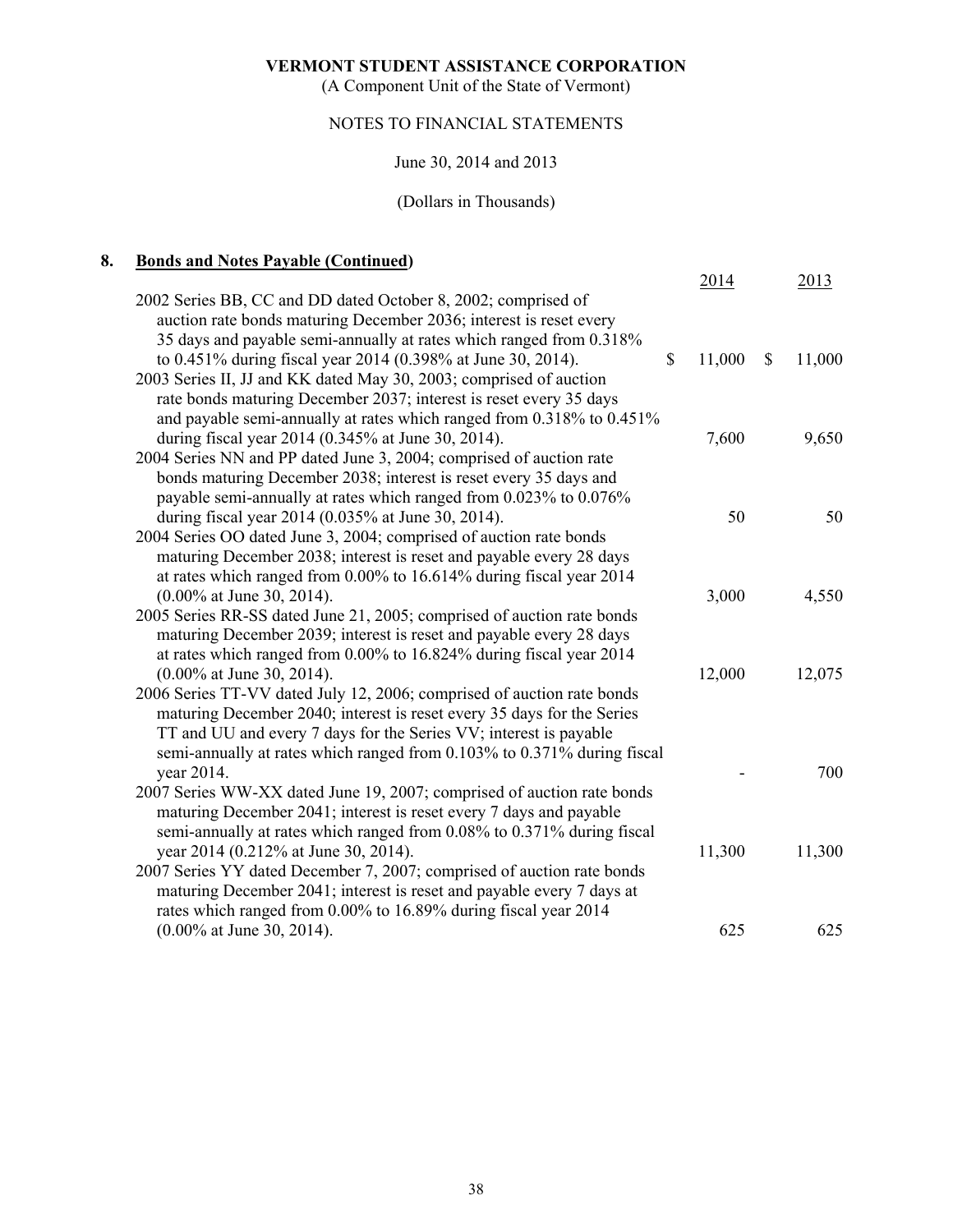(A Component Unit of the State of Vermont)

# NOTES TO FINANCIAL STATEMENTS

# June 30, 2014 and 2013

#### (Dollars in Thousands)

# **8. Bonds and Notes Payable (Continued)**

|                                                                                                                                                                                                                                                                                           | 2014        | 2013        |
|-------------------------------------------------------------------------------------------------------------------------------------------------------------------------------------------------------------------------------------------------------------------------------------------|-------------|-------------|
| 2010 Series A-1 dated August 3, 2010; comprised of fixed rate bonds<br>maturing between December 15, 2015 and 2030; interest is fixed and<br>payable semi-annually at rates ranging from 3.0% to 5.0%.                                                                                    | 13,585      | 16,700      |
| 2011 Series A-1 dated July 26, 2011; comprised of fixed rate bonds<br>maturing between December 15, 2013 and 2025; interest is fixed and<br>payable semi-annually at rates ranging from 3.0% to 5.0%.                                                                                     | 10,890      | 11,500      |
| 2012 Series A-1 dated July 17, 2012; comprised of fixed rate bonds<br>maturing between June 15, 2017 and 2031; interest is fixed and payable<br>semi-annually at rates ranging from 2.875% to 5.10%.                                                                                      | 17,525      | 20,635      |
| 2012 Series 1 dated November 28, 2012; comprised of variable rate notes<br>maturing on July 28, 2034; interest is variable and payable monthly at                                                                                                                                         |             |             |
| the one-month LIBOR plus 0.70% (0.8524% at June 30, 2014).<br>2012 Series B dated November 28, 2012; comprised of variable rate notes<br>maturing between June 1, 2022 and December 3, 2035; interest is variable<br>and payable semi-annually at the 3 month LIBOR plus 1.5% for Class A | 601,576     | 695,270     |
| notes, and 3% for Class B notes (1.731% and 3.231% at June 30,2014).<br>2013 Series 1 dated June 25, 2013; comprised of variable rate notes<br>maturing on April 30, 2035; interest is variable and payable monthly at                                                                    | 110,926     | 127,317     |
| the one-month LIBOR plus 0.75% (0.9024% at June 30, 2014).<br>2013 Series A-1 dated July 2, 2013; comprised of fixed rate bonds                                                                                                                                                           | 311,056     | 371,400     |
| maturing between June 15, 2017 and 2030; interest is fixed and payable<br>semi-annually at rates ranging from 2.10% to 4.65%.                                                                                                                                                             | 15,595      |             |
| Total bonds and notes payable                                                                                                                                                                                                                                                             | 1,147,678   | 1,321,622   |
| Bond premium/discount, net                                                                                                                                                                                                                                                                | 699         | 816         |
| Total bonds and notes payable                                                                                                                                                                                                                                                             | 1,148,377   | 1,322,438   |
| Less: current portion bonds and notes payable                                                                                                                                                                                                                                             | 500         | 500         |
| Noncurrent portion of bonds and notes payable                                                                                                                                                                                                                                             | \$1,147,877 | \$1,321,938 |

 All bonds payable are limited obligations of VSAC and are secured, as provided in the underlying bond resolutions, by an assignment and pledge to the Trustee of all VSAC's rights, title and interest in student loans, and revenues derived thereon and the guarantee thereof, including the insurance of certain student loans by ED. In addition, a significant portion of cash and cash equivalents (including debt service reserve accounts which may be used to replenish any deficiency in funds required to pay principal and interest due on the bonds) are held in trust to secure the bonds.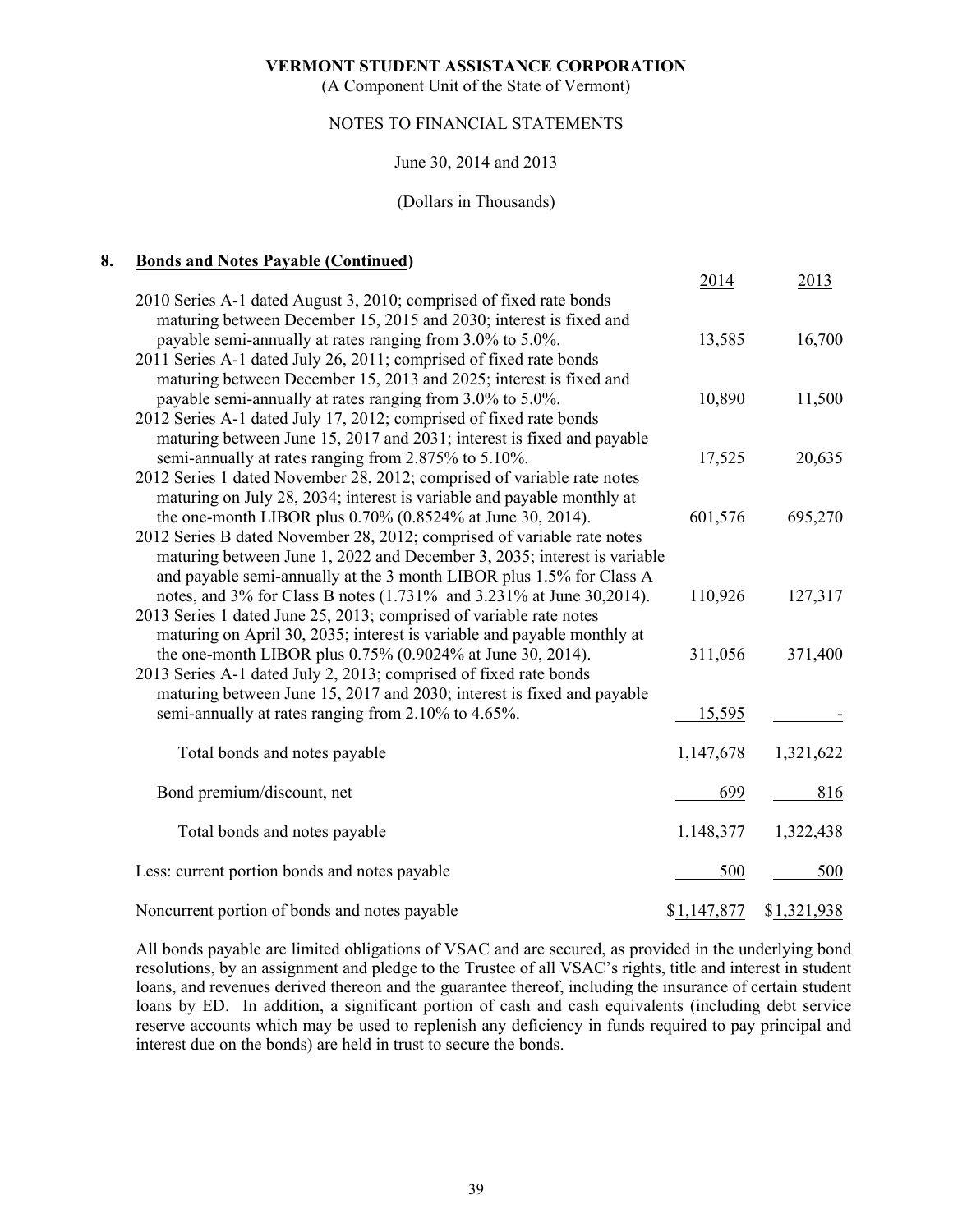(A Component Unit of the State of Vermont)

# NOTES TO FINANCIAL STATEMENTS

# June 30, 2014 and 2013

### (Dollars in Thousands)

### **8. Bonds and Notes Payable (Continued)**

 In 2014 and 2013, due to ongoing disruptions in the capital markets, the interest rates paid on auction bonds fluctuated significantly due to failed auction formulae. These rates varied from as low as 0% to as high as 17.86% over 2014 and 2013. This variability is tied to the variable indices in the failed auction formula and the maximum rates defined in the bond indentures.

The 1998 Series K-N, 2000 Series R-U, 2001 Series V-AA, 2002 Series BB-DD, 2004 Series NN-PP, 2005 Series RR-SS, 2006 TT-VV, and the 2007 WW-YY bonds are insured for credit-worthiness by Ambac Assurance Corporation. The 2011 series A-1 trust includes the Moral Obligation of the State of Vermont providing for the restoration by the State of certain required cash reserve balances of the 2011 Trust in the event they were to be utilized by the trust to maintain liquidity. Any draw of the Moral Obligation by the 2011 trust would be subject to repayment from the assets of the 2011 Trust. To date the 2011 Trust has not requested or received any State funding under this provision. The remaining bonds and notes have no additional credit or liquidity support.

 All bonds and notes, except the 2010A-1, 2011A-1, 2012A-1 and 2013A-1 series, are subject to redemption prior to maturity at the principal amounts outstanding plus accrued interest at date of redemption. At June 30, 2014, all bonds authorized under the underlying bond resolutions have been issued, except for the 2014A-1 bonds discussed in Note 17.

 Proceeds from issuance of the bonds payable and all revenues thereon are held in trust and are restricted as follows: to repurchase bonds; finance student loans; pay interest on the bonds; maintain required reserves; and pay reasonable and necessary program expenses.

During 2014, VSAC refunded and extinguished \$18,602 of various bonds and notes for \$17,715, resulting in gains of \$887. The gains from extinguishments of \$887 are included in nonoperating revenues for the year ended June 30, 2014. The deferred gains from the current refunding amounted to \$0 at the date of the refunding. During 2013, VSAC refunded and extinguished \$1,780,017 of various bonds and notes for \$1,697,860, resulting in gains of \$82,157. The gains from extinguishments of \$19,035 are included in nonoperating revenues for the year ended June 30, 2013. The deferred gains from the current refunding amounted to \$63,122 at the date of the refunding. During the years ended June 30, 2014 and 2013, the amortized deferred gains from the refunding of \$7,952 and \$4,517, respectively, are included as a reduction to interest expense. Included in the 2013 amounts are the extinguishments at par value of the 2003 General Obligation bonds, 2008 Series B-1 bonds, 2008 Series C-1 and C-2 bonds, and the ECASLA ABCP Conduit note which were completed in 2013.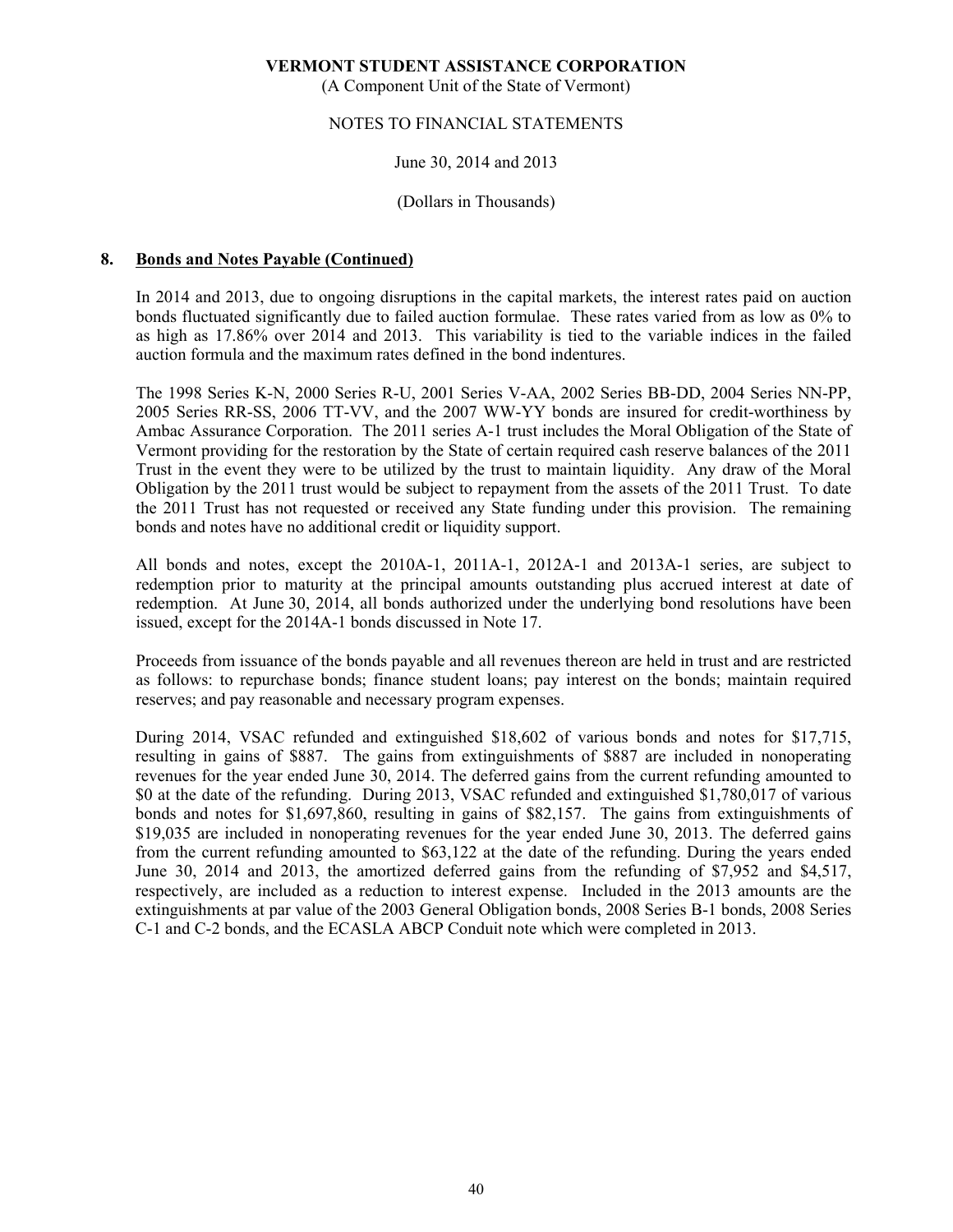(A Component Unit of the State of Vermont)

# NOTES TO FINANCIAL STATEMENTS

# June 30, 2014 and 2013

### (Dollars in Thousands)

### **8. Bonds and Notes Payable (Concluded)**

The debt service requirements, which are based on the interest rates at June 30, 2014, through 2019 and in five-year increments thereafter to maturity for VSAC are as follows:

| Year ending June 30, | Principal   | Interest  | Total        |
|----------------------|-------------|-----------|--------------|
| FY15                 | \$<br>500   | \$13,472  | 13,972<br>-S |
| <b>FY16</b>          | 1,600       | 13,437    | 15,037       |
| <b>FY17</b>          | 6,170       | 13,352    | 19,522       |
| <b>FY18</b>          | 6,700       | 13,153    | 19,853       |
| <b>FY19</b>          | 5,235       | 12,913    | 18,148       |
| $FY20-24$            | 96,896      | 58,380    | 155,276      |
| $FY25-29$            | 5,465       | 51,151    | 56,616       |
| $FY30 - 34$          | 5,855       | 50,229    | 56,084       |
| $FY35 - 39$          | 995,332     | 6,713     | 1,002,045    |
| $FY40 - 44$          | 23,925      | 159       | 24,084       |
| Total                | \$1,147,678 | \$232,959 | \$1,380,637  |

The actual maturities and interest may differ due to changes in interest rates or other factors.

The following summarizes the debt activity for VSAC for the years ended June 30, 2014 and 2013:

|                                            | 2014       | 2013        |
|--------------------------------------------|------------|-------------|
| Balance at beginning of year               | 1,322,438  | 1,820,002   |
| Issuance                                   | 15,595     | 1,282,135   |
| Premium on issuance                        |            | 375         |
| Redemptions, extinguishments and refunding | (189, 530) | (1,780,017) |
| Accretion/amortization of discount/premium | (126)      |             |
| Balance at end of year                     |            |             |

# **9. U.S. Treasury Rebates Payable**

 The tax exempt bonds issued by VSAC are subject to Internal Revenue Service (IRS) regulations which limit the amount of income which may be earned on certain cash equivalents, investments and student loans acquired with bond proceeds. Any excess earnings are to be refunded to the U.S. Treasury. VSAC has estimated that there are U.S. Treasury rebates payable at June 30, 2014 and 2013 of \$1,467 and \$1,200, respectively. VSAC has estimated that there is no estimated current portion at June 30, 2014 or June 30, 2013. VSAC refunded to the U.S. Treasury \$0 in excess earnings in 2014 and 2013. See Note 14 for additional information related to the settlement of the related IRS audit during the year ended June 30, 2013.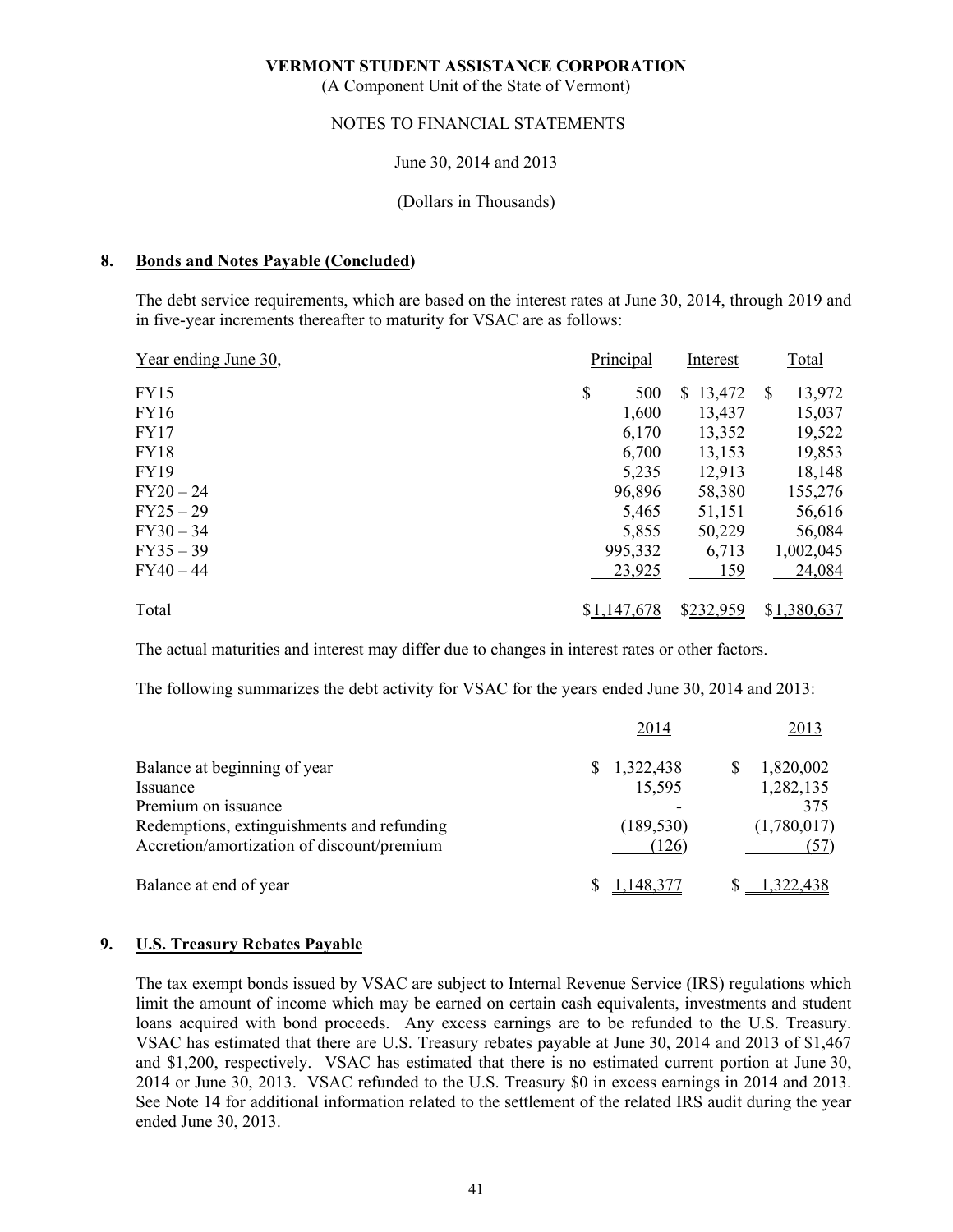(A Component Unit of the State of Vermont)

# NOTES TO FINANCIAL STATEMENTS

# June 30, 2014 and 2013

# (Dollars in Thousands)

# **10. Student Loan Interest and Special Allowance Revenues**

 ED makes quarterly interest subsidy payments on behalf of certain qualified students until the student is required under the provisions of the Act to begin repayment. Repayment on FFEL Program Stafford student loans normally begins within six months after students complete their course of study, leave school or cease to carry at least one-half the normal full-time academic load as determined by the educational institution. Repayment of FFEL Program Parent Loan for Undergraduate Students (PLUS), Supplemental Loans for Students (SLS) and Consolidation loans normally begins within 60 days from the date of loan disbursement unless a deferment of payments has been granted. In these cases, full repayment of principal and interest would resume at the expiration of the deferment. Interest accrues during this deferment period. Health Education Assistance Loan (HEAL) loans enter repayment status nine months after the expiration date of an interim period.

 ED provides a special allowance to lenders participating in the FFEL Program Stafford, PLUS, SLS, and Consolidation student loan programs. Special allowance is paid based on a rate that is established quarterly. This rate is based on averages calculated from the rates of certain U.S. Treasury Bills, Financial Commercial Paper or one month LIBOR depending on the disbursement date of the loans and the issuance date of the financing obligations. Certain loans are eligible for one-half of the special allowance rate, subject to a minimum return of 9.5%. Student loans not subject to the 9.5% minimum return are eligible for full special allowance. VSAC held no loans eligible for the 9.5% minimum return during the year ended June 30, 2014.

 ED restricts student loan interest revenue for loans first disbursed after April 1, 2006. VSAC is required to return borrower loan interest in excess of the special allowance formulae rates for certain FFEL Program Stafford, PLUS, and Consolidation loans. The return of interest totaled \$24,969 and \$29,092 in 2014 and 2013, respectively, and is reflected as a reduction of interest and fees and student loans in the Statements of Revenues, Expenses and Changes in Net Position.

### **11. Endowment Funds**

 Donors have established a number of endowment funds through the Vermont Student Development Fund, Inc. All endowment funds are restricted to provide scholarship funds to Vermont students. All endowment funds are guided by specific agreements and instructions from donors regarding the uses of earnings and appreciation on invested funds.

 On May 5, 2009, the Vermont General Assembly enacted the *Uniform Prudent Management of Institutional Funds Act* (UPMIFA). In contrast to prior law, UPMIFA addresses in a more explicit and clear manner a fiduciary's ability to spend net appreciation of donor-restricted endowments.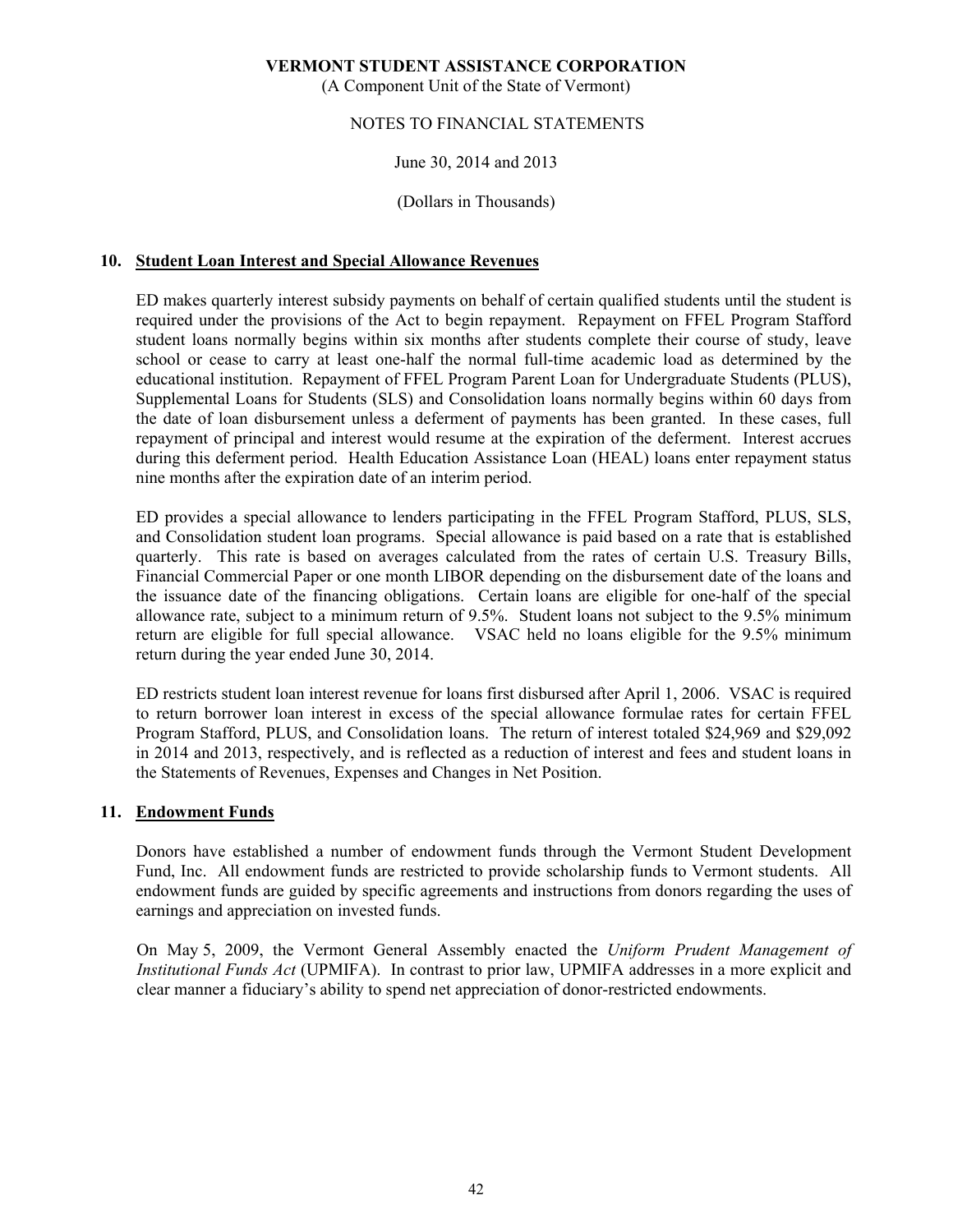(A Component Unit of the State of Vermont)

# NOTES TO FINANCIAL STATEMENTS

# June 30, 2014 and 2013

### (Dollars in Thousands)

# **11. Endowment Funds (Concluded)**

UPMIFA permits a fiduciary to use a more flexible spending standard than under prior law. As with prior law, the intentions of the donor as specifically expressed in a gift instrument will always govern the spending from an endowment fund. UPMIFA also continues to provide, however, that the mere use of the terms "income" or "principal" will not be interpreted to mean that the donor intended to limit the spending from the fund in any particular manner. Unless specifically directed to the contrary, under UPMIFA a fiduciary may expend so much of an endowment fund as an ordinarily prudent person in a like position would spend for the uses, benefits, purposes, and duration for which the endowment fund was established. Under this rule of prudence, a distinction no longer exists between income and principal, nor is there a need to track historic dollar value. This allows an institution to spend any amount from an endowment fund (whether it was historically categorized as income or principal or whether the fund is above historic dollar value), provided that the spending decision is prudent under the circumstances.

 The VSAC Board of Directors has established a total-return spending rate policy, and almost all of the endowment agreements specify this approach. In this approach, the amount of funds that may be expended from an endowment is based on a percentage of the fund's average historical total value (using the prior 12 calendar quarters), and may come from the total return on the fund, including interest and dividend earnings, and appreciation over historical gift value. Total investment return in excess of the established spending rate is considered to be nonexpendable in future periods. The spending rate may be adjusted by the Board of Directors at their discretion. In FY 2012 certain endowment agreements were amended to permit spending of "principal" (i.e., spending that would take a fund below its historic contributed value) with the consent of the original donors of those funds.

 At June 30, 2014 and 2013, the total net position related to endowment funds was \$4,607 and \$3,935, respectively. Expendable restricted net position totaled \$339 and \$276, respectively. The remaining \$4,268 and \$3,659, respectively, of net position related to endowment funds were nonexpendable.

#### **12. Restricted Net Position**

 Restrictions on net position are the result of bond resolutions, state statutes, various federal regulations and program agreements, and donor restrictions. Bond resolutions restrict net position to the origination of student loans and payment of debt service on bonds and notes payable. State statutes and federal regulations and program agreements restrict various net position to use for specific grant, scholarship and educational activities. Donors have restricted a number of endowment funds for scholarship awards. Restricted net position as of June 30, 2014 and 2013 are as follows:

|                                                                                                                                                                   | 2014                      | 2013                   |
|-------------------------------------------------------------------------------------------------------------------------------------------------------------------|---------------------------|------------------------|
| Expendable - restricted by bond resolutions<br>Expendable - restricted by Federal or State Statute<br>Nonexpendable – income is donor restricted for scholarships | 34,624 \$<br>513<br>4.639 | 29,412<br>471<br>3,967 |
| Total restricted net position                                                                                                                                     | 39.776                    | 33.850                 |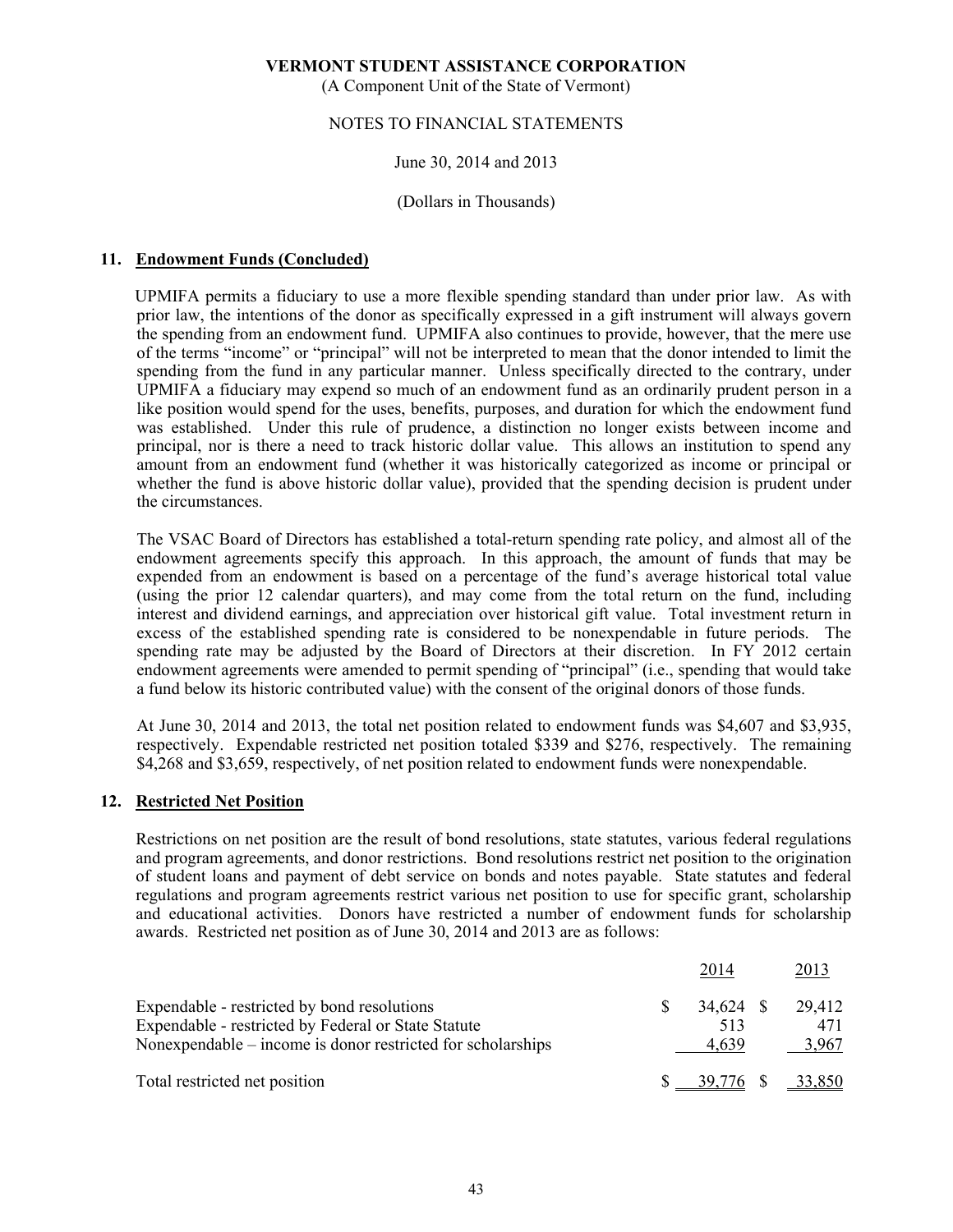(A Component Unit of the State of Vermont)

# NOTES TO FINANCIAL STATEMENTS

# June 30, 2014 and 2013

### (Dollars in Thousands)

# **13. Retirement Benefits**

 Full-time employees of VSAC that meet specific eligibility requirements are participants in a retirement annuity plan. This plan is a multi-employer defined contribution plan sponsored by TIAA-CREF. The payroll for employees covered under the plan for the fiscal year ended June 30, 2014 and 2013 amounted to \$13,830 and \$13,721, respectively; VSAC's total payroll was \$14,026 and \$13,743, respectively. Total contributions by VSAC amounted to \$1,383 and \$1,372 in 2014 and 2013, respectively, which represented 10% of the covered payroll.

 In June of 2004 the GASB issued Statement No. 45, *Accounting and Financial Reporting by Employers for Postemployment Benefits Other than Pensions*. This statement requires recognition of current period costs related to expected, future expenditures for Other Post-Employment Benefits (OPEB). VSAC employees who complete 15 years of continuing service and who are not otherwise eligible for Medicare coverage may elect to continue to buy VSAC's health care coverage at COBRA rates. VSAC has determined that this obligation is not material and has not recorded a liability for OPEB at June 30, 2014 and 2013.

### **14. Contingencies**

 VSAC participates in various federally funded programs. These programs are subject to financial and compliance audits and resolution of identified questioned costs. The amount, if any, of expenditures which may be disallowed by the granting agency cannot be determined at this time.

 VSAC is exposed to various risks of loss related to torts; theft of, damage to and destruction of assets; errors and omissions; injuries to employees; and natural disasters. VSAC manages these risks through a combination of commercial insurance packages purchased in the name of VSAC, and through selfinsurance programs for medical and dental claims. With respect to its commercial insurance packages, VSAC has not experienced or settled claims resulting from these risks which have exceeded its commercial insurance coverage. In addition, VSAC has purchased stop-loss insurance for its selfinsurance programs and has transferred the risk of loss to the commercial insurance carrier.

 A summary of the reserve for self-insured medical and dental liabilities included in accounts payable and other liabilities on the statements of net position for the years ended June 30, 2014 and 2013 is as follows:

|                                             | 2014             | 2013             |
|---------------------------------------------|------------------|------------------|
| Balance, beginning of year                  | 384              | 398              |
| Claims paid<br>Accrual for estimated claims | (3,815)<br>3,761 | (3,747)<br>3.733 |
|                                             |                  |                  |
| Balance, end of year                        | 330              | 384              |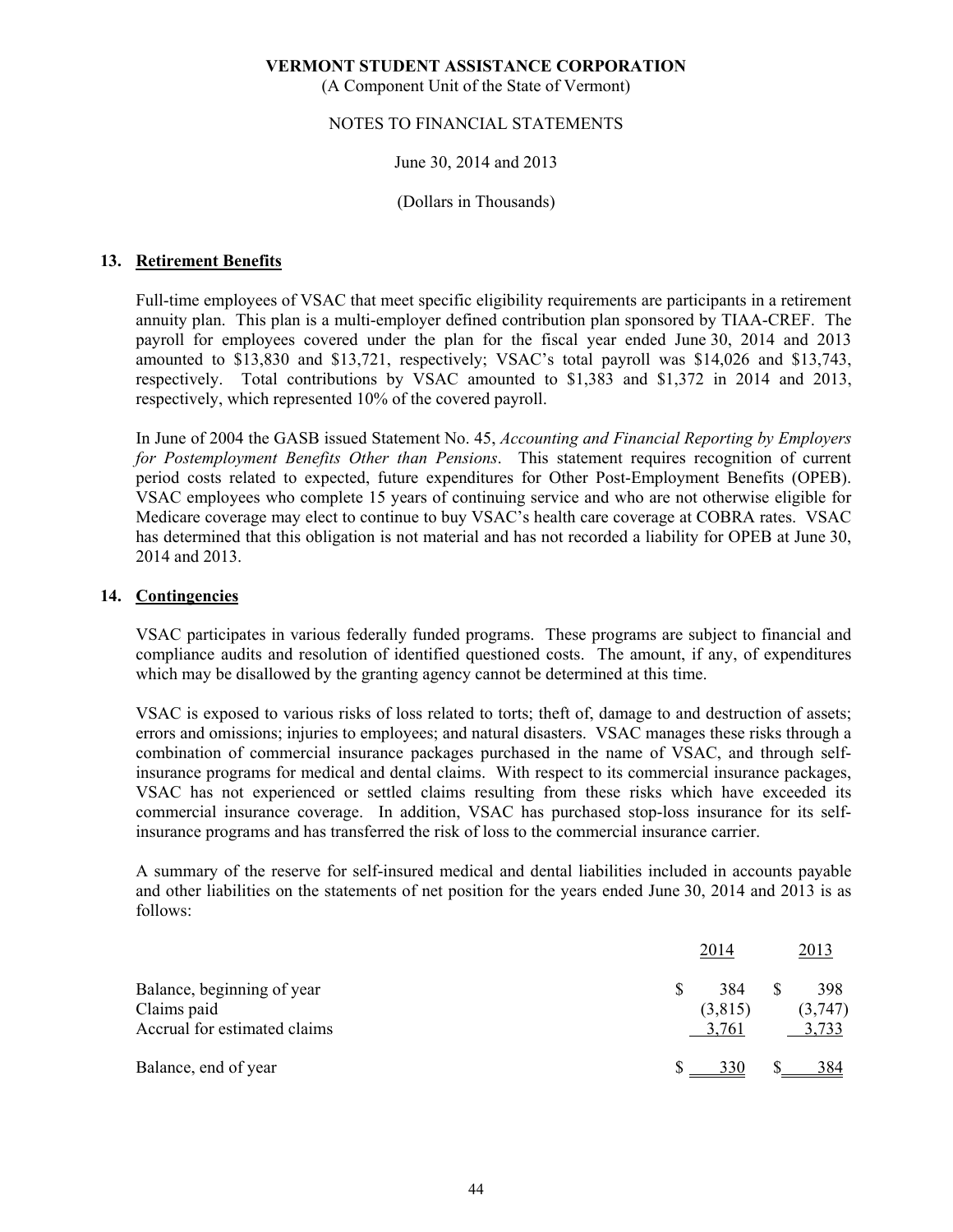(A Component Unit of the State of Vermont)

### NOTES TO FINANCIAL STATEMENTS

#### June 30, 2014 and 2013

(Dollars in Thousands)

### **14. Contingencies (Continued)**

The IRS has conducted an audit of VSAC's Education Loan Revenue Bonds, Series 1998K-O (the Bonds) issued on June 24, 1998 with an aggregate principal amount of \$165,000. As part of the audit of the Bonds, the IRS delivered to VSAC on March 3, 2009, a Notice of Proposed Issue which raised issues regarding (1) VSAC's methodology for tracking student loans acquired with the proceeds of the Bonds and (2) the treatment of the consolidation loan rebate fee paid by VSAC to the Department of Education as a qualified administrative expense. As a result, the IRS asserted that the Bonds are not qualified student loan bonds under Section  $144(b)(1)(A)$  of the IRC and that, therefore, interest on the Bonds would not be excludable from gross income of bondholders under Section 103(a) of the IRC. On November 28, 2012, simultaneously with the payment by VSAC to the IRS of \$19,186, VSAC and the IRS entered into a Closing Agreement resolving all claims and issues pending in the audit. The settlement payment to resolve all claims and issues of \$19,186 resulted in an increase in net position of \$3,476, which is included as a reduction to operating expenses in the Statement of Revenues, Expenses and Changes in Net Position for the year ended June 30, 2013.

 On September 28, 2009, VSAC was served with a First Amended Complaint (the "Complaint") in a qui tam lawsuit filed against it and nine other student loan lenders. A qui tam lawsuit is a civil case brought by one or more individuals (a "Plaintiff") on behalf of the federal government for an alleged submission to the government of a false claim for payment. The Complaint alleged that the defendants knowingly presented and caused to be presented to ED false and fraudulent claims, records and statements in order to obtain illegal special allowance payments on FFEL Program loans in violation of the Federal False Claims Act. The Complaint alleged that from 2002 through 2006, defendants submitted claims to ED for special allowance payments on certain FFEL Program loans at a rate of 9.5% ("9.5% Loans"), which the Plaintiff alleged is higher than that allowed under applicable law. The original Complaint was filed in the United States District Court for the Eastern District of Virginia on September 21, 2007 under seal. Following the government's decision not to intervene, the Complaint was unsealed on August 24, 2009. The Plaintiff thereafter pursued the case at its own expense on behalf of the government. The Complaint alleged that VSAC unlawfully increased its balance of 9.5% Loans and submitted 9.5% special allowance payment claims on an unlawfully inflated balance in the amount of approximately \$22.6 million. The Complaint alleges that while certain repayments were made, the repayments appeared to be inadequate. The Complaint seeks civil penalties and treble the amount of damages sustained by the federal government in connection with the alleged overbilling. VSAC believes that it had fully complied with the Act, the regulations promulgated thereunder and the guidance provided by ED in its billing for special allowance payments and is vigorously defending against the lawsuit and the appeal; however, it cannot predict the ultimate outcome of this qui tam case or any liability that may result.

 On December 1, 2009, the District Court granted motions to dismiss filed by VSAC and three other state agencies on the basis that, as state agencies, they are not "persons" subject to suit under the False Claims Act. The Plaintiff appealed this dismissal to the Federal Court of Appeals for the Fourth Circuit. On June 18, 2012, the Court of Appeals vacated the District Court's dismissal and remanded the case to the District Court for the District Court to apply a different legal analysis to the question whether VSAC is amenable to suit under the False Claims Act.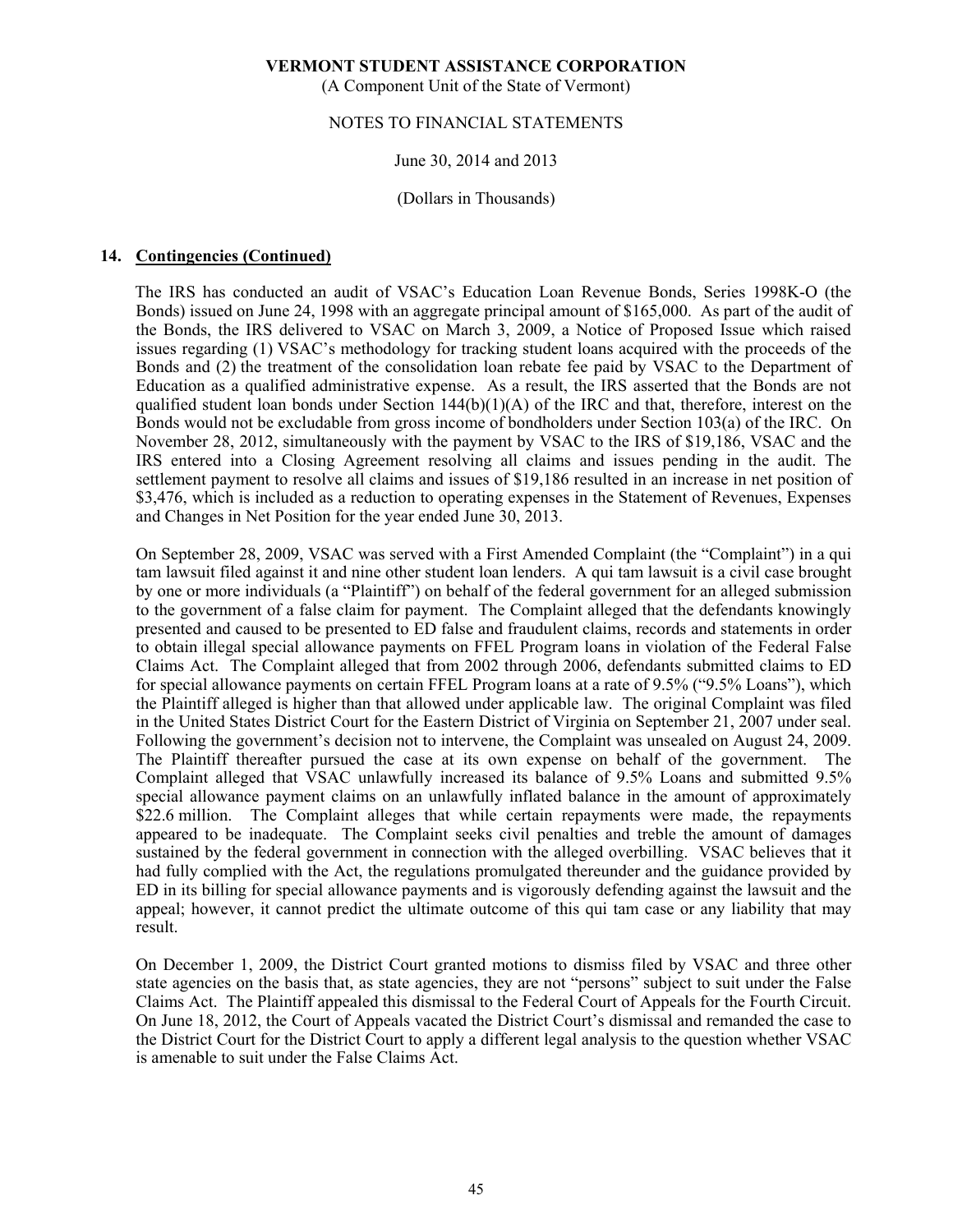(A Component Unit of the State of Vermont)

# NOTES TO FINANCIAL STATEMENTS

### June 30, 2014 and 2013

# (Dollars in Thousands)

# **14. Contingencies (Concluded)**

On September 20, 2012, VSAC filed a renewed motion to dismiss; and on October 24, 2012, the District Court granted VSAC's renewed motion to dismiss. The motion to dismiss was appealed by the Plaintiff and the Fourth Circuit Court of Appeals, on March 13, 2014, remanded the action to the District Court for limited discovery on the state agency question. Discovery on that issue is in progress. The District Court expects to hear Motions for Summary Judgment in late 2014. VSAC denies any liability under the Complaint and continues to vigorously defend against the case; however, it cannot predict the ultimate outcome of the case or any liability that may result.

#### **15. Loan Commitments**

 At June 30, 2014 and 2013, VSAC had commitments to extend credit for non-guaranteed student loans of approximately \$1,836 and \$893, respectively. Commitments to extend credit are agreements to lend to a borrower as long as there is no violation of any condition established in the commitment agreement. Commitments generally have fixed expiration dates or other termination clauses. VSAC uses the same credit policies in making commitments as it does for student loans receivable.

### **16. Segment Reporting**

VSAC has elected to disclose the activities of VSAC's segments. The segments presented include:

 Operations – This segment includes administration, FFEL Program guarantor functions, privately-held student loans, and student outreach activities (partially funded by Federal and State grants). VSAC's net investment in capital assets is reflected in this segment. The fund balance in this segment is considered unrestricted and available for any corporate purpose.

 Bond – This segment includes the activities of all VSAC education loan financing instruments and the related secured assets. Accumulated balances in this fund are restricted by financing agreements.

 Scholarships – This segment includes all funds designated as scholarships and the related donations, earnings, and disbursements for the various scholarship programs administered by VSAC, including endowments. The balance of this segment primarily represents unspent invested amounts in the Vermont Student Development Fund, Inc. (d/b/a the Vermont Scholarship Fund), which is a permanent endowment.

Grants – This segment reflects the activities of all funds received that are part of certain annual State of Vermont appropriations. These include the incentive grants and Next Generation non-degree grants. Any carryover balance in this segment is the result of 'attrition' which is created by eligible students who are unable to utilize their award. These funds remain in the segment and are awarded in the following fiscal year.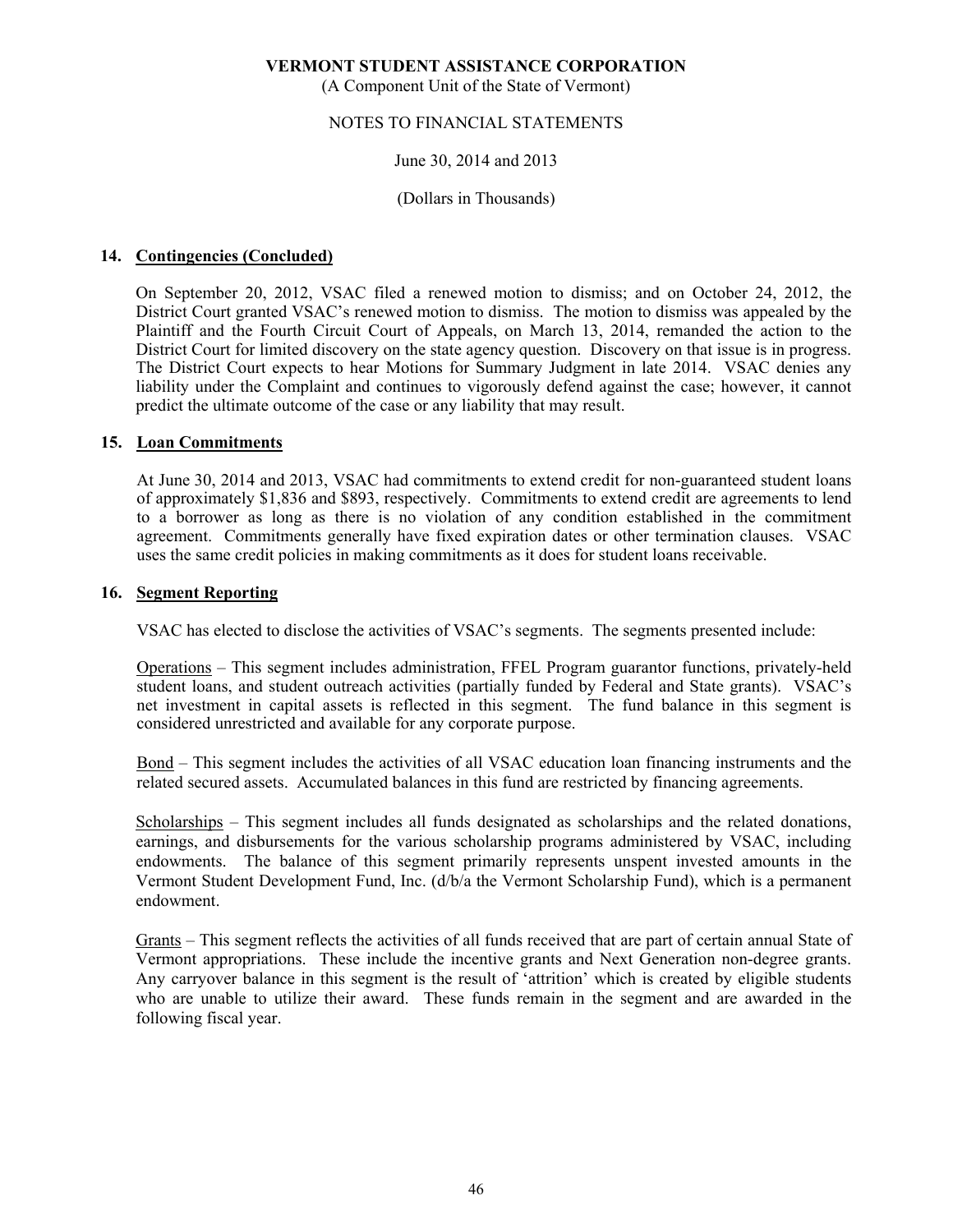(A Component Unit of the State of Vermont)

# NOTES TO FINANCIAL STATEMENTS

June 30, 2014 and 2013

(Dollars in Thousands)

# **16. Segment Reporting (Continued)**

VSAC's segment financial reporting at June 30, 2014 and for the year then ended is as follows:

# *Condensed Statement of Net Position*

|                                  |               | Oper-      |               |             | Scholar-    |              |                          |                        |
|----------------------------------|---------------|------------|---------------|-------------|-------------|--------------|--------------------------|------------------------|
| Assets:                          |               | ations     |               | Bond        | ships       |              | Grants                   | Total                  |
| Current assets                   | \$            | 41,578     | $\mathcal{S}$ | 158,225     | \$10,507    | $\mathbb{S}$ | 544                      | 210,854<br>$\mathbf S$ |
| Capital assets, net              |               | 16,085     |               |             |             |              |                          | 16,085                 |
| Other noncurrent assets          |               | 49,634     |               | 1,102,208   |             |              |                          | 1,151,842              |
| Total assets                     | \$            | $-107,297$ |               | \$1,260,433 | \$10,507    | $\mathbf S$  | 544                      | \$1,378,781            |
| Liabilities:                     |               |            |               |             |             |              |                          |                        |
| <b>Current liabilities</b>       | $\mathsf{\$}$ | 3,424      | $\mathcal{S}$ | 968         | 5,869<br>\$ | <sup>S</sup> | 31                       | \$<br>10,292           |
| Noncurrent liabilities           |               |            |               | 1,149,344   |             |              | $\overline{\phantom{a}}$ | 1,149,344              |
| Interfund (receivable) payable   |               | (24, 843)  |               | 24,844      | (1)         |              |                          |                        |
| <b>Total liabilities</b>         |               | (21, 419)  |               | 1,175,156   | 5,868       |              | 31                       | 1,159,636              |
| Deferred inflows of resources    |               |            |               |             |             |              |                          |                        |
| Deferred gains on early          |               |            |               |             |             |              |                          |                        |
| refunding of bonds payable       |               |            |               | 50,653      |             |              |                          | 50,653                 |
| Total liabilities and deferred   |               |            |               |             |             |              |                          |                        |
| inflows of resources             |               | (21, 419)  |               | 1,225,809   | 5,868       |              | 31                       | 1,210,289              |
| Net position:                    |               |            |               |             |             |              |                          |                        |
| Net investment in capital assets |               | 16,085     |               |             |             |              |                          | 16,085                 |
| Restricted                       |               |            |               | 34,624      | 4,639       |              | 513                      | 39,776                 |
| Unrestricted                     |               | 112,631    |               |             |             |              |                          | 112,631                |
| Total net position               |               | 128,716    |               | 34,624      | 4,639       |              | 513                      | 168,492                |
| Total liabilities, deferred      |               |            |               |             |             |              |                          |                        |
| inflows of resources             |               |            |               |             |             |              |                          |                        |
| and net position                 | \$            | 107,297    |               | \$1,260,433 | \$10,507    | $\mathbb{S}$ | 544                      | \$1,378,781            |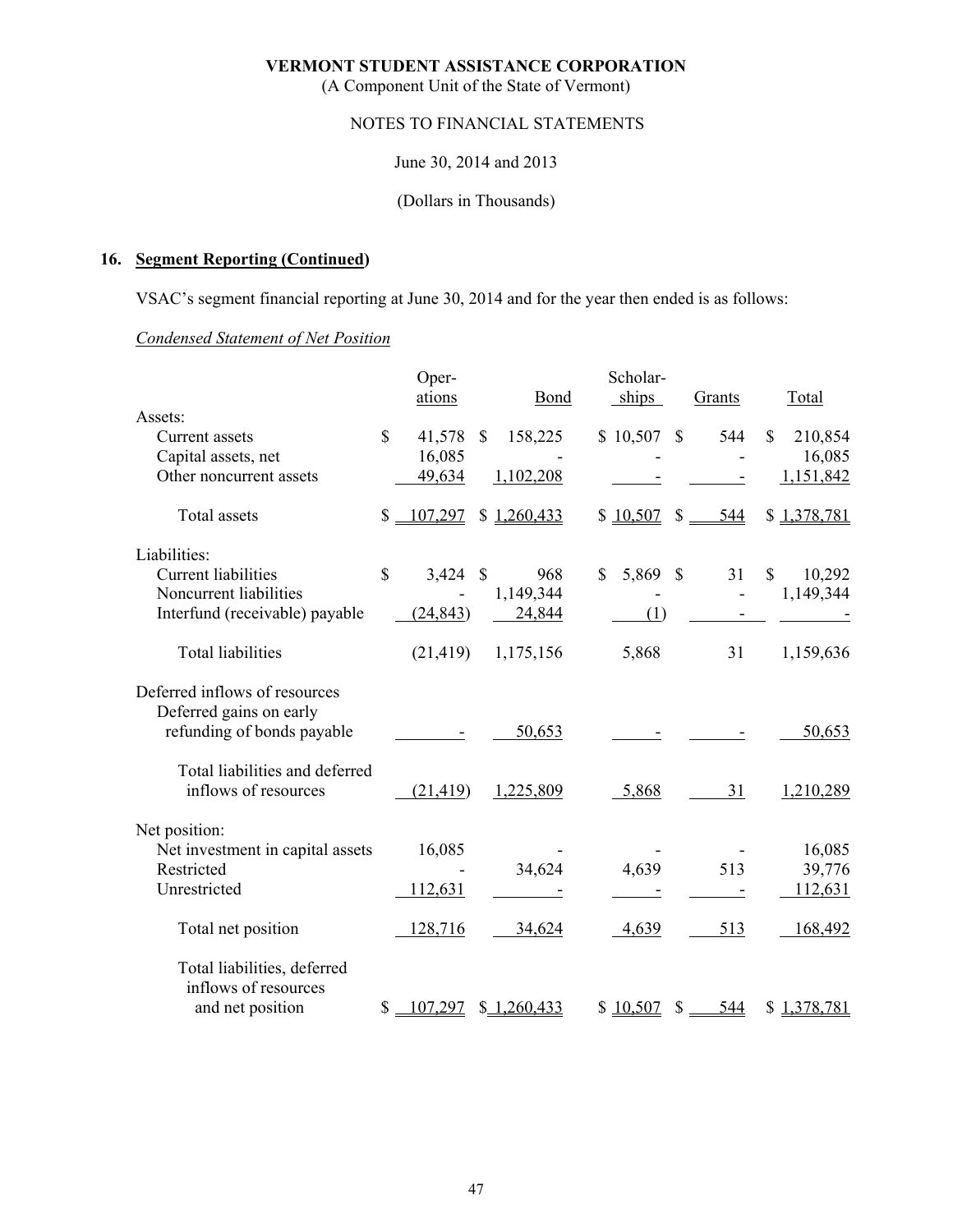(A Component Unit of the State of Vermont)

# NOTES TO FINANCIAL STATEMENTS

# June 30, 2014 and 2013

# (Dollars in Thousands)

# **16. Segment Reporting (Continued)**

# *Condensed Statement of Revenues, Expenses and Changes in Net Position*

|                                        |              | Oper-     |              |                                                                    | Scholar-   |               |        |              |
|----------------------------------------|--------------|-----------|--------------|--------------------------------------------------------------------|------------|---------------|--------|--------------|
|                                        |              | ations    |              | <b>Bond</b>                                                        | ships      |               | Grants | Total        |
| Operating revenues:                    |              |           |              |                                                                    |            |               |        |              |
| Interest and fees on student loans     | $\mathbb{S}$ | 2,375     | $\mathbb{S}$ | 46,232 \$                                                          | $\omega$ . | $\mathcal{S}$ |        | \$<br>48,607 |
| Guarantee agency administrative        |              |           |              |                                                                    |            |               |        |              |
| revenues                               |              | 6,729     |              |                                                                    |            |               |        | 6,729        |
| Vermont state appropriations           |              |           |              |                                                                    | 656        |               | 19,812 | 20,468       |
| Federal grants                         |              | 4,794     |              |                                                                    | 778        |               |        | 5,572        |
| Scholarship and gift income            |              |           |              |                                                                    | 3,701      |               |        | 3,701        |
| Federal loan servicing income          |              | 2,688     |              |                                                                    |            |               |        | 2,688        |
| Interest on cash and investments, and  |              |           |              |                                                                    |            |               |        |              |
| other income                           |              | 954       |              | 12                                                                 | 663        |               |        | 1,629        |
| Total operating revenues               |              | 17,540    |              | 46,244                                                             | 5,798      |               | 19,812 | 89,394       |
| Operating expenses:                    |              |           |              |                                                                    |            |               |        |              |
| Operating expenses excluding           |              |           |              |                                                                    |            |               |        |              |
| depreciation                           |              | 24,109    |              | 34,510                                                             | 5,371      |               | 20,602 | 84,592       |
| Depreciation                           |              | 1,103     |              |                                                                    |            |               |        | 1,103        |
| Total operating expenses               |              | 25,212    |              | 34,510                                                             | 5,371      |               | 20,602 | 85,695       |
| Change in net position from operations |              | (7,672)   |              | 11,734                                                             | 427        |               | (790)  | 3,699        |
| Gains on early bond extinguishments    |              |           |              | 887                                                                |            |               |        | 887          |
| Interfund transfer                     |              | 6,332     |              | (7, 409)                                                           | 245        |               | 832    |              |
| Change in net position                 |              | (1,340)   |              | 5,212                                                              | 672        |               | 42     | 4,586        |
| Net position, beginning of year        |              | 130,056   |              | 29,412                                                             | 3,967      |               | 471    | 163,906      |
| Net position, end of year              |              | \$128,716 |              | $$ \underline{34,624} \$ $\underline{4,639} \$ $$ \underline{513}$ |            |               |        | \$168,492    |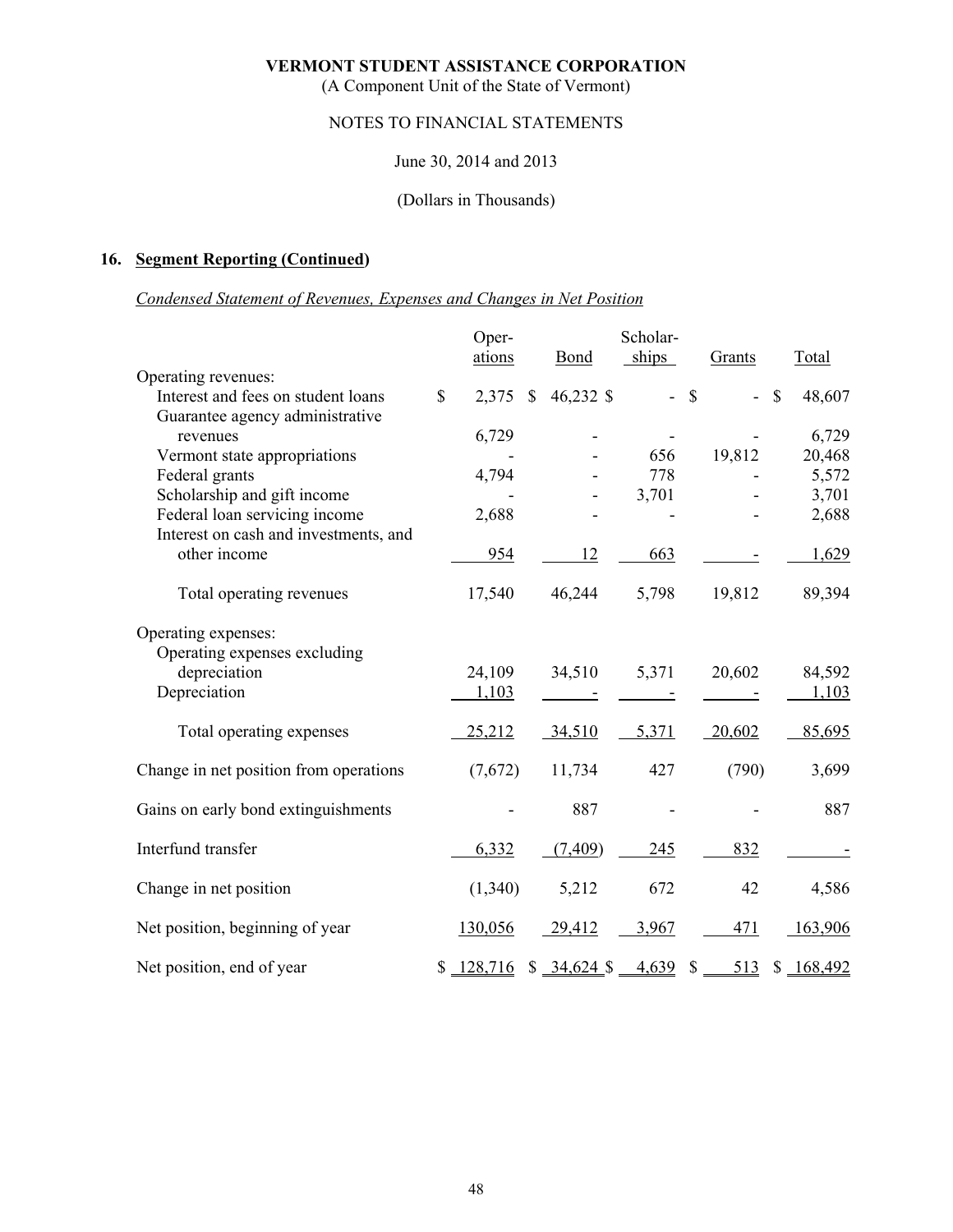(A Component Unit of the State of Vermont)

# NOTES TO FINANCIAL STATEMENTS

### June 30, 2014 and 2013

# (Dollars in Thousands)

# **16. Segment Reporting (Continued)**

*Condensed Statement of Cash Flows* 

|                                                                                                                                  |   | Oper-<br>ations |    | Bond                     | Scholar-<br>ships | Grants      | Total                 |
|----------------------------------------------------------------------------------------------------------------------------------|---|-----------------|----|--------------------------|-------------------|-------------|-----------------------|
| Cash provided (used) by operating activities<br>Cash used by noncapital financing activities<br>Cash used by capital and related | S | 10,294          | S. | 171,042 \$<br>(171, 054) | $(344)$ \$        | $(14)$ \$   | 180,978<br>(171, 054) |
| financing activities<br>Cash provided by investing activities                                                                    |   | (360)<br>160    |    | 12                       | 121               |             | (360)<br>293          |
| Net increase (decrease) in cash and<br>cash equivalents                                                                          |   | 10,094          |    |                          | (223)             | (14)        | 9,857                 |
| Cash and cash equivalents, beginning of year                                                                                     |   | 21,702          |    |                          | 6,419             | 530         | 28,651                |
| Cash and cash equivalents, end of year                                                                                           |   | 31,796          |    |                          | 6,196             | \$516<br>-S | 38,508                |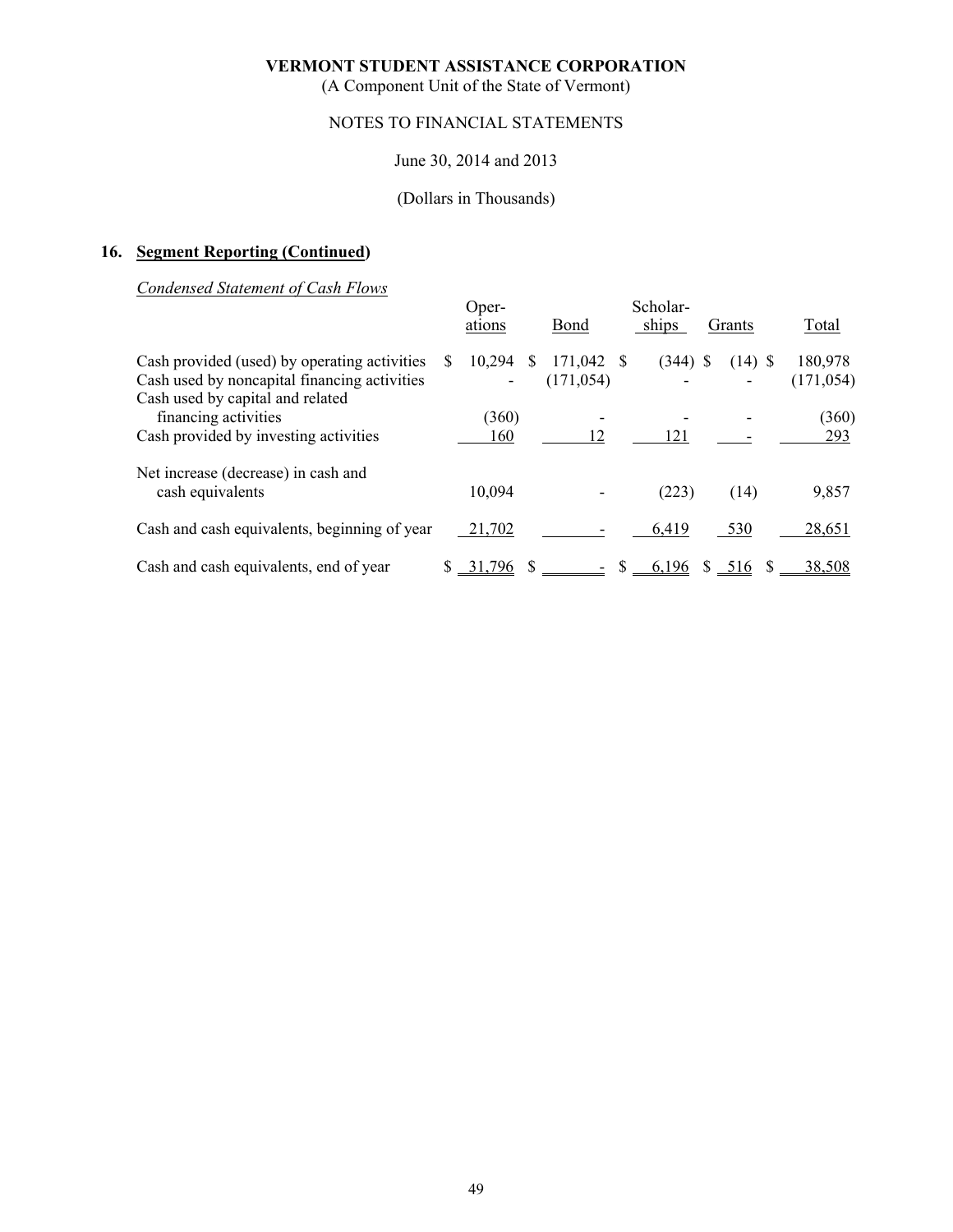(A Component Unit of the State of Vermont)

# NOTES TO FINANCIAL STATEMENTS

June 30, 2014 and 2013

(Dollars in Thousands)

# **16. Segment Reporting (Continued)**

VSAC's segment financial reporting at June 30, 2013 and for the year then ended is as follows:

# *Condensed Statement of Net Position*

|                                   |                    | Oper-      |              |                |              | Scholar-      |               |        |              |             |
|-----------------------------------|--------------------|------------|--------------|----------------|--------------|---------------|---------------|--------|--------------|-------------|
| Assets:                           |                    | ations     |              | Bond           |              | ships         |               | Grants |              | Total       |
| Current assets                    | $\mathbf{\hat{S}}$ | 32,126     | $\mathbb{S}$ | 167,010        | $\mathbb{S}$ | 10,191        | $\mathcal{S}$ | 551 \$ |              | 209,878     |
| Capital assets, net               |                    | 16,831     |              |                |              |               |               |        |              | 16,831      |
| Other noncurrent assets           |                    | 55,002     |              | 1,275,660      |              |               |               |        |              | 1,330,662   |
| Total assets                      | $\mathbb{S}$       | $-103,959$ | \$           | 1,442,670      |              | \$10,191      | $\mathbb{S}$  | 551    |              | \$1,557,371 |
| Liabilities:                      |                    |            |              |                |              |               |               |        |              |             |
| <b>Current liabilities</b>        | $\mathbf{\hat{S}}$ | 4,253      | -S           | $1,166$ \$     |              | 6,224         | -S            | 80     | $\mathbb{S}$ | 11,723      |
| Noncurrent liabilities            |                    |            |              | 1,323,138      |              |               |               |        |              | 1,323,138   |
| Interfund (receivable) payable    |                    | (30, 350)  |              | 30,350         |              |               |               |        |              |             |
| <b>Total liabilities</b>          |                    | (26,097)   |              | 1,354,654      |              | 6,224         |               | 80     |              | 1,334,861   |
| Deferred inflows of resources     |                    |            |              |                |              |               |               |        |              |             |
| Deferred gains on early refunding |                    |            |              |                |              |               |               |        |              |             |
| of bonds payable                  |                    |            |              | 58,604         |              |               |               |        |              | 58,604      |
| Total liabilities and deferred    |                    |            |              |                |              |               |               |        |              |             |
| inflows of resources              |                    | (26,097)   |              | 1,413,258      |              | 6,224         |               | 80     |              | 1,393,465   |
| Net position:                     |                    |            |              |                |              |               |               |        |              |             |
| Net investment in capital assets  |                    | 16,831     |              |                |              |               |               |        |              | 16,831      |
| Restricted                        |                    |            |              | 29,412         |              | 3,967         |               | 471    |              | 33,850      |
| Unrestricted                      |                    | 113,225    |              |                |              |               |               |        |              | 113,225     |
| Total net position                |                    | 130,056    |              | 29,412         |              | 3,967         |               | 471    |              | 163,906     |
| Total liabilities, deferred       |                    |            |              |                |              |               |               |        |              |             |
| inflows of resources              |                    |            |              |                |              |               |               |        |              |             |
| and net position                  |                    | \$103,959  |              | $$ -1,442,670$ |              | $$10,191$ $$$ |               | 551    |              | \$1,557,371 |
|                                   |                    |            |              |                |              |               |               |        |              |             |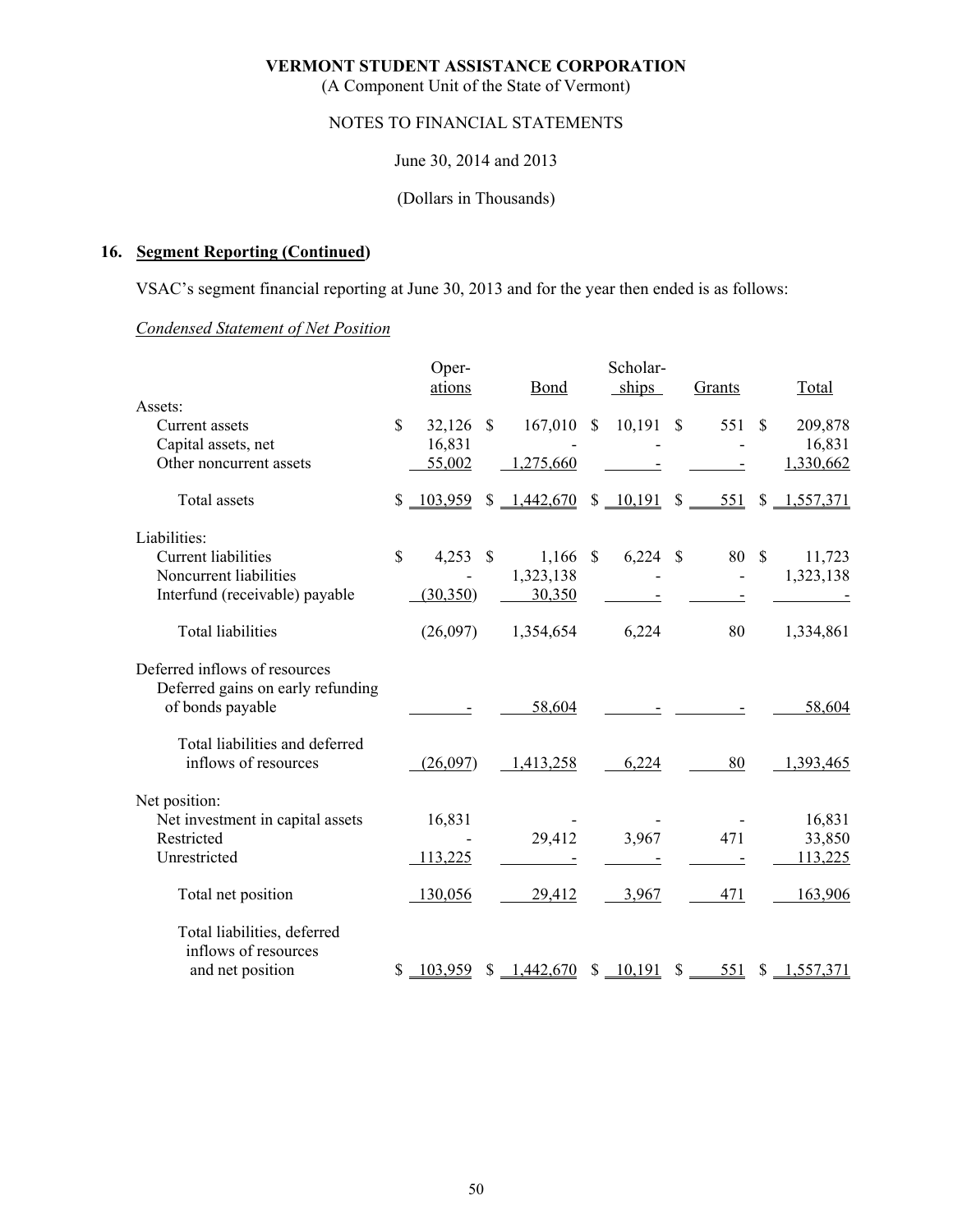(A Component Unit of the State of Vermont)

# NOTES TO FINANCIAL STATEMENTS

# June 30, 2014 and 2013

# (Dollars in Thousands)

# **16. Segment Reporting (Continued)**

# *Condensed Statement of Revenues, Expenses and Changes in Net Position*

|                                        | Oper-     |              |                    | Scholar-                  |               |              |
|----------------------------------------|-----------|--------------|--------------------|---------------------------|---------------|--------------|
|                                        | ations    |              | <b>Bond</b>        | ships                     | Grants        | Total        |
| Operating revenues:                    |           |              |                    |                           |               |              |
| Interest and fees on student loans     | \$<br>977 | $\mathbb{S}$ | 55,296 \$          | $\mathbb{Z}^{\mathbb{Z}}$ | $\mathcal{S}$ | \$<br>56,273 |
| Guarantee agency administrative        |           |              |                    |                           |               |              |
| revenues                               | 6,209     |              |                    |                           |               | 6,209        |
| Vermont state appropriations           |           |              |                    | 695                       | 18,749        | 19,444       |
| Federal grants                         | 5,253     |              |                    | 702                       |               | 5,955        |
| Scholarship and gift income            |           |              |                    | 3,621                     |               | 3,621        |
| Federal loan servicing income          | 3,050     |              |                    |                           |               | 3,050        |
| Interest on cash and investments, and  |           |              |                    |                           |               |              |
| other income                           | 691       |              | 176                | 432                       |               | 1,299        |
| Total operating revenues               | 16,180    |              | 55,472             | 5,450                     | 18,749        | 95,851       |
| Operating expenses:                    |           |              |                    |                           |               |              |
| Operating expenses excluding           |           |              |                    |                           |               |              |
| depreciation                           | 29,604    |              | 49,464             | 5,216                     | 20,430        | 104,714      |
| Depreciation                           | 1,213     |              |                    |                           |               | 1,213        |
| Total operating expenses               | 30,817    |              | 49,464             | 5,216                     | 20,430        | 105,927      |
| Change in net position from operations | (14, 637) |              | 6,008              | 234                       | (1,681)       | (10,076)     |
| Gains on early bond extinguishments    |           |              | 19,035             |                           |               | 19,035       |
| Interfund transfer                     | 103,630   |              | (104,740)          | 230                       | 880           |              |
| Change in net position                 | 88,993    |              | (79, 697)          | 464                       | (801)         | 8,959        |
| Net position, beginning of year        | 41,063    |              | 109,109            | 3,503                     | 1,272         | 154,947      |
| Net position, end of year              | \$130,056 |              | $\frac{29,412}{2}$ | $\frac{3,967}{2}$         | $$ -471$      | \$163,906    |